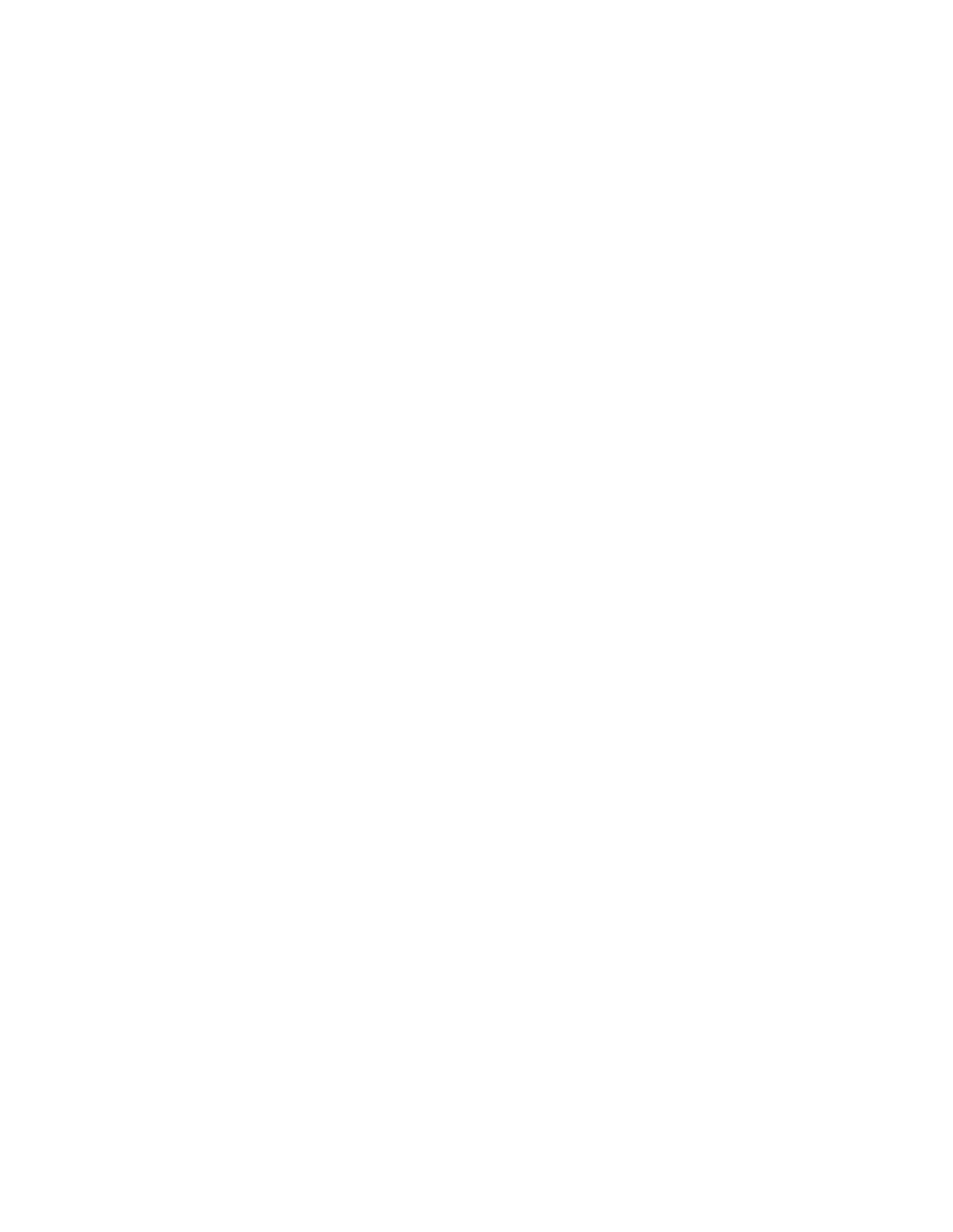# **Table of Contents**

|               | <b>Attachments</b>                                                                            |
|---------------|-----------------------------------------------------------------------------------------------|
|               | A Coordination Plan Revisions                                                                 |
| B             | Notice of Intent                                                                              |
| $\mathcal{C}$ | <b>Local Project Organizational Structure</b>                                                 |
| D             | Purpose and Need and Goal and Objectives                                                      |
|               | $\mathbf{I} = \mathbf{I} \cdot \mathbf{D} \cdot \mathbf{A} \cdot \mathbf{A} \cdot \mathbf{A}$ |

- E Lead, Participating and Interested Agencies
- F Agency Contact Information
- G Draft Documents and Intervals for Participating Agency Review/Comment
- H Public Involvement Plan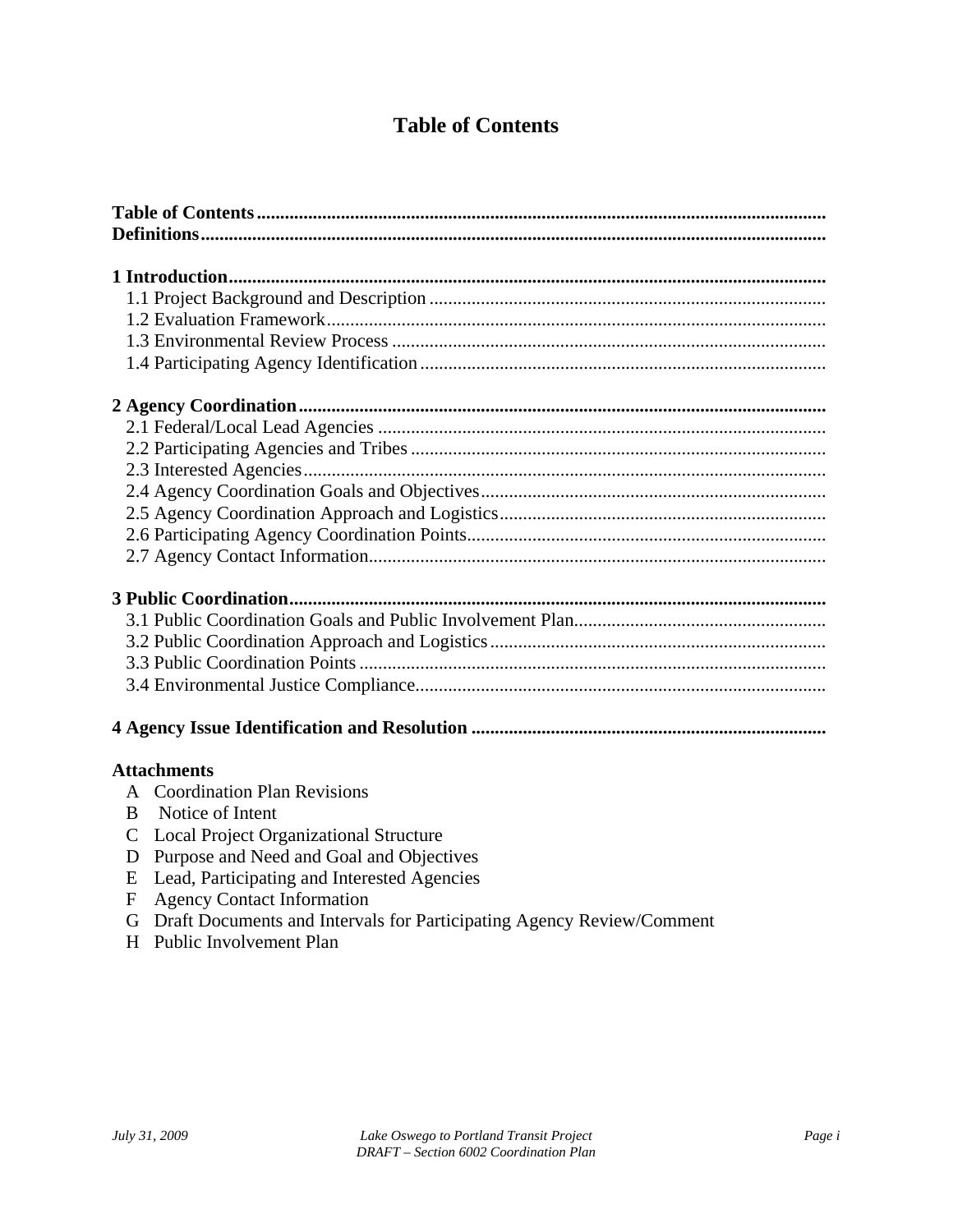| <b>Term</b>                     | <b>Definition</b>                                                                                                                                                                                                                                                                                                                                                                                                                                                                                                                                                                                                                                                                                                                                                                                                                                                                                                                                                                                                                                                                                                                                          |
|---------------------------------|------------------------------------------------------------------------------------------------------------------------------------------------------------------------------------------------------------------------------------------------------------------------------------------------------------------------------------------------------------------------------------------------------------------------------------------------------------------------------------------------------------------------------------------------------------------------------------------------------------------------------------------------------------------------------------------------------------------------------------------------------------------------------------------------------------------------------------------------------------------------------------------------------------------------------------------------------------------------------------------------------------------------------------------------------------------------------------------------------------------------------------------------------------|
| Agencies                        | Includes Federal and state agencies, Native American Tribes and their affiliates, local and regional<br>jurisdictions and governmental entities. Agencies does not include any private individuals,<br>businesses, organizations or not-for-profit entities.                                                                                                                                                                                                                                                                                                                                                                                                                                                                                                                                                                                                                                                                                                                                                                                                                                                                                               |
| Attachment                      | Attachments to this Coordination Plan are provided for convenience and are not considered a part<br>of this Coordination Plan. These attachments may be changed by one or both of the project's two<br>Lead agencies (the Federal Transit Administration (FTA) and Metro) as needed and those changes<br>would not require review by or coordination with the project's Participating Agencies.                                                                                                                                                                                                                                                                                                                                                                                                                                                                                                                                                                                                                                                                                                                                                            |
| Available                       | For the purposes of this project, references made in this Coordination Plan to documents being<br>made available for review and/or comment mean that at a minimum:<br>A For the public – the document was made available on the project website for public review and<br>available in hard copy at the Metro main offices during normal work hours (8:00 a.m. to 5:00<br>p.m. local time, Monday through Friday, except holidays); or<br>B For Participating Agencies - the document was emailed or mailed/delivered to the Participating<br>Agency's primary point of contact. Documents that are distributed to Participating Agencies may<br>be via: 1) one or more attachments to an e-mail; or 2) links provided in the email to the<br>document(s) on a web page, FTP site or similar location/service; or 3) via physical distribution of<br>a printed copy, DVD, CD or similar format via the US Postal service or other delivery service.<br>This definition of availability does not preclude the project's lead agencies from using additional<br>means of making project related documents available to Participating Agencies and the public. |
| Days                            | All references within this Coordination Plan to the number of days in a review interval mean all or<br>any portion of calendar days (Pacific time), not business or working days, unless explicitly stated<br>otherwise. Days of availability means calendars days following notice of and actual availability of<br>documents (if applicable). For example, if a document is noticed for availability in and attached to<br>an email on February 1 and if it is to be available for review and comment for 15 days, the<br>document would be available and comments would be accepted through 5:00 p.m. Pacific time on<br>February 16. That is, comments would be due to be received by Metro and/or FTA no later than<br>close of business on February 16 (or on the next Metro/FTA business day, if February 16 fell on a<br>weekend or holiday). For all review and comment periods covered by this Coordination Plan, Metro<br>and/or FTA will include within notices of availability specific due dates and times.                                                                                                                                  |
| Evaluation<br>Framework         | The project's evaluation framework referenced in this Coordination Plan is the combination of the<br>project's Purpose and Need Statement and the project's Goal and Objectives.                                                                                                                                                                                                                                                                                                                                                                                                                                                                                                                                                                                                                                                                                                                                                                                                                                                                                                                                                                           |
| Interval                        | An interval as used within this Coordination Plan is the period of time in calendar days (as defined<br>herein) that has or that will be allowed to elapse between actions or events. For example, for a<br>document's review and comment period the interval is the time between availability of the<br>document and the deadline for comments to be received at Metro and/or FTA. The intervals within<br>this Coordination Plan may be extended by Metro and FTA with good cause and without amending<br>this Coordination Plan; but the Coordination Plan must be amended if the intervals are to be<br>reduced, using the amendment process outlined in Section 2.6.3.                                                                                                                                                                                                                                                                                                                                                                                                                                                                                |
| Notification of<br>Availability | For the purpose of the Lake Oswego to Portland Transit Project, unless otherwise specified in this<br>Coordination Plan, references to "notification of availability" of documents being made available for<br>review means that, at a minimum:<br>A For public review – notification of the availability of documents for review and comment will<br>occur either through notices sent to the project's mailing list (using US Postal service and/or e-<br>mail) and/or an advertisement in a local major media (e.g., The Oregonian); or<br>B For Participating Agencies - notification of the availability of documents for review and comment<br>will be made through an email to the Participating Agency's primary point of contact.<br>This definition of notification of availability does not preclude the project's lead agencies from<br>employing additional means of notifying the public or Participating Agencies of the availability of<br>documents for review and comment.                                                                                                                                                               |

#### **Lake Oswego to Portland Transit Project Section 6002 Coordination Plan – Definition of Terms**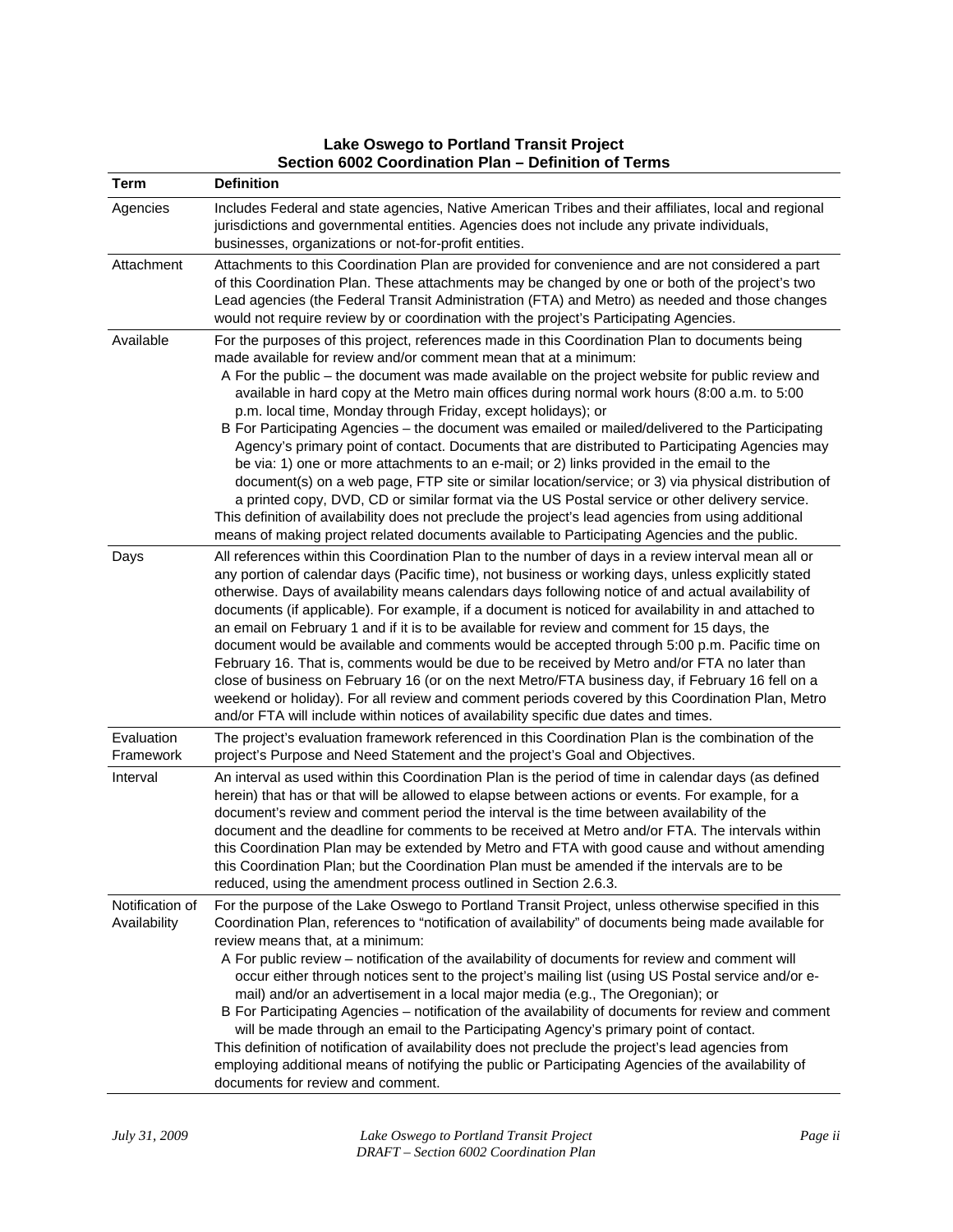#### **1 Introduction**

This draft Section 6002 Coordination Plan (Coordination Plan) will guide Metro, the Tri-County Metropolitan Transportation District (TriMet) and the Federal Transit Administration (FTA) through the various public and agency involvement activities for the Lake Oswego to Portland Transit Project (the project). The plan outlines activities covered during the project period of Scoping under National Environmental Policy Act (NEPA) through final design and construction (if needed and appropriate, an addendum to this plan may be issued at a later date that would address specific activities during final design and construction). This plan is designed to solicit early and continued feedback from stakeholder groups as the project progresses through the FTA project development process and it is intended to ensure that input received will be incorporated into the project's decision making process. This plan is based on the definition of terms outlined on page ii of this plan.

This draft version of the project's Coordination Plan is being circulated to the list of agencies/jurisdictions invited to the project's agency Scoping meeting held on September 26, 2007) and to any other agencies, jurisdictions or tribes that have subsequently been identified as potentially interested in this project as described and referenced in Section 2. This distribution list is being used because the project's list of Participating Agencies has not yet been finalized by Metro and FTA. The distribution list, notification of the availability of and circulation of the draft Coordination Plan and the following deadline for receipt of comments from agencies/jurisdictions comply with section 2.6 of this Coordination Plan.

Following are details related to agency review of and comment on this draft Coordination Plan:

- *Notice of Availability:* On July **xx**, 2009, sent via email from Metro to the list of agencies invited to the project's agency scoping meeting; and on July  $\frac{xx}{x}$ , 2009, sent via email from FTA to the list of Native American Tribes and their affiliates that were invited to the project's agency scoping meeting. This draft Coordination Plan was attached to those emails and is therefore available for agency review on July  $\frac{xx}{xx}$ , 2009.
- *Due Date for Comments:* to be received by Metro or FTA by 5:00 p.m. PDT on Dxxxday, August xx, 2009.
- *Address Comments to:* 1) Cliff Higgins, Metro, 600 NE Grand Avenue, Portland, OR Cliff.Higgins@OregonMetro.gov, fax 503.797.1794; 2) Joe Recker, TriMet, 710 Holladay Street, Portland, OR 97232 - ReckerJ@trimet.org; or 3) Debbie Ensor, FTA Region X, Jackson Federal Building, 915 Second Avenue, Suite 3142, Seattle, WA 98174-1002 – Deborah.Ensor@DOT.gov.

*July 31, 2009 Lake Oswego to Portland Transit Project Page 1* This plan complies with Section 6002 of the Safe, Accountable, Flexible, Efficient Transportation Equity Act: A Legacy for Users (SAFETEA-LU) signed into law on August 10, 2005. In particular, SAFETEA-LU states that, "The lead agency shall establish a plan for coordinating public and agency participation in and comment on the environmental review process for a project or category of projects" (23 USC Section 139  $(g)(i)(A)$ . In addition, this plan complies with the US Department of Transportation's *SAFETEA-LU Environmental Review Process Final Guidance* (November 16, 2006), which outlines specifically what should be contained within a coordination plan, which agencies should be responsible for preparing and reviewing the plan and how the plan should be implemented (see Section 2, questions 47 to 57).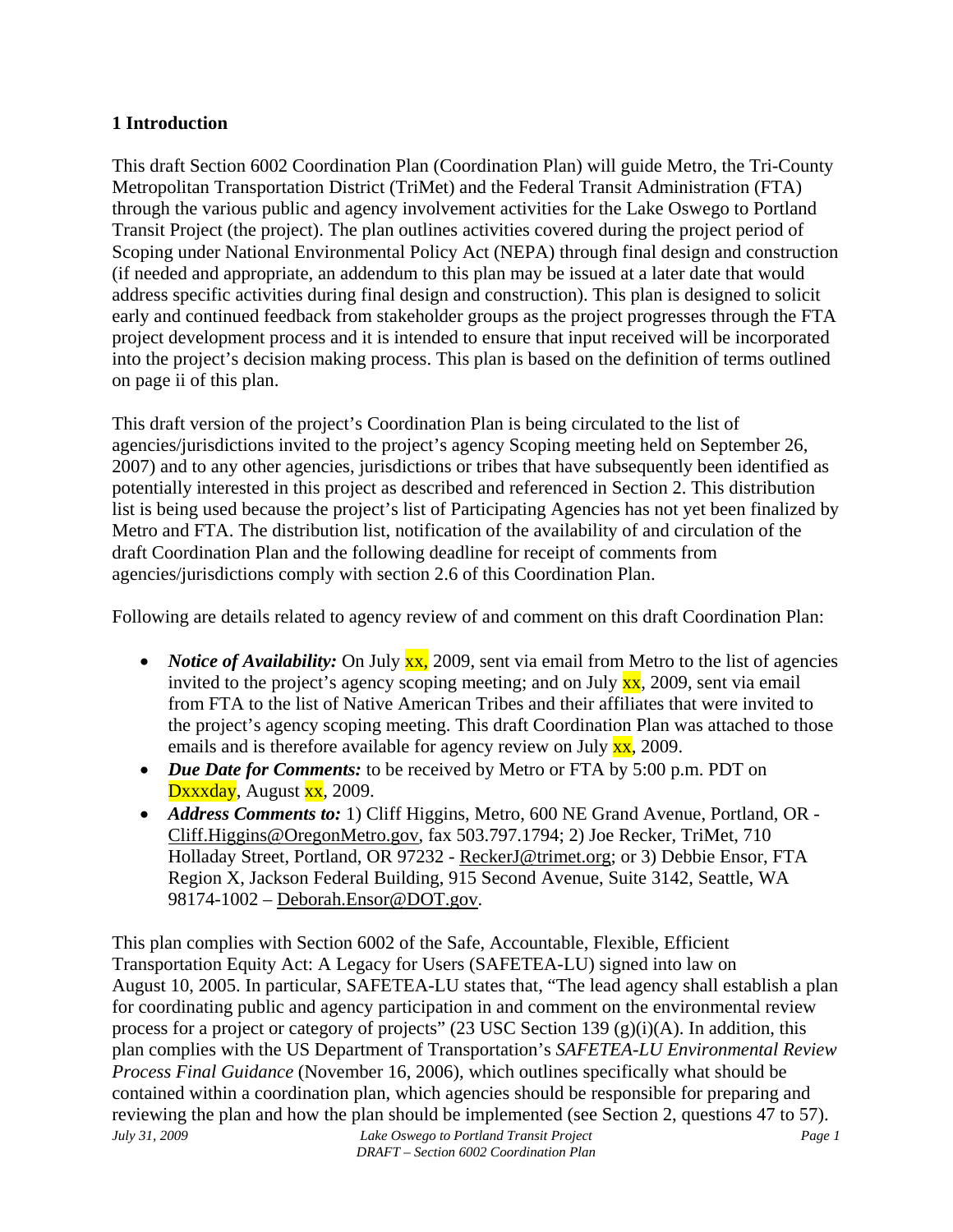In particular, the guidance states that, "The coordination plan should outline (1) how the lead agencies have divided the responsibilities for compliance with the various aspects of the environmental review process, such as the issuance of invitations to participating agencies, and (2) how the lead agencies will provide the opportunities for input from the public and other agencies, in accordance with applicable laws, regulations, and policies. The plan also should identify coordination points…" (answer to Question 49). Finally, the Guidance notes that "The Coordination Plan must be shared with the public and with participating agencies so that they know what to expect and so that any disputes are surfaced as early as possible" (answer to Question 48). In compliance, this plan in its approved and final form will be posted on the project's public Web page and Metro, TriMet and/or FTA will e-mail the final plan or a link to the final plan to the project's Participating Agencies.

After the agency comment period, Metro, TriMet and FTA will consider all comments received before making revisions to the plan, if needed, and before adopting the Coordination Plan as final. Metro, TriMet and FTA will document all comments received and will document their responses to those comments, reflecting the final Coordination Plan. The final version of the Coordination Plan will note that it is considered final by Metro, TriMet and FTA. This introductory section of the Coordination Plan will also be revised as the Coordination Plan proceeds through the review, comment and adoption process to reflect the status of the plan each time a different version is released by Metro.

From time to time, the project's lead agencies may revise this Coordination Plan after it is adopted as final. If revisions are made, the process used to make the revisions will comply with the notification, distribution and review specifications in Section 2.6.3. Attachment A – Coordination Plan Revisions will be used by Metro, TriMet and FTA to document draft, final and revised (if needed) versions of the Coordination Plan. Note that the attachments to this Coordination Plan can be revised by the project's lead agencies without the need to comply with the procedures and timelines specified in Section 2.6.3.

Metro, TriMet and/or FTA may provide Participating Agencies with the opportunity to comment on additional documents or proposed project decisions at their discretion without the need to revise this Coordination Plan. Additionally, Metro, TriMet and/or FTA may lengthen the review or notification intervals included within this Coordination Plan with good cause and without the need to revise the plan. However, Metro, TriMet and/or FTA will reach documented concurrence from the affected Participating Agencies if any of the coordination points are eliminated or if the review intervals are shortened.

For further information about this plan, please contact either:

| <b>Jamie Snook</b> | <b>Joe Recker</b>   | John Witmer                   |
|--------------------|---------------------|-------------------------------|
| Principle Planner  | Planner             | <b>Community Planner</b>      |
| Metro              | TriMet              | $FTA - Region X$              |
| 600 NE Grand Ave   | 710 Holladay Street | Jackson Federal Building      |
| Portland, OR 97232 | Portland, OR 97232  | 915 Second Avenue, Suite 3142 |
| SnookJ@Metro.gov   |                     | Seattle, WA 98174-1002        |
| 503.797.1756       | ReckerJ@trimet.org  | John.Witmer@DOT.gov           |
|                    | 503.962.2893        | 206.220.7954                  |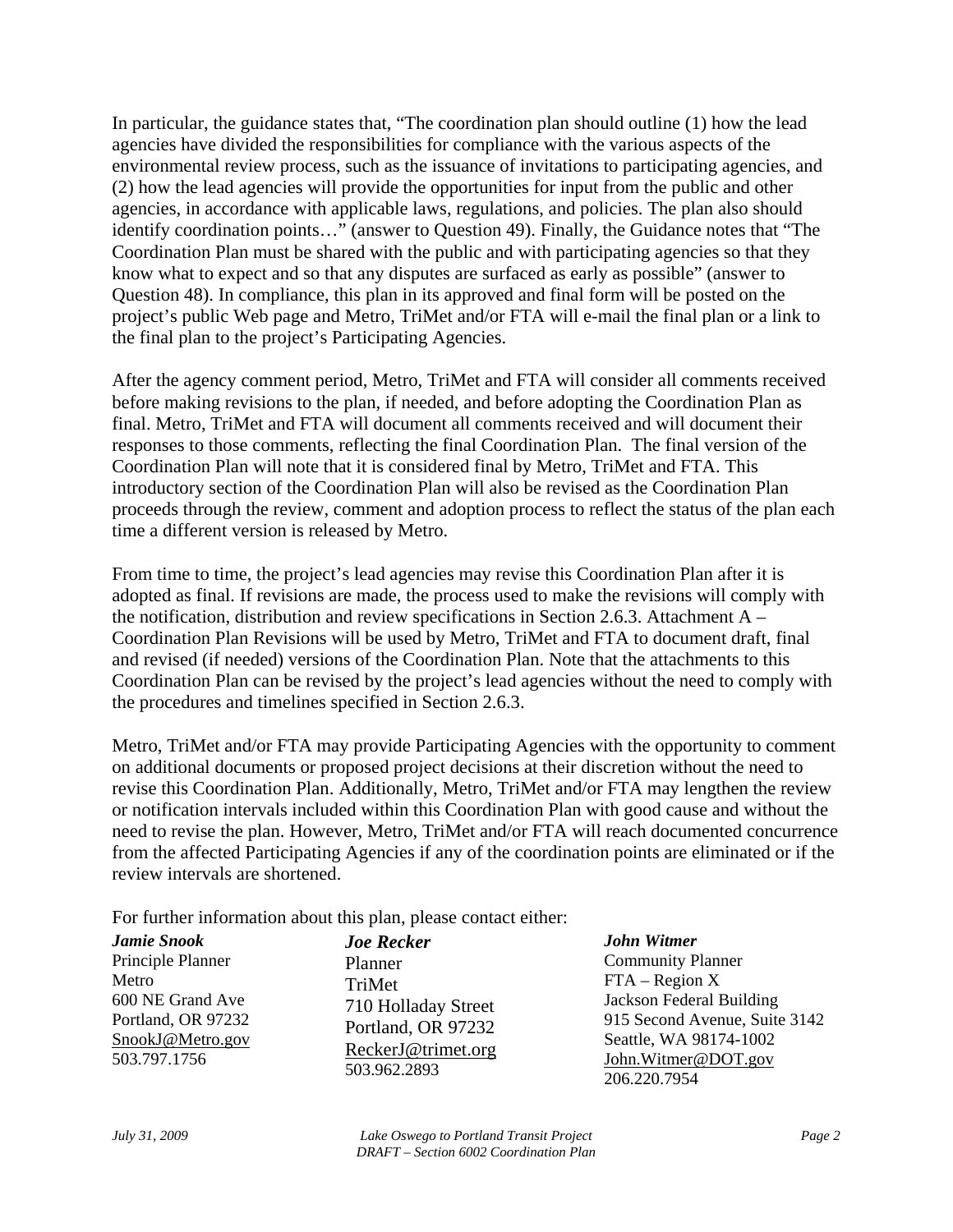The project's web page is at: www.oregonmetro.gov/lakeoswego. To be placed on the project mailing list, please call 503.813.7535 or e-mail your request to trans@oregonmetro.gov.

#### **1.1 Project Background and Description**

The Lake Oswego Transit Corridor is illustrated in Figure 1.1-1. The corridor extends between the downtowns of Lake Oswego and Portland. In addition to the two downtowns, there are two primary activity centers in the corridor: the South Waterfront District and John's landing (see Figure 1.1-1). The primary roadway in the corridor is state Highway 43.

Existing and future traffic conditions in this corridor are projected to worsen as population and employment for Portland, Lake Oswego and areas south of Lake Oswego in Clackamas County continue to increase. The corridor's highways and arterials already experience long traffic queues, poor levels of service and significant capacity constraints at key locations. Travel times in the corridor are unreliable due to congestion on Highway 43. The Lake Oswego to Portland Corridor is environmentally, topographically and physically constrained. Future highway and arterial expansion in the corridor is not anticipated and it is not likely to be feasible. Because of these conditions in the corridor, previous planning studies have concluded that a high capacity transit improvement is needed in the Lake Oswego Transit Corridor to provide additional capacity and transit service improvements.

In 1988, a consortium of seven government agencies purchased the Willamette Shore Line right of way connecting Lake Oswego to Portland for the purpose of preserving the right of way for future rail transit service. The Willamette shoreline rail right of way was purchased from the Southern Pacific Railroad in 1988 for \$2 million dollars by the consortium of local governments which included Metro, the cities of Lake Oswego and Portland, Clackamas and Multnomah counties, the Oregon Department of Transportation (ODOT) and TriMet. Knowing that the Highway 43 corridor is very constrained, the purchase was made with the intent of preserving the right of way for future transit use. The value of the right of way could be counted as local match for Federal funds to construct the project.

The 2004 Regional Transportation Plan (RTP) identified the need for a refinement plan for a high capacity transit option for the corridor, which included an analysis of several modal alternatives. Metro initiated the corridor refinement plan in July 2005 and issued the *Lake Oswego to Portland Transit and Trail Alternatives Analysis Evaluation Summary Public Review Draft* in June 2007. The project's Steering Committee held a public hearing on July 16, 2007, to receive comment on the draft report. On December 13, 2007, after reviewing and considering the alternatives analysis report, public comment and recommendations from the project's citizen advisory committee, project management group, steering committee and partner jurisdictions and agencies, the Metro Council approved Resolution No. 07-3887A, which adopted the *Lake Oswego to Portland Transit and Trail Alternatives Analysis – Alternatives to be Advanced into a Draft Environmental Impact Statement and Work Program Considerations* (December 13, 2007).

On September 12, 2007, in coordination with the FTA, Metro invited 19 agencies and jurisdictions to participate in a scoping meeting for the Lake Oswego to Portland Transit Project. The meeting notification included an invitation to the agencies to comment on the project's proposed Purpose and Need Statement, range of alternatives and range of probably impacts. The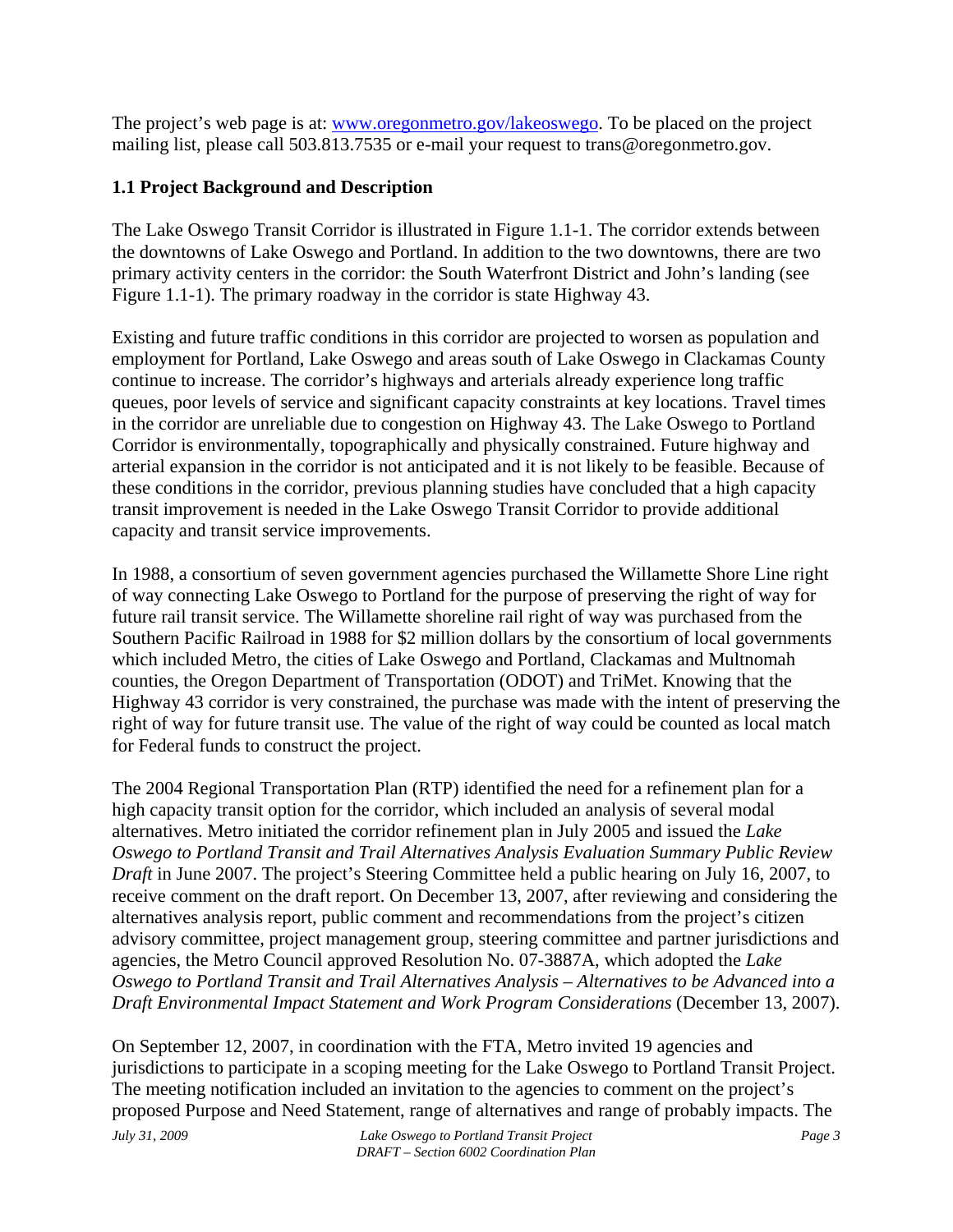

Figure 1.1-1 – Lake Oswego to Portland Transit Corridor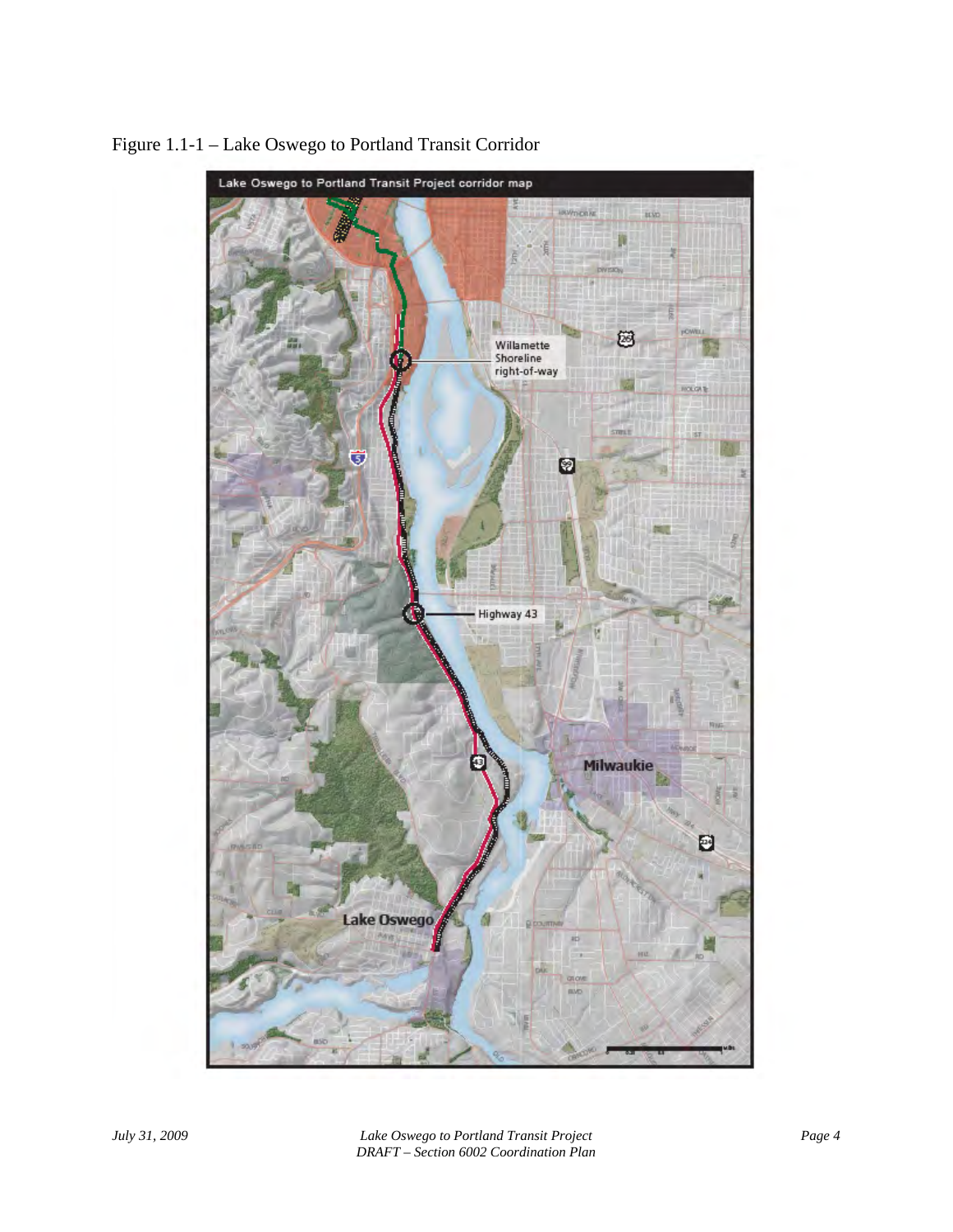letter of invitation included a copy of the proposed Purpose and Need Statement and a map of the proposed range of alternatives.

On April 16, 2008, FTA and Metro issued in the *Federal Register* notice of intent to publish an EIS for the Lake Oswego to Portland Transit Project (Attachment B). In addition, the notice of intent included notice that FTA's and Metro's would prepare and adopt a Section 6002 Coordination Plan (e.g., a public and agency involvement Coordination and Communication Plan) for the Lake Oswego to Portland Transit Project.

Metro initiated the Johns Landing Refinement Study in December 2008. The purpose of the study was to refine and potentially narrow the streetcar alignments through the Johns Landing neighborhood prior to the start of the DEIS. Potential new streetcar alignments were developed to potentially avoid impacts created by the proximity of the Willamette Shore Line (WSL) rightof-way to residences in a portion of the Johns Landing neighborhood. In addition, the study examined the range of terminus options to advance into the DEIS.

In March 2009, Metro and TriMet initiated the Lake Oswego to Portland Trail Refinement Study, which had three main tasks: 1) a technical evaluation of alignment options; 2) stakeholder involvement; and 3) an action plan/next steps to move the trail forward including phasing and funding sources.

After preparation and publication of the project's DEIS, Metro, TriMet and FTA will provide a 45 to 60-day public and agency comment period. Metro and TriMet will then select a LPA using the decision-making structure illustrated in Attachment C. Project phases subsequent to the adoption of the LPA are described in Section 1.3 of this plan.

#### **1.2 Evaluation Framework**

The project's evaluation framework consists of the project's Purpose and Need Statement and the project's Goal and Objectives (see Attachment D – current to date). The project's Purpose and Need Statement is one of the project's Section 6002 agency and public Coordination Points described in sections 2.6 and 3.3, respectively. The final version of the project's Purpose and Need Statement will be documented in the Purpose and Need chapter of the project's EIS. The project's Goal and Objectives will be prepared based on the project's Purpose and Need Statement and will also be documented in the Purpose and Need Chapter of the project's EIS.

The project's evaluation framework will be used to develop evaluation criteria and measures for two project milestones: 1) the screening of alternatives to advance into the project's DEIS (i.e., the reasonable alternatives that meet the project's Purpose and Need Statement; and 2) the selection of the project's Locally Preferred Alternative (LPA). The project's evaluation criteria and measures for these two milestones will be referenced and/or documented within the project's EIS. In particular, the Evaluation chapter of the DEIS will document the evaluation criteria and measures to be considered in the selection of the project's LPA.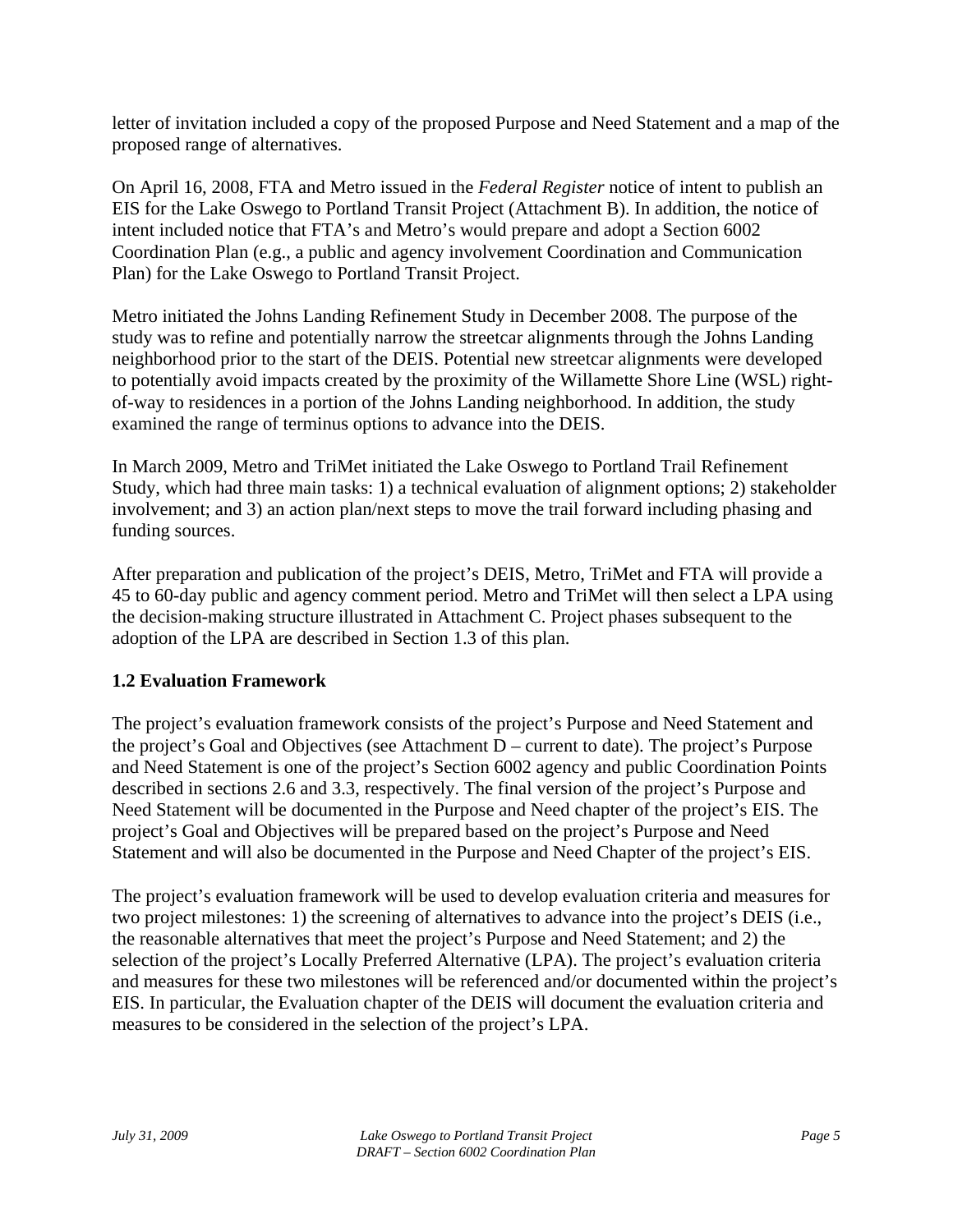#### **1.3 Environmental Review Process**

The Lake Oswego to Portland Transit Project will undergo environmental review in accordance with NEPA, following FTA regulations and policies, including the SAFETEA-LU Section 6002, Efficient Environmental Reviews for Project Decision Making*.* The project will also address other related Federal, state and local environmental laws, regulations and guidelines, depending upon the design and scope of the project alternatives and the affected environment. At the start of the project, Metro, TriMet and FTA agreed that an Environmental Impact Statement (EIS) and Record of Decision (ROD) was the appropriate environmental process to follow. Section 1 of this Coordination Plan describes the project's Scoping process, including the Notification of Intent to publish an EIS. The project's EIS will document the other related environmental laws, regulations and guidelines that will be addressed by the project.

Following are the key phases of the project's environmental review and documentation process.

- **Scoping.** Section 1 of this Coordination Plan describes the project's Scoping process, including: the Notification of Intent to publish an EIS, identification of the project's Lead, Cooperating (if appropriate) and Participating agencies; Purpose and Need Statement; range of alternatives; and scope of and methods for the environmental review and analysis.
- **DEIS Preparation and Publication.** Based on the results of Scoping, Metro, TriMet and FTA will prepare a DEIS documenting the environmental analysis. The project's Participating Agencies will be provided with the opportunity to review and comment on preliminary sections of the DEIS before the DEIS is published in the *Federal Register*, as specified in Section 2.6 of this Coordination Plan.
- **DEIS Public and Agency Comment Period.** As described in sections 2.6.5 and 3.3 of this Coordination Plan and in compliance with NEPA and Section 6002 of SAFETEA-LU, Metro, TriMet and FTA will provide a 45 to 60-day public and agency comment period for the DEIS. The comment period will include one or more public hearings, which will be held no sooner than 15 days following publication of the DEIS.
- **LPA Selection.** Following the close of the DEIS comment period, Metro and TriMet will select a LPA, considering the DEIS, public and agency comments and recommendations from the project's local and regional partners agencies and jurisdictions. Attachment C illustrates the recommendation and decision-making process for the LPA. The LPA and the rationale for its selection will be documented in a final LPA report.
- **FEIS Preparation and Publication.** After the LPA is selected by Metro and TriMet and, if the LPA is a build alternative, Metro, TriMet and FTA will prepare and publish the project's FEIS. The project's FEIS will be based on the project's LPA and the No-Build Alternative. Metro, TriMet and FTA will provide the project's Participating Agencies the opportunity to review and comment on chapters/sections of the preliminary FEIS before the FEIS is published. When complete, the FEIS will be published in the *Federal Register* and it will document and respond to all public and agency comments received during the DEIS comment period.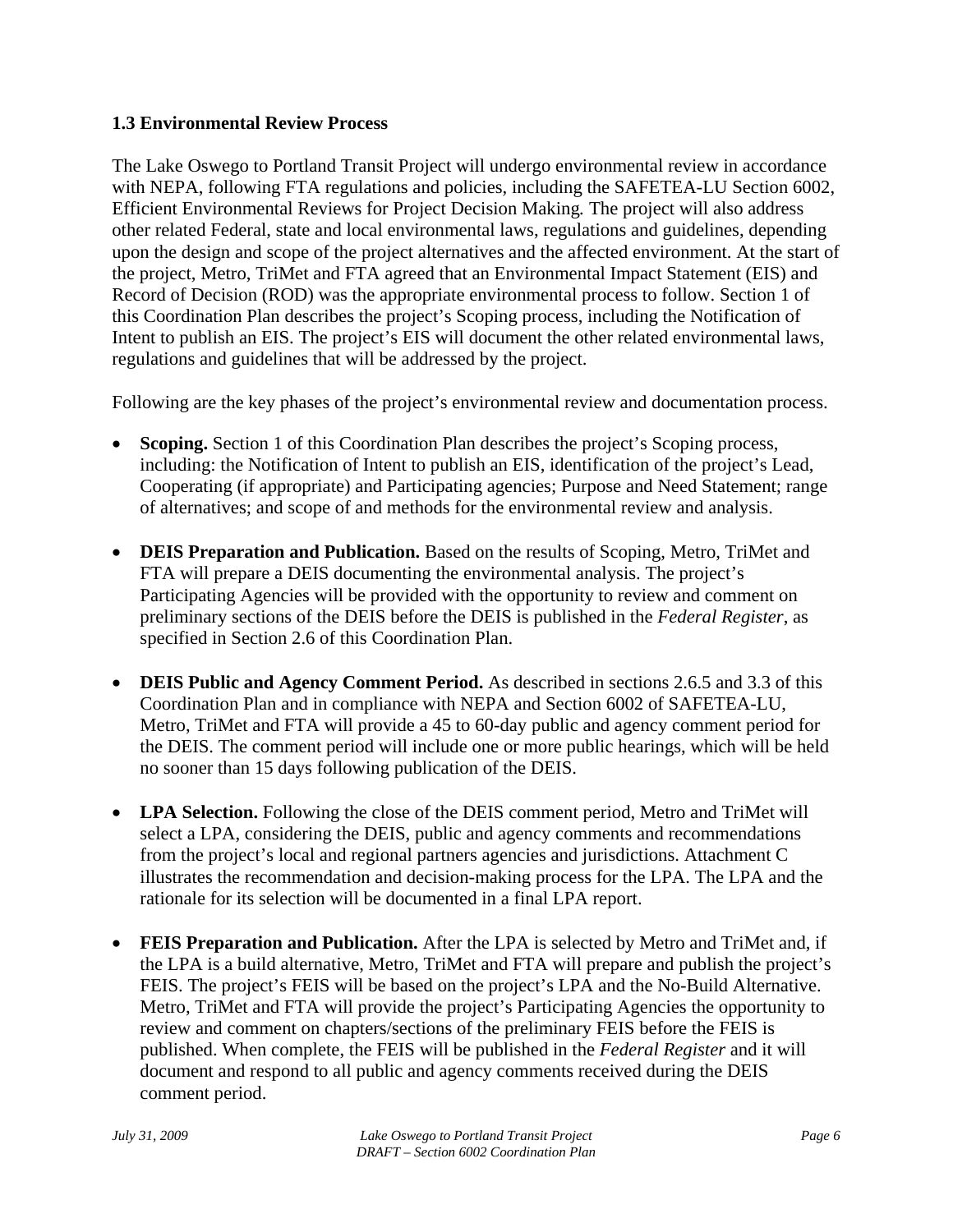- **FEIS 30-Day Waiting Period.** Following publication of the FEIS in the *Federal Register*  and its distribution to the public and agencies, FTA will conduct a 30-day waiting period to provide Federal agencies that find the project to be environmentally unsatisfactory the opportunity to refer the decision to CEQ ( 40 CFR 1504).
- **Record of Decision.** Following completion of the 30-day waiting period for the FEIS and if the FEIS is not appealed to the EPA, FTA will issue a Record of Decision documenting FTA's determination that the project has successfully addressed the NEPA environmental review process.
- **Permitting.** As determined necessary through the project's environmental review process, the project will obtain the Federal, state, regional and/or local permits needed to construct and operate the project as defined by the LPA. Additional environmental analysis, documentation and/or review may be needed to successfully complete the project's permitting process.

The project's Section 6002 agency and public coordination points occur throughout this environmental review process. See sections 2.6 and 3.3 of this Coordination Plan for a detailed description of the project's agency and public coordination points, respectively.

#### **1.4 Participating Agency Identification**

NEPA and SAFETEA-LU emphasize the importance of agency coordination early in the environmental review process. Three categories of interagency participation, consistent with the Section 6002 Final Guidance, have been delineated to facilitate this cooperation for the Lake Oswego to Portland Transit Project.

**Lead Agency.** Section 6002 specifies that transit projects undertaking an EIS designate FTA as the project's Federal Lead agency. FTA is the Federal lead agency supervising the preparation of the EIS by Metro and TriMet. Metro and TriMet are the project's local lead agencies. In summary, the Section 6002 final guidance specifies that the Lead Agencies must perform their roles in accordance with 23 CFR part 771 and 40 CFR parts 1500 to 1508. Section 2.1 of this Coordination Plan further specifies the role of Lead Agencies.

**Cooperating Agency.** The need for and role of Cooperating Agencies is specified within NEPA and its related regulations and guidance. Cooperating agencies are any other federal, state, and local public agencies, and tribal governments with jurisdiction or special expertise with respect to any environmental issues that should be addressed in the EIS.

**Participating Agency.** Participating agencies, according to SAFETEA-LU Section 6002: Section 139(d), are those Federal and non-Federal agencies that may have an interest in the project. Such agencies are invited to participate in the environmental review process. Because Cooperating Agencies are by definition Participating Agencies, but with a higher degree of responsibility and involvement in the environmental review process, references within this Coordination Plan to Participating Agencies include Cooperating Agencies. Section 2.2 of this Coordination Plan further specifies the role of Participating Agencies.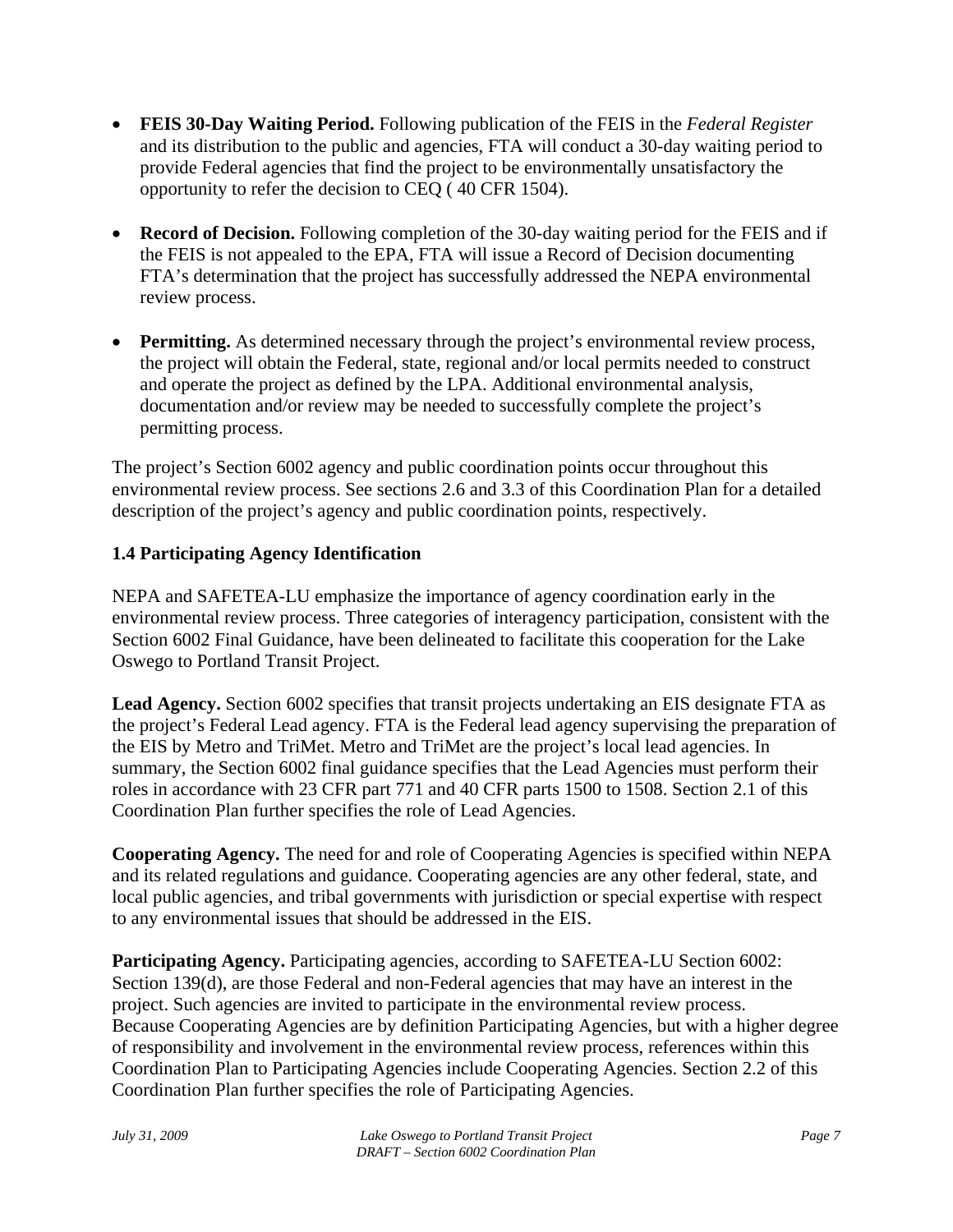In addition to these three externally-required categories of agencies, FTA, TriMet and Metro may, at their discretion, designate one or more agencies as Interested Agencies. In general, Interested Agencies would be those agencies that would not play a review and comment and/or permitting role for the project, but they may want to be regularly informed about the project's decisions and milestones and they may desire to comment at public coordination points. See Section 2.3 for more information concerning Interested Agencies.

The process that Metro, TriMet and FTA will use to identify Participating Agencies is described in Section 2.6.1 of this Coordination Plan.

### **2 Agency Coordination**

This section describes the agency coordination that will occur within the Lake Oswego to Portland Transit Project in compliance with Section 6002 of SAFETEA-LU. First, the Federal and local Lead Agencies, the Participating Agencies (including tribes) and Interested Agencies are described, followed by a summary of the projects agency coordination goals and objectives and the overall agency coordination approach and logistics. Finally, this section includes a detailed description of the project Section 6002 agency Coordination Points and agency contact information. Agency coordination is addressed in pages 15 to 22 of the *SAFETEA-LU Environmental Review Process Final Guidance*.

### **2.1 Federal/Local Lead Agencies**

FTA is the Federal Lead Agency for the Lake Oswego to Portland Transit Project; and Metro and TriMet are the project's Local Lead Agencies. Following are the some key tasks of the Lead Agencies as specified in the *SAFETEA-LU Environmental Review Process Final Guidance*  (pages 15 to 18) and this Coordination Plan:

- Issue Notice of Intent to publish an EIS, oversee the publication of the EIS and ensure compliance with NEPA, Section 6002 of SAFETEA-LU and other related laws, regulations and guidance;
- Extend invitations to agencies to become Participating Agencies and/or Cooperating Agencies;
- Determine the project's Purpose and Need Statement;
- Prepare the project's Coordination Plan
- Determine the range of alternatives to be studied in the DEIS; and
- Determine the analysis methods and range of disciplines to be used to prepare the DEIS.

FTA, Metro and TriMet will undertake these tasks in compliance with SAFETEA-LU and in coordination with the project's Participating Agencies as described within this Coordination Plan.

## **2.2 Participating Agencies and Tribes**

As specified in the *SAFETEA-LU Environmental Review Process Final Guidance* (pages 18 to 21), the primary role of a Participating Agency includes (but is not limited to) the following: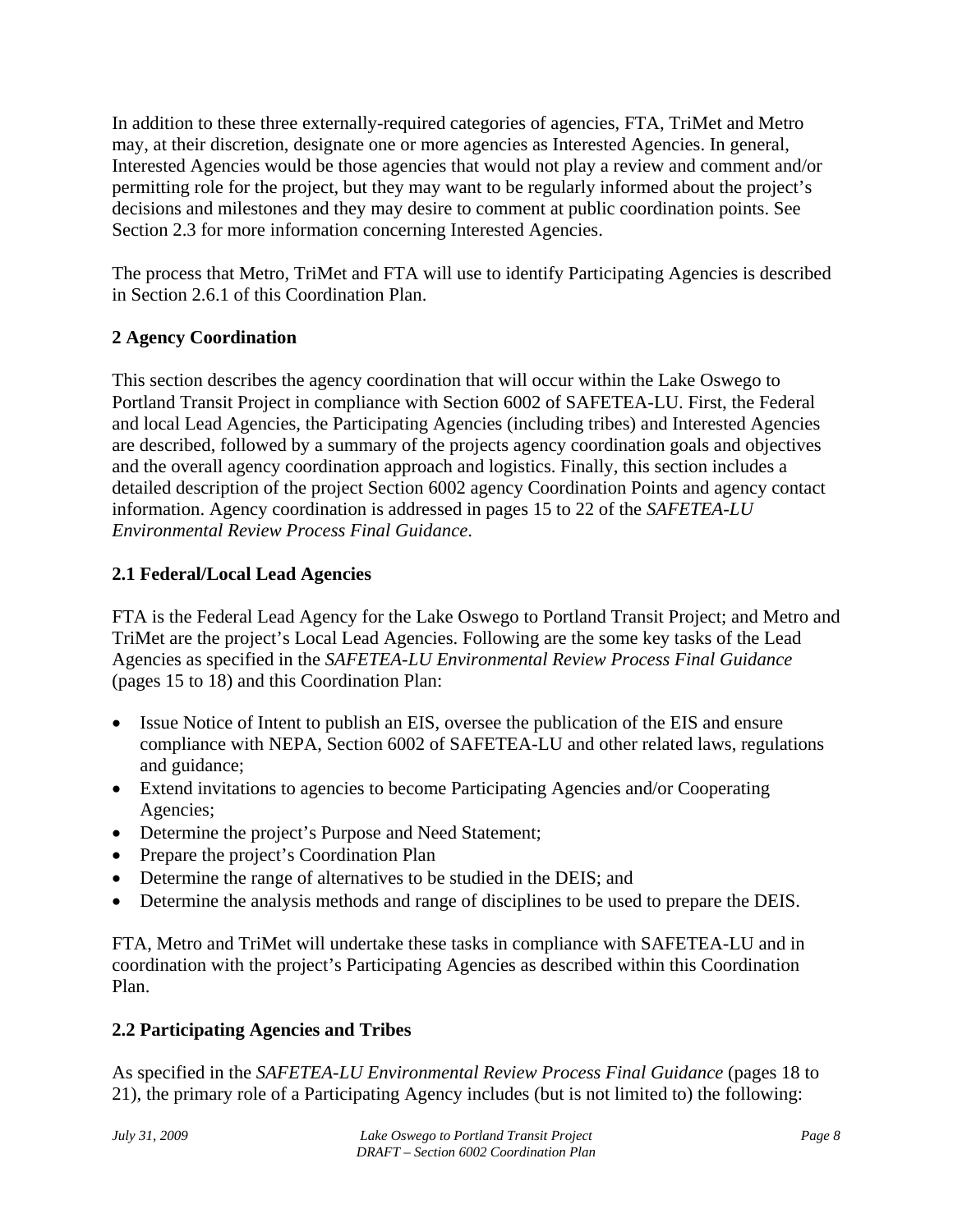- Participate in the project's NEPA process, especially with regard to the development of the project's Purpose and Need Statement, range of alternatives, analysis methods and level of detail, which all occur within a project's scoping process
- Identify as early as practicable any issues of concern regarding the project's potential environmental impacts.
- Provide meaningful and timely input on unresolved environmental or related issues.
- Provide review and comment on the project's draft EIS documents.

FTA, Metro and TriMet will invite agencies that would be affected by or have an interest in the Lake Oswego to Portland Transit Project to become Participating Agencies, as appropriate under Section 6002 of SAFETEA-LU, including invitations to become Cooperating Agencies, as appropriate under NEPA. Note that all Cooperating Agencies (if there are any) will be considered Participating Agencies. Metro, TriMet and FTA have also created a category of agencies, jurisdictions and tribes termed *Interested Agencies*. Agencies that decline the invitation to become a Participating Agency or that miss the response deadline may become an Interested Agency. Interested Agencies are described in Section 2.3 of this Coordination Plan.

Note that Native American tribes are included within this Coordination Plan's definition of "agency." In implementing this Coordination Plan, Metro, TriMet and FTA will meet the requirements of all applicable Federal laws, treaties, regulations and guidelines related to coordination and communications with tribes within a NEPA process. While the project area does not include any known tribal lands, tribes may have interests regarding natural and cultural resources that could be affected by the project's alternatives. Because of the government-togovernment consultation responsibilities associated with tribes, FTA will, in general, consult directly with potentially affected tribes and where appropriate will invite them to become Participating or Interested Agencies. The tribes may accept or reject those invitations as described herein. In particular, FTA, Metro and TriMet will continue to consult with tribes as required under Section 106 of the National Historic Preservation Act of 1966, as amended, regarding potential cultural resource impacts of concern to the Tribes throughout project development.

The invitations to become a Participating Agency will be extended by Metro, TriMet and/or FTA as early as practicable in the project's environmental review process (as per SAFETEA-LU Section 6002: Section 139(d)(2)). As per the *SAFETEA-LU Environmental Review Process Final Guidance*, the invitation process for identifying Participating Agencies differs somewhat depending on whether the invitee is a Federal agency or if it is a state or local agency or jurisdiction or Native American tribe – those differences are described as follows.

• *Federal Agencies.* All Federal agencies that are invited to become a Participating Agency will be considered a project Participating Agency unless the Federal agency rejects in writing the invitation by the response deadline. A Federal agency invited to become Cooperating Agency that declines that role will become a Participating Agency, unless that agency requests of FTA, Metro or TriMet to be removed entirely from the project's list of affected agencies by the deadline established in the Letter of Invitation sent to that agency. Upon request to be removed from the Affected Agencies list or upon the rejection of an invitation to become a Participating Agency, the invited Federal agency will be assumed to have: 1) no jurisdiction or authority with respect to the project, 2) no expertise or information relevant to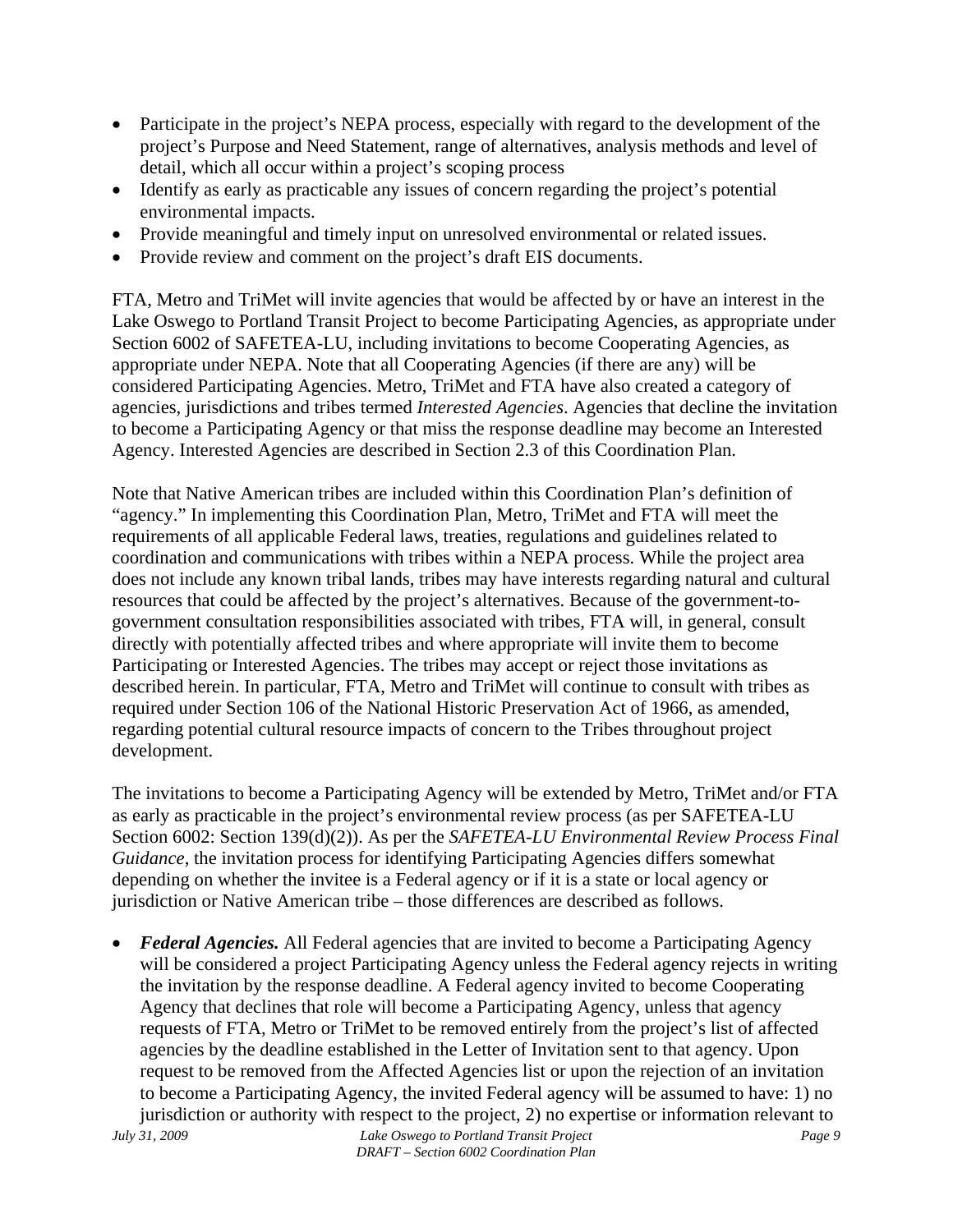the project, and 3) no intention to submit comments on the project. If the Federal agency's response does not state its rejection of the invitation in these terms, then the Federal agency may still be considered a Participating Agency.

• *State and Local Agencies and Native American Tribes.* State, tribal and local agencies must respond affirmatively to the invitation to continue to be considered as a Participating Agency for the project. State, tribal and local agencies that reject the invitation to be a Participating Agency, for whatever reason, will no longer be considered a Participating Agency by the Project.

Note that the project's Lead Agencies may extend some or all of the deadlines for responses to become a Participating Agency if they determine it is in the best interest of the project to do so. In general, FTA, Metro and/or TriMet will notify the affected agency/ies of the extension, but they are not required to do so.

It may be appropriate for an agency's status to change over the course of the environmental review and project development process. Those changes may result from a variety of developments, including: changes to the definition of the project; new or revised information on how the project might affect the environment; or changes in Federal, state or local laws, regulations or guidance. Changes in an agency's status once it is established under this Coordination Plan will be made by FTA, Metro and TriMet and in consultation with the affected agency. However, the process used by FTA and Metro to change an agency's status may differ from the process and time intervals outlined in this Coordination Plan to initially establish the status of the agency.

Attachment E lists the Federal, state, and local agencies identified as affected agencies based on the natural, cultural, and socioeconomic resources in the project area and agency jurisdiction and expertise. Attachment F lists the contact information for the affected agencies (see Section 2.7). Attachment E categorizes those agencies by Lead, Cooperating, Participating and Interested. Attachment E will be updated regularly by Metro to reflect the current status of the affected agencies.

### **2.3 Interested Agencies**

Metro and FTA have also included within this plan a category of agency termed Interested Agency. An Interested Agency is an agency that would have a continued interest in the Lake Oswego to Portland Transit Project, but that does not qualify as a Participating Agency as per *SAFETEA-LU Environmental Review Process Final Guidance* or that has rejected an invitation to become a Participating Agency.

Interested Agencies will be placed on the project's mailing list and will received publications and notifications that would normally be transmitted to the public. Interested Agency's have the opportunity to review and comment as provided for under NEPA and as described under the public coordination points of this plan (Section 3.3). However, comments made by Federal Interested Agencies that have declined an invitation to be a Participating Agency will be reviewed and considered within the context provided for under Section 2.2 of this plan and within the *SAFETEA-LU Environmental Review Process Final Guidance*.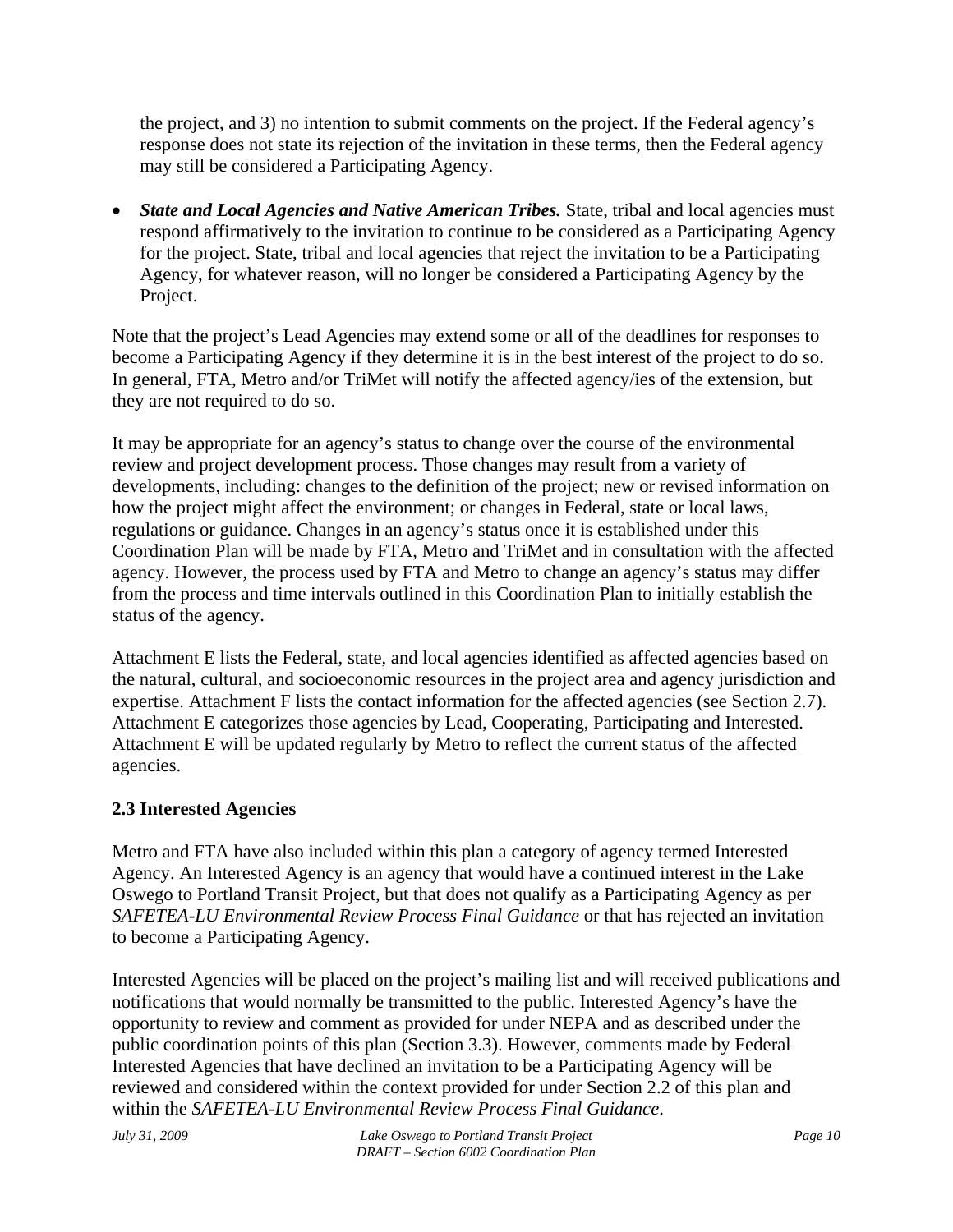Attachment E identifies the project's Interested Agencies, if there are any. Attachment E will be updated regularly by Metro to reflect the current status of the affected agencies.

#### **2.4 Agency Coordination Goals and Objectives**

Metro, TriMet and FTA have established the following agency consultation goals for the Lake Oswego to Portland Transit Project:

**Goal A:** Ensure the open exchange of information, ideas and concerns between FTA, Metro, TriMet and the Cooperating and Participating Agencies about the project, its potential impacts and appropriate mitigation.

| <b>Objective A.1</b> Engage affected agencies regarding the scoping of effects to be       |
|--------------------------------------------------------------------------------------------|
| evaluated, alternatives to be considered, design development,                              |
| mitigation measures and project purpose and need.                                          |
| <b>Objective A.2</b> Coordinate with resource agencies based on the positive relationships |
| Metro, TriMet and FTA have developed to date and enhance those                             |

**Goal B:** Avoid substantial design changes during permit review.

relationships through this project.

*Objective B.1* Address resource agency feedback and concerns during project development, design, and mitigation by exercising early and continuous communication throughout the process.

### **2.5 Agency Coordination Approach and Logistics**

The general approach to agency coordination with identified Participating Agencies for the Lake Oswego to Portland Transit Project is outlined below:

- Identify affected and interested agencies.
- Make official contact with potentially interested agencies in order to invite their participation in an informational meeting and field tour and provide general project information (see agency contact list below).
- Hold an agency Scoping meeting for the EIS. A comment period of at least 30 days following notification of availability will be provided to Participating Agencies and other agencies for furnishing input on scoping, project purpose and need and project alternatives.
- Issue Notice of Intent to publish an EIS in the *Federal Register* (see Attachment B).
- Make official contact with affected agencies in order to invite their participation as Cooperating Agencies, where appropriate.
- Invite those agencies with interest to become Participating Agencies.
- Coordinate with Cooperating and Participating agencies to provide them the opportunity to review and comment on draft EIS analysis methods, as appropriate.
- Meet with representatives of Cooperating and Participating agencies as needed throughout EIS and project development to review issues.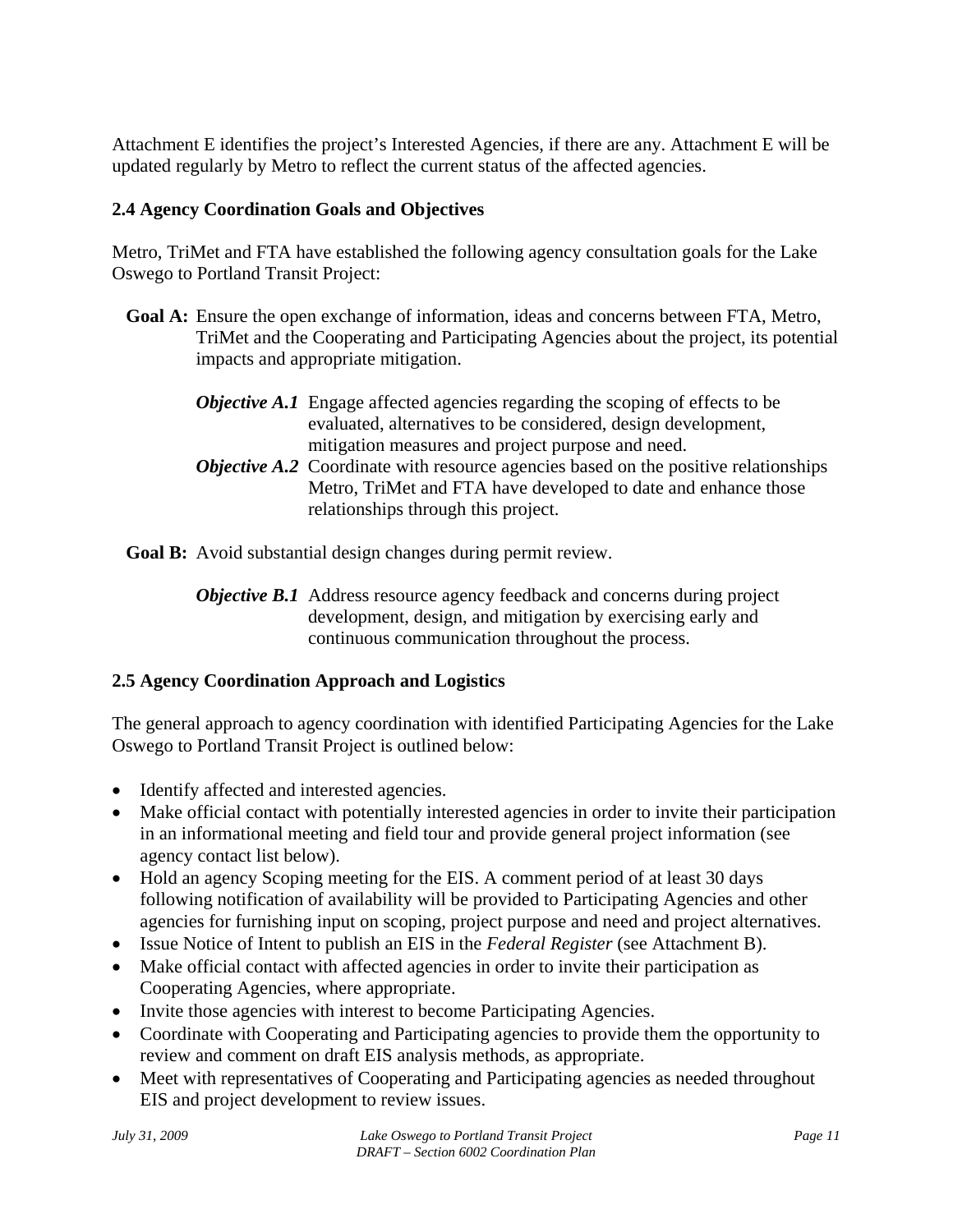- Provide a preliminary review copy of the pertinent sections/chapters of the Draft EIS for Cooperating Agency review and comment.
- Provide a 45 to 60 review and comment period on the DEIS, when notification of its publication is issued in the *Federal Register*.
- Provide a preliminary review copy of the pertinent sections/chapters of the Final EIS for Cooperating Agency review and comment.
- Provide a minimum 30-day waiting period for agency comment on the FEIS, when notification of its publication is issued in the *Federal Register*.
- Seek to resolve major issues as early as practicable in the environmental review process and during all phases of project development prior to permit submittals.
- Document official communications and agreements with resource agencies.

### **2.6 Participating Agency Section 6002 Coordination Points**

This section provides a description of the project's Section 6002 agency coordination points, summarizing the content of the coordination point (typically, but not exclusively, a review and comment opportunity on a draft document) and, if appropriate, the time interval associated with that coordination point. While most of the project's agency/ jurisdiction coordination points have yet to occur, some have already taken place; the agency coordination points that have already occurred are described herein and are in compliance with this Coordination Plan and the US DOT's Section 6002 guidance.

This section categorizes the Section 6002 agency coordination points as follows: 1) invitations to participate; 2) Scoping (which includes Purpose and Need, Range of Alternatives, Range of Disciplines); 3) the Section 6002 Coordination Plan; 4) analysis methods; 5) draft chapters/ sections of the DEIS; 6) draft chapters/sections of the FEIS; 7) the Record of Decision; and 8) activities during final design and construction. There are no Section 6002 agency coordination points for this project other than those listed in this section. Metro, TriMet and FTA may, with cause and at their discretion, extend the time intervals specified herein without the need to amend this plan – however, any reduction in the specified intervals would require Metro, TriMet and FTA to amend this plan in compliance with the amendment process described in Section 2.6.3. Table 2.6-1 lists the project's Section 6002 agency coordination points and the time intervals associated with each.

#### **2.6.1 Invitations to Participate**

Metro, TriMet and FTA, as the project's lead agencies, will agree upon the Federal, state, regional and local agencies/jurisdictions to invite to be the project's Participating Agencies, as described in Section 2.2 of this Coordination Plan and in compliance with SAFETEA-LU Section 6002: Section 139(d). Metro, TriMet and/or FTA will notify the identified agencies/ jurisdictions as to their proposed project status and those agencies/jurisdictions will be provided a time interval within which to accept or reject that status.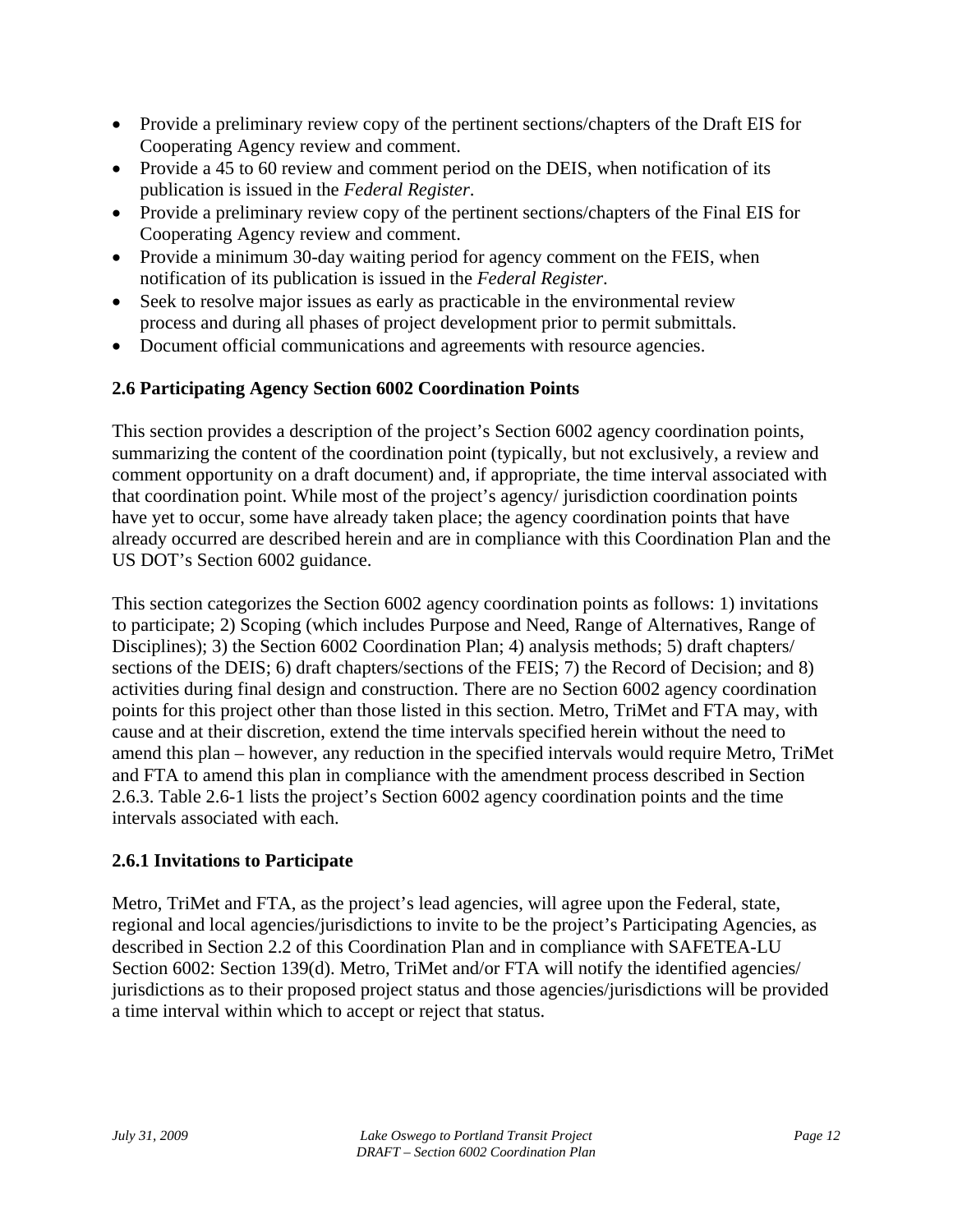| <b>Coordination Point</b>         | Interval <sup>1</sup> | <b>Notes</b>                                  |
|-----------------------------------|-----------------------|-----------------------------------------------|
| Invitations to Participate        | 30 days $^2$          |                                               |
| Scoping                           | 33 days $3$           | Occurred: September 12 to October<br>15, 2007 |
| <b>Purpose and Need Statement</b> |                       |                                               |
| Range of Alternatives             |                       |                                               |
| Range of Probable Effects         |                       |                                               |
| Coordination Plan                 | $30 \text{ days}^4$   |                                               |
| Analysis Methods                  | 21 to 28 days         | See Attachment G <sup>5</sup>                 |
| Draft DEIS Chapters/Sections      | 21 to 28 days         | See Attachment G <sup>5, 6</sup>              |
| Draft FEIS Chapters/Sections      | 21 to 28 days         | See Attachment G <sup>5, 7</sup>              |
| Record of Decision                | 180 days $8^8$        |                                               |

#### **Table 2.6-1 Lake Oswego Streetcar Project's Section 6002 Agency Coordination Points and Participating Agency Review/Comment Intervals**

Source: Metro/FTA; June 2009.

1 See the Page I of this Coordination Plan for a definition of terms as used within this Coordination Plan, specifically "interval" and "days." Unless specified, the intervals are the calendar days provided for review and comment. 2

 The interval of days for the invitation to participate are the number of days that Participating Agency are provided to respond to FTA's and/or Metro's invitation to become a project Participating Agency. See sections 2.2 and 2.6.1 for more detail. 3

<sup>3</sup> Any agency or jurisdiction that accepts an invitation to become a project Participating Agency and that did not receive notice of availability on September 12, 2007, or April 16, 2008, to review and comment on the project's purpose and need statement, range of alternatives and range of probable affects will be provided a subsequent opportunity with a duration of 30 days for

review and comment. 4 After the Coordination Plan is adopted as final by Metro, TriMet and FTA, Participating Agencies will be provided 14 days to

comment on any proposed revisions to the Coordination Plan.<br>
<sup>5</sup> Participating Agencies are provided the opportunity to review and comment on analysis methods and D/F EIS chapters/sections as specified in Attachment G. The review/comment intervals in Attachment G can vary by discipline and by Participating Agency. The review intervals within Attachment G will be finalized through a review process and Metro/FTA will provide all draft analysis methods and D/FEIS chapters/sections that Participating Agencies request through that review process.

A 45 to 60-day public and agency comment period on the published DEIS will be provided by Metro, TriMet and FTA.

7 A waiting period of thirty days will follow publication of the notice of availability of the Final EIS in order to provide Federal agencies that find the project to be environmentally unsatisfactory in order to refer the d

With a Notice of Final Federal Agency Action for the ROD published in the Federal Register, a claim seeking judicial review of the Federal agency action will be barred unless the claim is filed within 180 days after publication in the *Federal Register*, per Section 6002(a) of SAFETEA-LU, codified as 23 U.S.C. §139(l).

The timing of all invitations to become a project Participating Agency is solely at the discretion of Metro, TriMet and FTA. Metro, TriMet and/or FTA will provide an interval of 30 days for agencies/ jurisdictions to respond to the invitation to become a project Participating Agency. Section 2.2 of this Coordination Plan provides additional detail on the Participating Agency roles and responsibilities and on the invitation process. The project's Participating Agencies are not required to be notified by Metro, TriMet or FTA of invitations extended to other agencies/jurisdictions to become a Participating Agency.

Once established through the invitation process, the status of an agency may change through agreement between Metro, FTA and the affected agency. Changing the status of an agency will utilize a notification process and intervals that are at the discretion of Metro, FTA and the affected agency.

### **2.6.2 NEPA Scoping**

This section describes the following Section 6002 agency coordination points that occurred during the project's Scoping phase: 1) Purpose and Need (consistent with SAFETEA-LU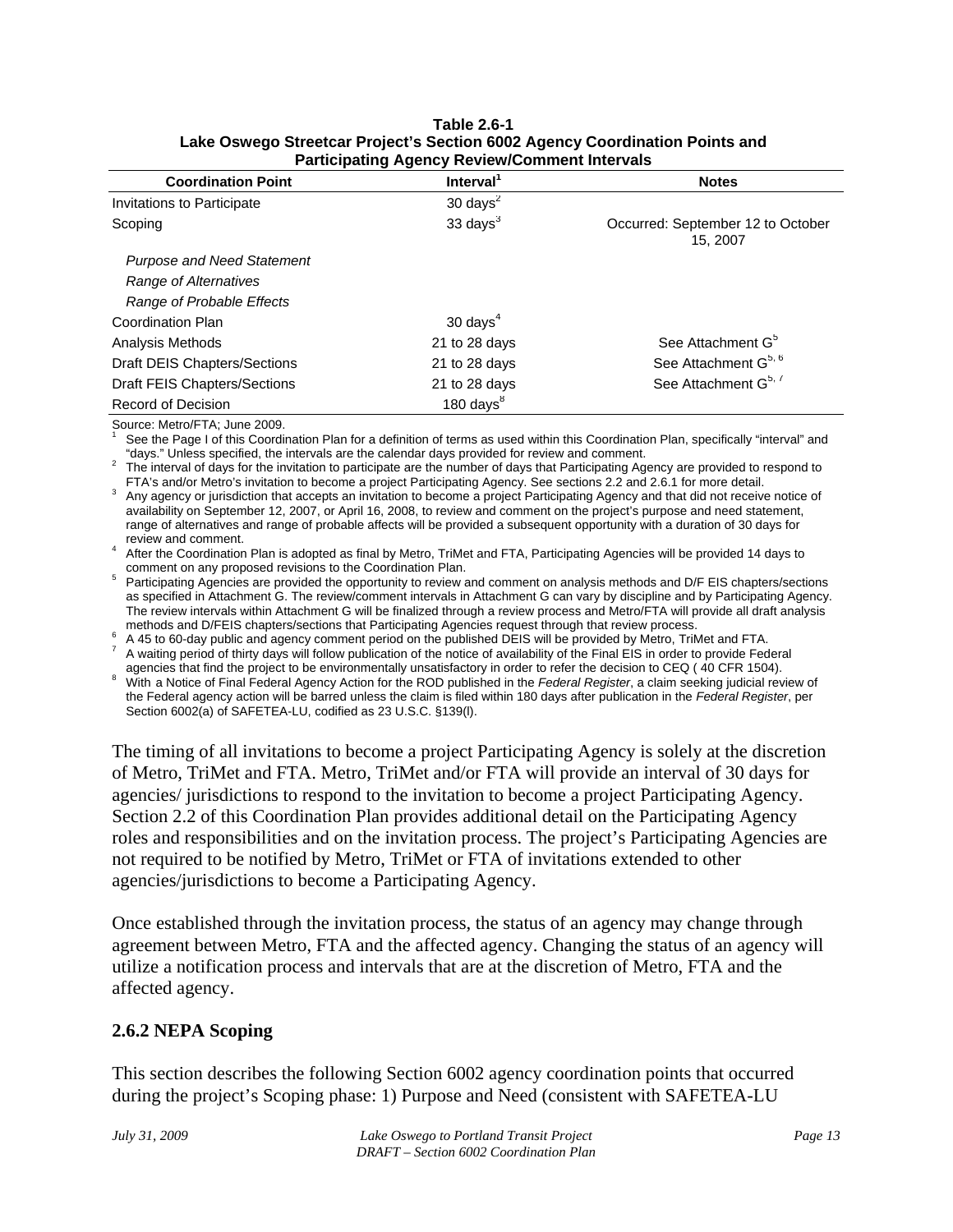Section 6002: Section 139(f)); 2) range of alternatives (consistent with SAFETEA-LU Section 6002: Section 139 $(f)(4)(B)$ ; and 3) range of disciplines.

On September 12, 2007, in coordination with the FTA, Metro invited approximately 19 agencies and jurisdictions to participate in a Scoping meeting for the Lake Oswego to Portland Transit Project. The meeting notification included an invitation to the agencies to comment on the project's proposed Purpose and Need Statement, range of alternatives and range of probably impacts. The letter of invitation included a copy of the proposed Purpose and Need Statement and a map of the proposed range of alternatives. The agencies that received an invitation to the September 2007 Scoping meeting are noted in Appendix E. This agency distribution list was used for the Scoping coordination points because Metro, TriMet and FTA had not yet concluded the Participating Agency invitation and selection process.

The project's Notice of Intent to publish an EIS was issued in the *Federal Register* on April 16, 2008, and it included and solicited comments on: 1) a description of the alternatives proposed to be studied further in the Draft EIS (based on Metro Resolution No. 07-3887A); 2) a preliminary Purpose and Need Statement; and, 3) a list of the project's probable effects on the environment (i.e., the environmental disciplines to be addressed in the EIS). Metro, TriMet and FTA provided an interval of 93 days to review and comment on these three elements of the NEPA Scoping coordination point.

In addition to publishing the project's Notice of Intent in the *Federal Register*, Metro issued a news release on April 17, 2008 summarizing the Notice of Intent and requesting comments on the Scoping coordination point items through July 18, 2008. The Notice of Intent invited the public and agencies/jurisdictions to attend a project Scoping meeting, which was held on April 21, 2008. Metro published notice of the Scoping meeting in community newspapers on April 9 and 10, 2008, including publication in *The Oregonian's* Southwest zone on April 10, 2008. At that time, Metro distributed a postcard to its project mailing list announcing the Scoping meeting and inviting comment on the project's proposed Scoping coordination point elements.

Agencies/jurisdictions that were not on the September 2007 or April 2008 Scoping meeting mailing lists that become Participating Agencies before the conclusion of Scoping will be afforded the opportunity to comment on the project Scoping Milestones based on the notification and review intervals specified in Table 2.6-1. Metro will prepare a *Scoping Report* that documents all public and agency comments received during the Scoping comment periods.

After reviewing and considering comments made during the Scoping comment periods, Metro, TriMet and FTA will establish the project's final Purpose and Need Statement and the final range of alternatives and disciplines to be studied and addressed in the project's DEIS. Further, project staff will conduct additional conceptual design refinement and preliminary analysis of alternatives to assist Metro, TriMet and FTA in determining the range of reasonable alternatives that meet the project's Purpose and Need to be studied further in the DEIS. After they are established by Metro, TriMet and FTA, Metro, TriMet and/or FTA will electronically transmit to the Participating Agencies the project's final Purpose and Need Statement and range of alternatives.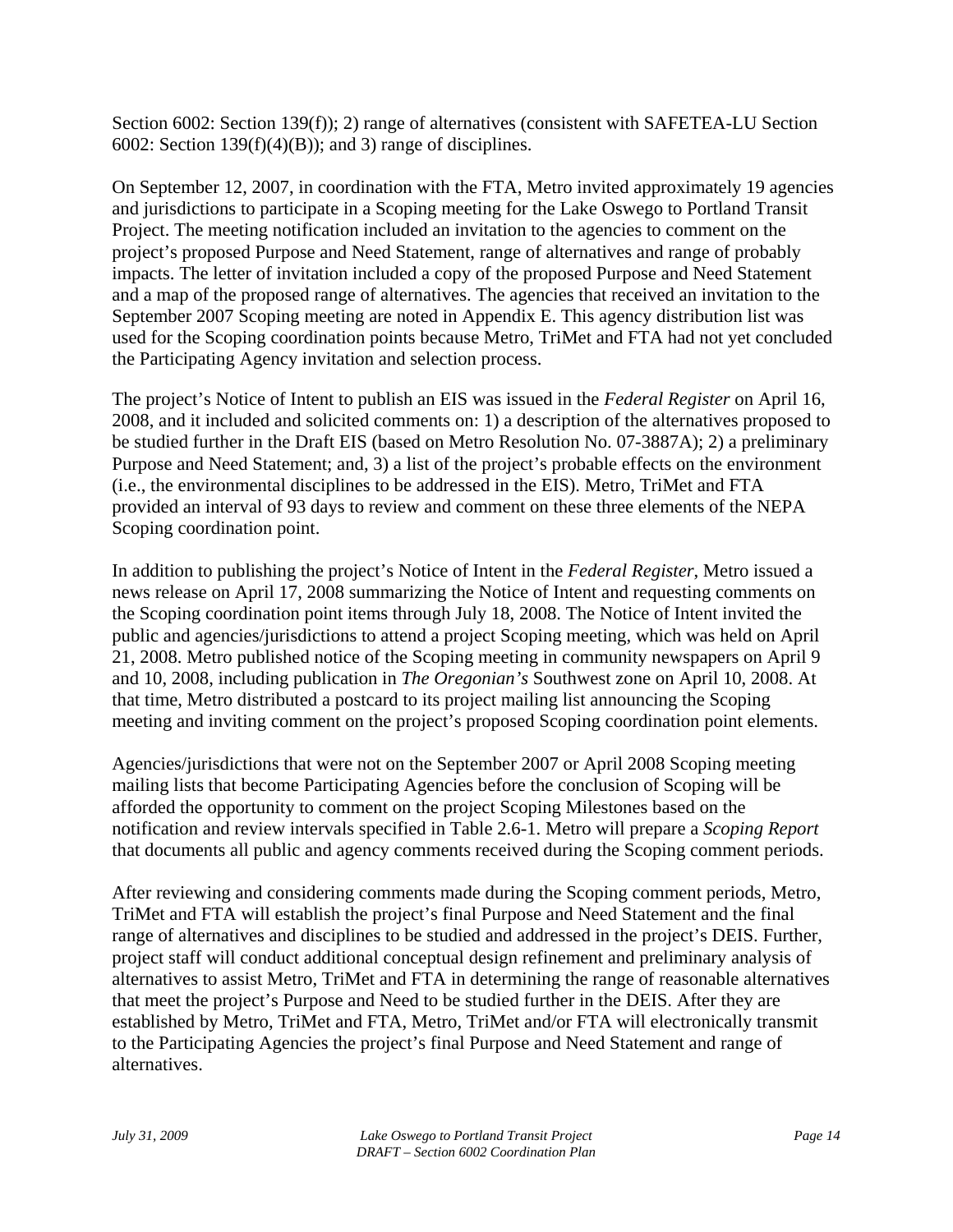#### **2.6.3 Section 6002 Coordination Plan**

As noted, a primary purpose of this Coordination Plan, consistent with SAFETEA-LU Section 6002: Section  $139(g)(1)(A)$ , is to inform the project's agencies/jurisdictions (and the public) on the public and agency coordination process to be used for the project. In particular, the Coordination Plan establishes the review and comment coordination points for Participating Agencies and the public. A draft of this Coordination Plan will be distributed via email to the project's Participating Agencies or proposed Participating Agencies (Appendix E) or to the list of agencies invited to attend the agency Scoping Meeting, if Participating Agencies have not yet been invited. Comments from Participating Agencies on the draft Coordination Plan will be due 30 days after the Participating Agencies receive from Metro, TriMet and/or FTA: 1) an email notifying them that the draft Coordination Plan is available: and 2) the draft Coordination Plan.

Metro, TriMet and FTA will finalize the Coordination Plan after the close of the Participating Agency comment period and after considering comments received. In compliance with SAFETEA-LU Section 6002: Section  $139(g)(1)(A)$  and  $(g)(1)(E)(i)$ , Metro, TriMet and/or FTA will distribute the final Coordination Plan to Participating Agencies via e-mail and will post the plan on the project's web page.

After the final Coordination Plan is issued by Metro, TriMet and FTA, it may be revised from time to time. If it is to be revised, Metro, TriMet and/or FTA will distribute a draft revised Coordination Plan to the project's Participating Agencies for review and comment. The review and comment period for proposed revisions to the Coordination Plan will be 14 days. After the close of the comment period, FTA, Metro and TriMet will issue a final revised Coordination Plan, with revisions noted in Attachment A.

Metro, TriMet and FTA may extend the time intervals for review and comment as specified in the Coordination Plan, for both agencies and the public, with good cause and without revising the plan; but the time intervals for review and comment specified within the Coordination Plan may not be reduced without revising the plan.

#### **2.6.4 Analysis Methods**

Metro, TriMet and FTA will provide Participating Agencies with documentation of the proposed analysis methods for the EIS, as per SAFETEA-LU Section 6002: Section 139(f)(4)(C) and consistent with the approach described under Question 38 of the *SAFETEA-LU Environmental Review Process – Final Guidance*. Analysis methods will be prepared for each of the discipline areas selected to be addressed in the project's EIS, each complying with its own set of laws, regulations and guidance (if applicable).

Table G-1 of Attachment G lists the set of analysis methods to be distributed to each Participating Agency by indicating the review interval allowed for each analysis method (if a cell in the table is blank, then the corresponding draft analysis method would not be provided to that Participating Agency for review and comment). Metro, FTA and the Participating Agency will finalize the list of the proposed analysis methods to be forwarded to that Participating Agency. All analysis methods requested by a Participating Agency through its review and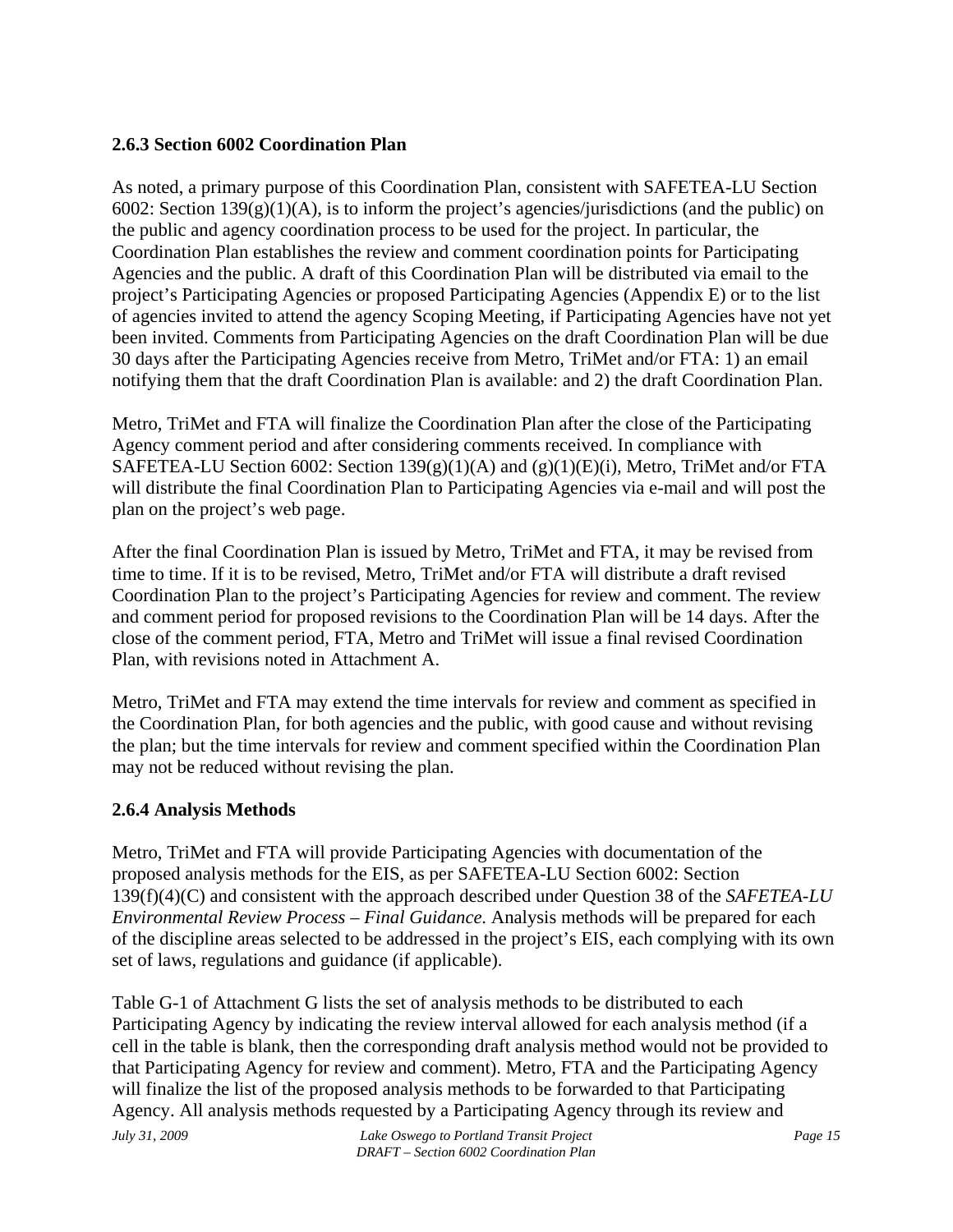comment on this Coordination Plan will be included in Table G-1 of Attachment G and will be forwarded to the Participating Agency for review and comment. The time intervals available for Participating Agency review and comment on the proposed analysis methods for the EIS are specified in Table G-1 of Attachment G, generally ranging from 21 to 28 days.

Metro, TriMet and FTA will finalize the analysis methods based on consideration of the comments received from the Participating Agencies during the comment period. Metro, TriMet and/or FTA will distribute electronically the final methodologies to the Participating Agencies after the comment period.

The analysis methods may be revised from time to time. If an analysis method is to be substantively revised, Metro, TriMet and FTA will provide the Participating Agencies that are designated to receive drafts of the methodology in Table G-1 with the proposed revised analysis method. Metro, TriMet and FTA will provide a review and comment period of 14 days for draft revised analysis methods, unless Metro, TriMet and FTA determine that the proposed revision is relatively complex requiring a review period as specified in the then-current Table G-1 in Attachment G. Metro, TriMet and FTA will finalize the amended analysis methods after considering the comments received from the Participating Agencies during the comment period. Metro, TriMet and/or FTA will distribute electronically the final revised analysis methods to the Participating Agencies.

### **2.6.5 Draft EIS**

Participating Agencies will receive draft DEIS chapters/sections for a review period prior to publication of the DEIS in the *Federal Register*. Table G-2 of Attachment G lists the set of draft DEIS chapters/sections to be distributed to each Participating Agency by indicating the review interval allowed for each chapter/section (if a cell in the table is blank, then the corresponding draft DEIS chapter/section would not be provided to that Participating Agency for review and comment). Metro, FTA and the Participating Agency will finalize the list of the draft DEIS chapters/ sections to be forwarded to that Participating Agency. All draft DEIS chapters/sections requested by a Participating Agency through its review and comment on this Coordination Plan will be included in Table G-2 of Attachment G and will be forwarded to the Participating Agency for review and comment.

The time intervals available for Participating Agency review and comment on the draft DEIS chapters/sections are specified in Table G-2 of Attachment G, generally ranging from 21 to 28 days. Metro, TriMet and FTA will finalize the DEIS chapters/sections, considering comments received from the Participating Agencies during the draft DEIS chapter/section comment period.

A DEIS comment period of not less than 45 days and not more than 60 days will follow publication and notification of availability of the Draft EIS (final determination of the duration of the Draft EIS comment period will be made by the two Lead Agencies). Notification of availability of the DEIS will be published in the *Federal Register* and sent via e-mail to the Participating Agencies. The DEIS will be distributed electronically to Participating Agencies concurrent with or shortly following notification of its availability (e.g., via a web page link, FTP site, delivered CD, etc.). In compliance with NEPA, one or more public hearings will be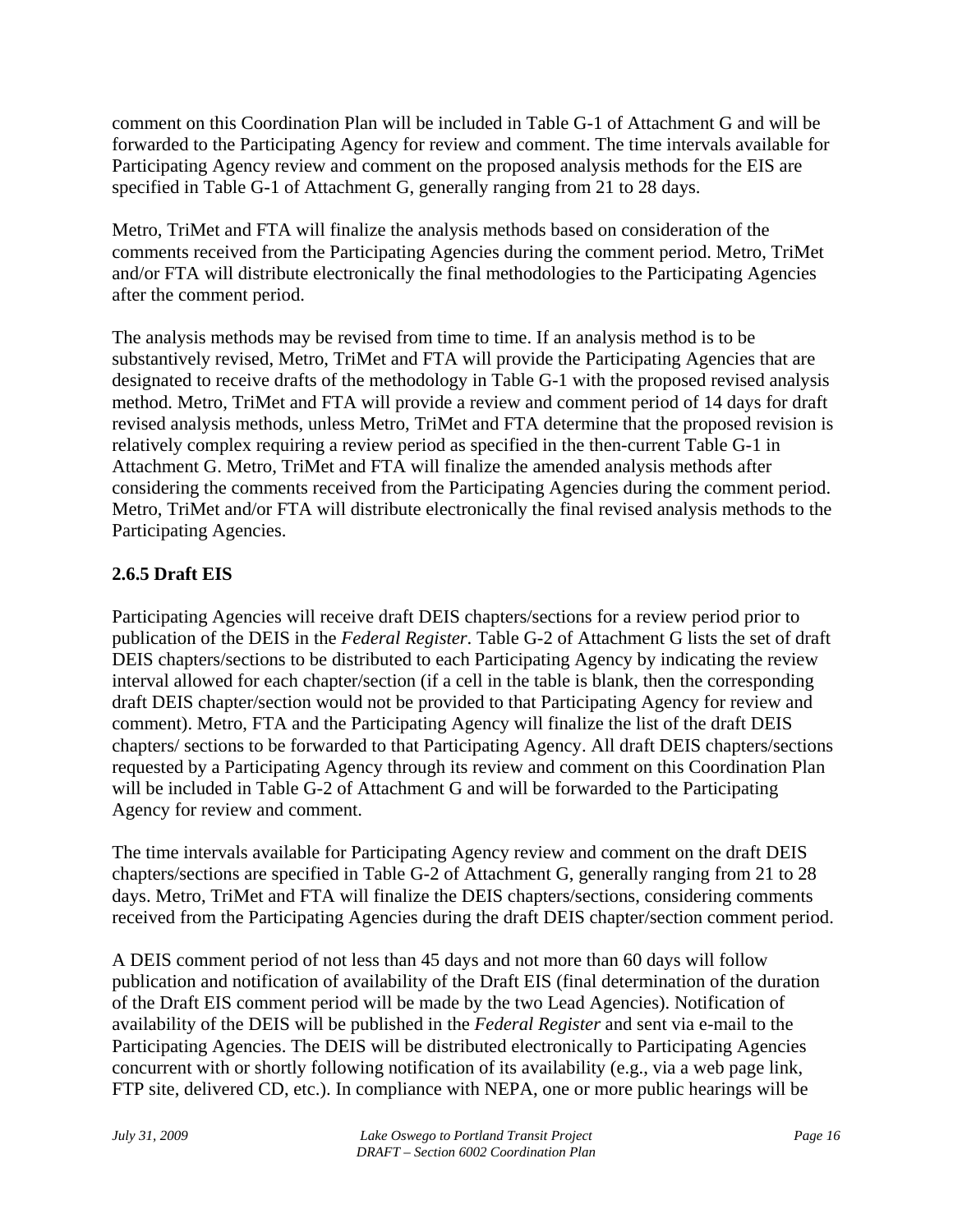held by the project no sooner than 15 days after publication of a Notice of Availability for the DEIS in the *Federal Register* and before the conclusion of the comment period.

The locally preferred alternative will be adopted by the Metro Council after consideration of: 1) the Draft EIS; 2) public and agency comment received during the DEIS comment period; and 3) recommendations of other agencies. The locally preferred alternative will be included in and form the basis of the Final EIS. In compliance with NEPA, all agency/ jurisdiction comments received by the project during the DEIS comment period will be documented and addressed in the project's FEIS.

### **2.6.6 Final EIS**

Participating agencies will receive draft FEIS chapters/sections for a review period prior to publication of the FEIS in the *Federal Register*. Table G-3 of Attachment G lists the set of draft FEIS chapters/sections to be distributed to each Participating Agency by indicating the review interval allowed for each chapter/section (if a cell in the table is blank, then the corresponding draft FEIS chapter/section would not be provided to that Participating Agency for review and comment). Metro, FTA and the Participating Agency will finalize the list of the draft FEIS chapters/ sections to be forwarded to that Participating Agency. All draft FEIS chapters/sections requested by a Participating Agency through its review and comment on this Coordination Plan will be included in Table G-3 of Attachment G and will be forwarded to the Participating Agency for review and comment.

The time intervals available for Participating Agency review and comment on the draft FEIS chapters/sections are specified in Table G-3 of Attachment G, generally ranging from 21 to 28 days. Metro, TriMet and FTA will finalize the FEIS chapters/sections, considering comments received from the Participating Agencies during the draft FEIS chapter/section comment period. Metro and TriMet will work with FTA to address comments received from Participating Agencies during the comment period on the draft Final EIS. Metro and/or FTA will issue notification of availability of the Final EIS in the Federal Register and in an email to the project's Participating Agencies.

The Final EIS will be distributed electronically to Participating Agencies (e.g., via an FTP site, via a delivered CD, etc.), concurrent with or shortly following notification of its availability. The Final EIS will include responses to all agency (and public) comments received on the Draft EIS during the DEIS comment period. A waiting period of thirty days will follow publication of the notice of availability of the Final EIS to provide Federal agencies that find the project to be environmentally unsatisfactory the opportunity to refer the decision to CEQ ( 40 CFR 1504).

### **2.6.7 Record of Decision (ROD)**

After the FEIS waiting period has elapsed, FTA will issue a ROD containing its specific environmental decisions and approvals on the project and itemizing any mitigation measures incorporated into the project, per 40 CFR 1505.2. The ROD will be distributed to Participating Agencies electronically and a Notice of Final Federal Agency Action will be published by FTA in the *Federal Register*. With the *Federal Register* notice, a claim seeking judicial review of the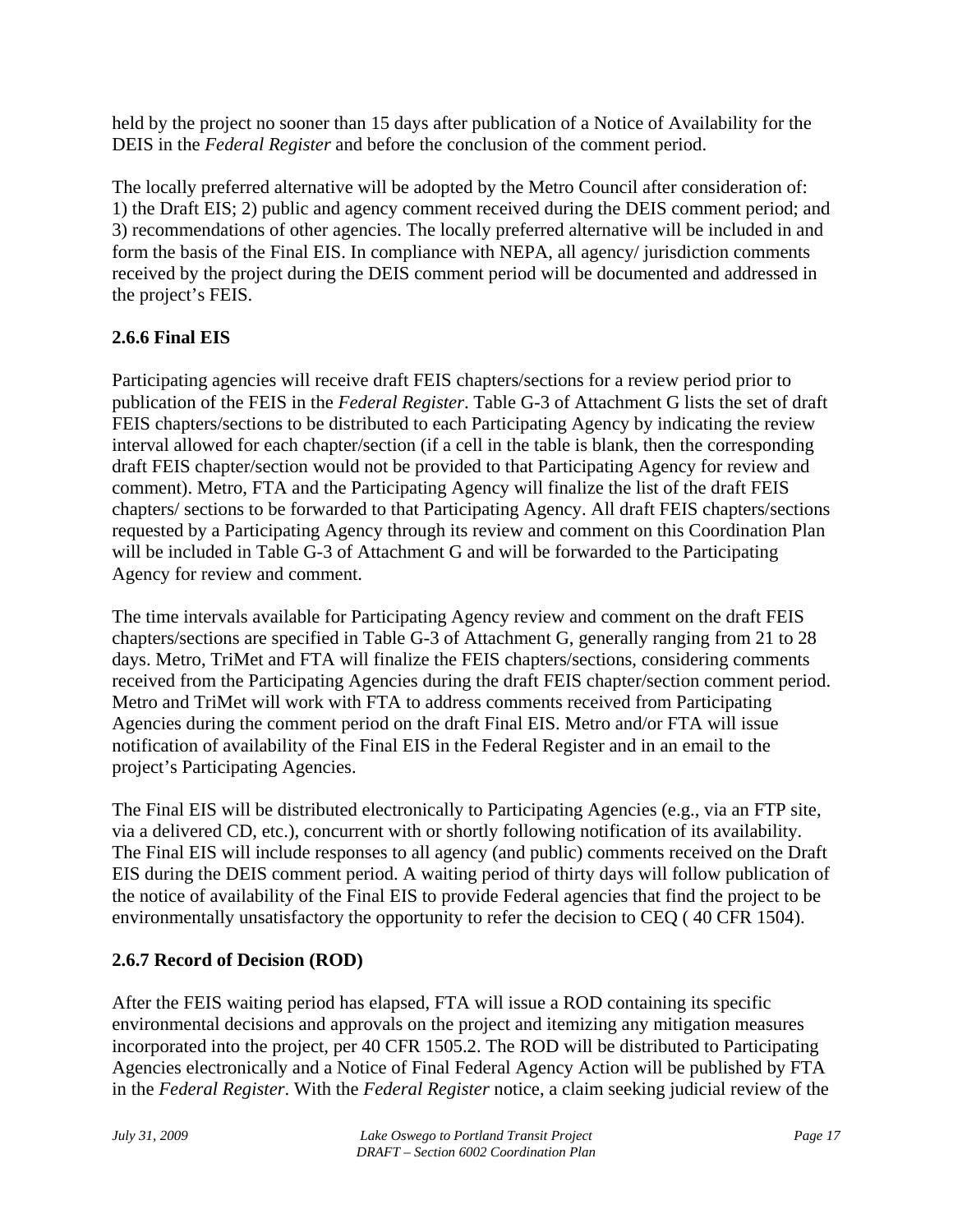Federal agency action will be barred unless the claim is filed within 180 days after publication in the *Federal Register*, per Section 6002(a) of SAFETEA-LU, codified as 23 U.S.C. §139(l).

### **2.6.8 Final Design and Construction**

TriMet and FTA will continue to coordinate with the project's Participating Agencies throughout final design and construction, specifically to obtain permits and other approvals. This Coordination Plan will be amended, if appropriate, during the initiation of final design and project construction to incorporate coordination points and review/comment periods for permitting, licensing and approvals needed after adoption of the project's ROD.

### **2.7 Agency Contact Information**

Attachment F provides contact information for the project's affected agencies: Lead Agencies; Cooperating Agencies (if any); Participating Agencies; and Interested Agencies (if any). The attachment identifies each agency's primary contact person, who is to receive all official correspondence from the Lead Agencies related to Coordination Points and opportunities for review and comment (see Section 2.6 for detail). Attachment F will be revised by Metro as needed, reflecting contact information provided by the agencies. Invitations to become a project Participating Agency will request the contact information. Attachment F is not a part of this Coordination Plan and may be changed by Metro as needed without complying with the revision process outlined in Section 2.6.

### **3 Public Coordination**

This section includes a summary of the project's public coordination goals and approach and specifies the project's notification, availability, review, comment and adoption process for the public's involvement in the public Section 6002 Coordination Points.

### **3.1 Public Coordination Goals**

The goal of the Lake Oswego to Portland Transit Project is for Metro, TriMet and FTA to work with local public transportation agencies, local jurisdictions and Federal, state and local agencies to create an open public involvement process with ample opportunities to inform and involve the public. Throughout the project's timeline, citizens, businesses, organizations and interest groups will have extensive opportunities to interact with and receive responses from project team members on issues of interest or concern to them.

### **3.2 Public Coordination Plan and Approach**

Metro has prepared a Public Involvement Plan for the project, which is included in Attachment H. The Public Involvement Plan is consistent and complies with this Coordination Plan. The Public Involvement Plan may be changed from time to time by Metro, the local Lead agency, without triggering the need to revise this Coordination Plan.

The overall public involvement approach will be to ensure that the public involvement program: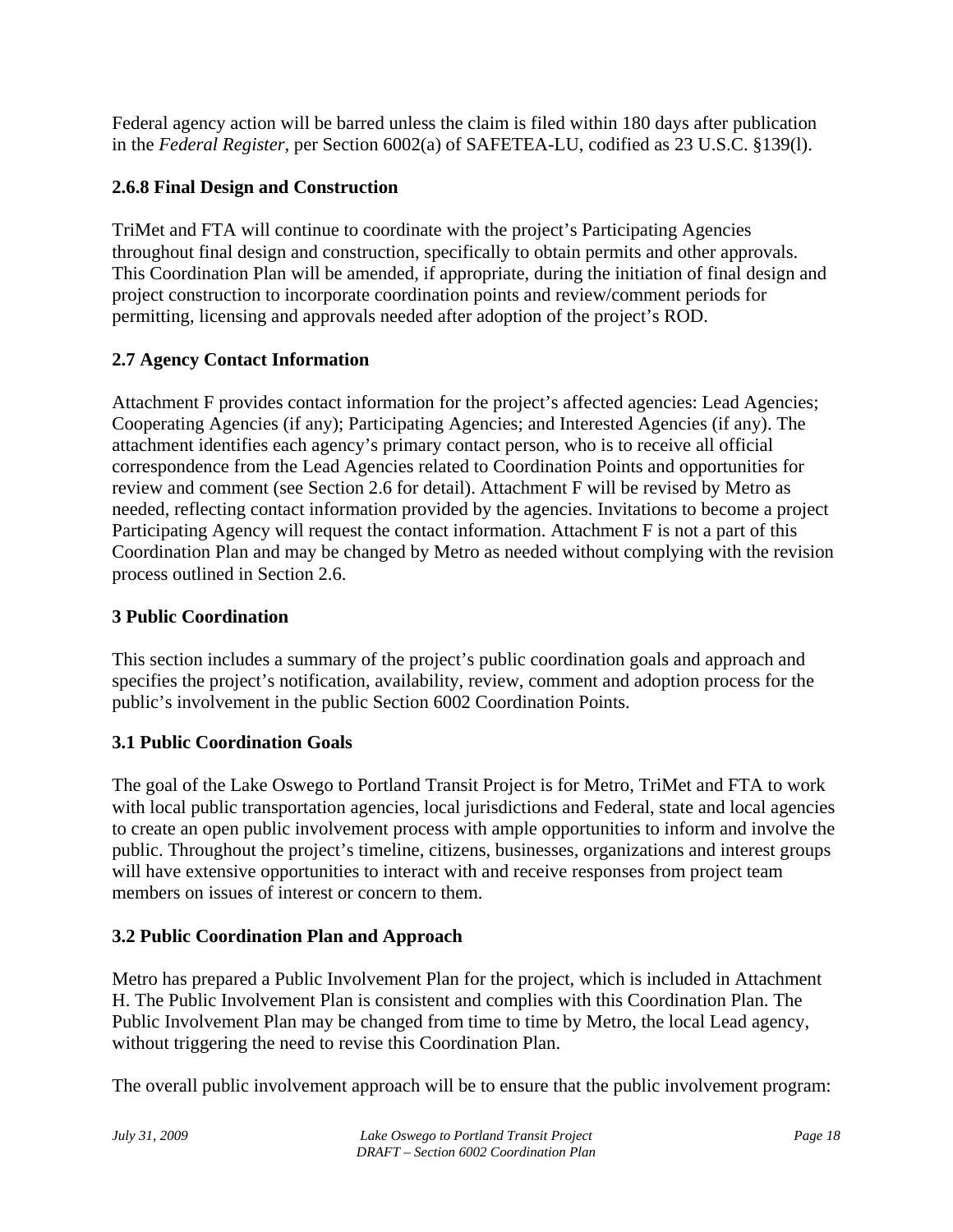- Provides meaningful opportunities for early and continued participation by all interested stakeholders;
- Generates feedback to the project team at key stages in the project development, evaluation, and decision processes so that the development and evaluation of alternatives incorporates community issues in a timely and responsive manner, and that public input is considered in the selection of the preferred alternative;
- Provides a process and more than one feedback venue so that project alternatives and priorities reflect the participation of the public; and,
- Facilitates participation that meets the expectations of the project's Public Involvement Plan.

The Project's Public Involvement Plan complies with:

- Requirements of NEPA by ensuring that public comment is addressed through the environmental review process;
- Executive Order on Environmental Justice (EO 12898 1994) by ensuring that populations of concern, including minority and low-income populations, are provided with adequate opportunities to participate;
- Requirements of Title VI Civil Rights Act of 1964 by ensuring that all citizens, regardless of race, income, or physical limitations, have the opportunity to participate;
- SAFETEA-LU Section 6002 requirements for public coordination; and,
- The Coordination Point processes and intervals defined in Section 3.3 of this Coordination Plan.

### **3.3 Public Section 6002 Coordination Points**

This section provides a description of the project's Section 6002 public coordination points, summarizing the content of the coordination point (typically, but not exclusively, a review and comment opportunity on a draft document) and, if appropriate, the time interval associated with that coordination point. While most of the project's public coordination points have yet to occur, some have already taken place; the coordination points that have already occurred are described herein and are in compliance with this Coordination Plan and the US DOT's Section 6002 guidance.

This section categorizes the Section 6002 public coordination points as follows: 1) Scoping (which includes Purpose and Need, Range of Alternatives, Range of Disciplines); 2) the Section 6002 Coordination Plan; 3) the DEIS; 4) the FEIS; and 5) the Record of Decision. There are no Section 6002 public coordination points for this project other than those listed in this section. Metro, TriMet and FTA may, with cause and at their discretion, extend the time intervals specified herein without the need to amend this plan – however, any reduction in the specified intervals would require Metro, TriMet and FTA to amend this plan in compliance with the amendment process described in Section 2.6.3. Table 3.3-1 lists the project's Section 6002 public coordination points and the time intervals associated with each.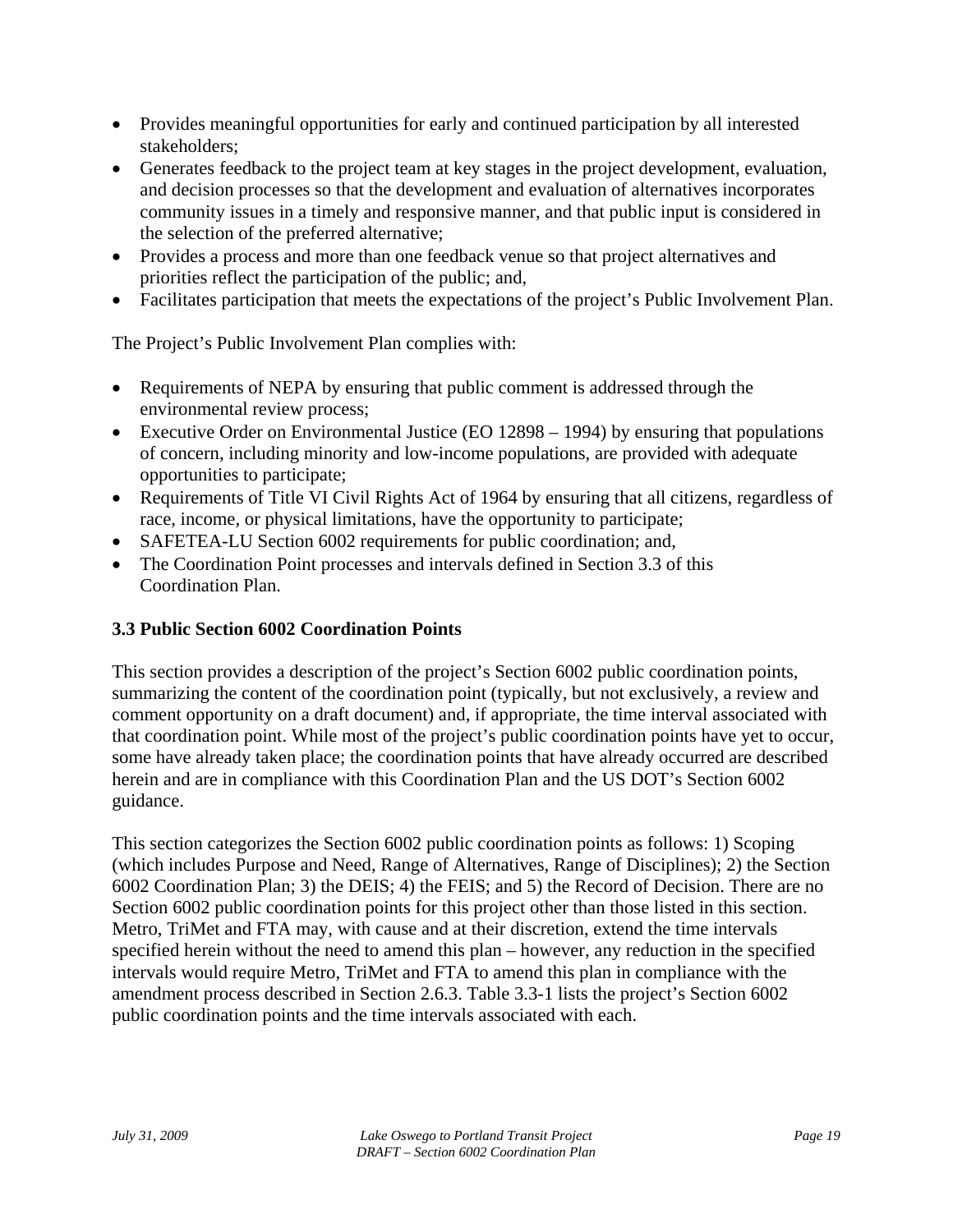| F UDIIL INGVIGW/LOITIITIGI ITILGI VAIS |                       |                                              |  |  |  |  |  |  |  |  |  |  |
|----------------------------------------|-----------------------|----------------------------------------------|--|--|--|--|--|--|--|--|--|--|
| <b>Coordination Point</b>              | Interval <sup>1</sup> | <b>Notes</b>                                 |  |  |  |  |  |  |  |  |  |  |
| Scoping                                | 93 days               | Occurred: April 16 to July 18, 2008          |  |  |  |  |  |  |  |  |  |  |
| <b>Purpose and Need Statement</b>      |                       |                                              |  |  |  |  |  |  |  |  |  |  |
| Range of Alternatives                  |                       |                                              |  |  |  |  |  |  |  |  |  |  |
| Range of Probable Effects              |                       |                                              |  |  |  |  |  |  |  |  |  |  |
| Coordination Plan                      | N/A <sup>2</sup>      | Made available for information. <sup>2</sup> |  |  |  |  |  |  |  |  |  |  |
| <b>DEIS Chapters/Sections</b>          | 45 to 60 days $3$     |                                              |  |  |  |  |  |  |  |  |  |  |
| Draft FEIS Chapters/Sections           | N/A <sup>4</sup>      | Made available for information. <sup>4</sup> |  |  |  |  |  |  |  |  |  |  |
| Record of Decision                     | 180 days $5$          |                                              |  |  |  |  |  |  |  |  |  |  |
|                                        |                       |                                              |  |  |  |  |  |  |  |  |  |  |

#### **Table 3.3-1 Lake Oswego Streetcar Project Section 6002 Coordination Points and Public Review/Comment Intervals**

Source: Metro/FTA; June 2009. Note:  $N/A$  = not applicable.

1 See the Page I of this Coordination Plan for a definition of terms as used within this Coordination Plan, specifically "interval" and "days." Unless specified, the intervals are the calendar days provided for review and comment. 2

 Following its finalization by Metro, TriMet and FTA, the Coordination Plan will be posted on the project's web page and made available at the Metro main office for public review.

A 45 to 60-day public and agency comment period for the published DEIS will be provided by Metro, TriMet and FTA.

<sup>4</sup> While the public will be notified of the availability of the published FEIS, there will be no public comment opportunity on the FEIS. A waiting period of thirty days will follow publication of the notice of availability of the Final EIS in order to provide Federal agencies that find the project to be environmentally unsatisfactory in order to refer the d

with a Notice of Final Federal Agency Action for the ROD published in the Federal Register, a claim seeking judicial review of the Federal agency action will be barred unless the claim is filed within 180 days after publication in the *Federal Register*, per Section 6002(a) of SAFETEA-LU, codified as 23 U.S.C. §139(I).

#### **3.3.1 NEPA Scoping**

This section describes the following Section 6002 public coordination points that occurred during the project's Scoping phase: 1) Purpose and Need (consistent with SAFETEA-LU Section 6002: Section 139(f); 2) range of alternatives (consistent with SAFETEA-LU Section 6002: Section 139(f)(4)(B); and 3) range of disciplines. Scoping was initiated by Metro, TriMet and FTA on April 16, 2008, with the publication of the project's Notice of Intent to publish an EIS (see Attachment B).

The project's Notice of Intent included and solicited comments on: 1) a description of the alternatives proposed to be studied further in the Draft EIS (based on Metro Resolution No. 07- 3887A); 2) a preliminary Purpose and Need Statement; and, 3) a list of the project's probable effects on the environment (i.e., the environmental disciplines to be addressed in the EIS). Agencies/jurisdictions and the public were provided with an interval of 93 days to review and comment on these three elements of the NEPA Scoping coordination point.

In addition to publishing the project's Notice of Intent in the *Federal Register*, Metro issued a news release on April 17, 2008 summarizing the Notice of Intent and requesting comments on the Scoping coordination point items through July 18, 2008. The Notice of Intent invited the public and agencies/jurisdictions to attend a project Scoping meeting, which was held on April 21, 2008. Metro published notice of the Scoping meeting in community newspapers on April 9 and 10, 2008, including publication in *The Oregonian's* Southwest zone on April 10, 2008. At that time, Metro distributed a postcard to its 2,053 member project mailing list on April 8, 2008 announcing the Scoping meeting and inviting comment on the project's proposed Scoping coordination point elements. Eighty-four people attended the Scoping meeting.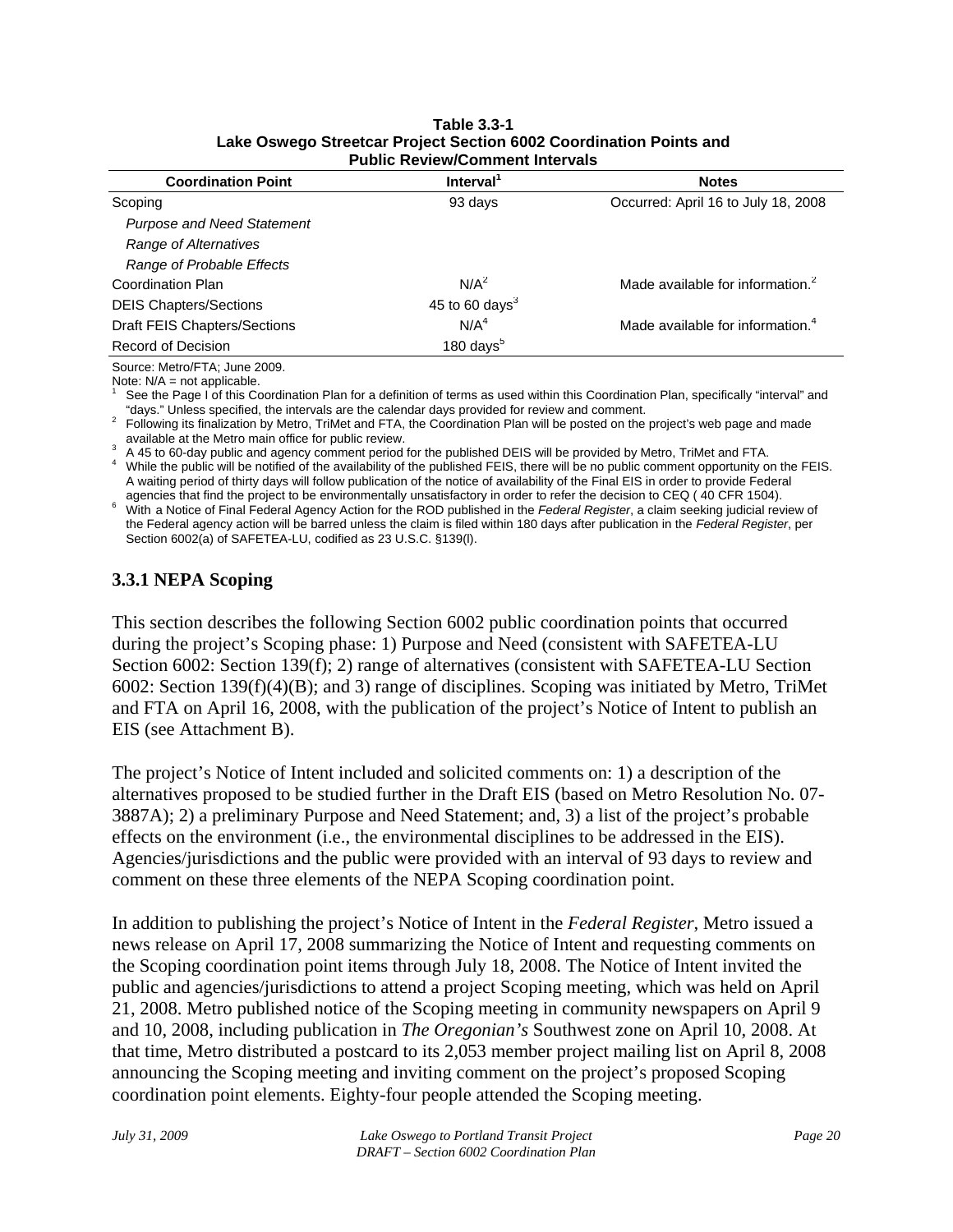Metro will prepare a *Scoping Report* in July 2009 that documents all public and agency comments received during the Scoping comment periods. After reviewing and considering those comments, Metro, TriMet and FTA will establish the project's final Purpose and Need Statement and the final range of alternatives and disciplines to be studied and addressed in the project's DEIS. Further, project staff will conduct additional conceptual design refinement and preliminary analysis of alternatives to assist Metro, TriMet and FTA in determining the range of reasonable alternatives that meet the project's Purpose and Need to be studied further in the DEIS. After they are established by Metro, TriMet and FTA, Metro will post the final Purpose and Need Statement and range of alternatives on the project's web page.

#### **3.3.2 Section 6002 Coordination Plan**

Metro, TriMet and FTA will finalize the Coordination Plan after the close of the Participating Agency comment period on the draft Coordination Plan and after considering comments received (see Section 2.6.3 for more detail). In compliance with SAFETEA-LU Section 6002: Section  $139(g)(1)(A)$  and  $(g)(1)(E)(ii)$ , will make the final Coordination Plan available to the public by posting the final Coordination Plan on the project's web page.

### **3.3.3 Draft EIS**

A DEIS comment period of not less than 45 days and not more than 60 days will follow publication and notification of availability of the DEIS (final determination of the duration of the Draft EIS comment period will be made by the three Lead Agencies). Notification of availability of the DEIS will be published in the *Federal Register* and a local major media (e.g., *The Oregonian*), via the project's mailing list and on the project web site. The DEIS will be distributed or made available to the public in the following ways: electronic posting on the project's web page; printed and electronic versions at Metro's main office during normal business hours; a printed version at local libraries during normal business hours; and electronic and/or printed versions of the DEIS mailed and/or e-mailed to members of the public that have requested it. The DEIS may be distributed to the public via additional methods as defined in the project's Public Involvement Plan. In compliance with NEPA, one or more public hearings will be held by the project no sooner than 15 days after publication of a Notice of Availability for the DEIS in the *Federal Register* and before the conclusion of the comment period.

The locally preferred alternative will be adopted by the Metro Council after consideration of: 1) the Draft EIS; 2) public and agency comment received during the DEIS comment period; and 3) recommendations other agency. The locally preferred alternative will be included in and form the basis of the Final EIS. In compliance with NEPA, all agency/ jurisdiction comments received by the project during the DEIS comment period will be documented and addressed in the project's FEIS.

#### **3.3.4 FEIS**

Notification of availability of the FEIS will be published in the *Federal Register* and a local major media (e.g., *The Oregonian*), via the project's mailing list and on the project web site. The FEIS will be distributed or made available to the public in the following ways: electronic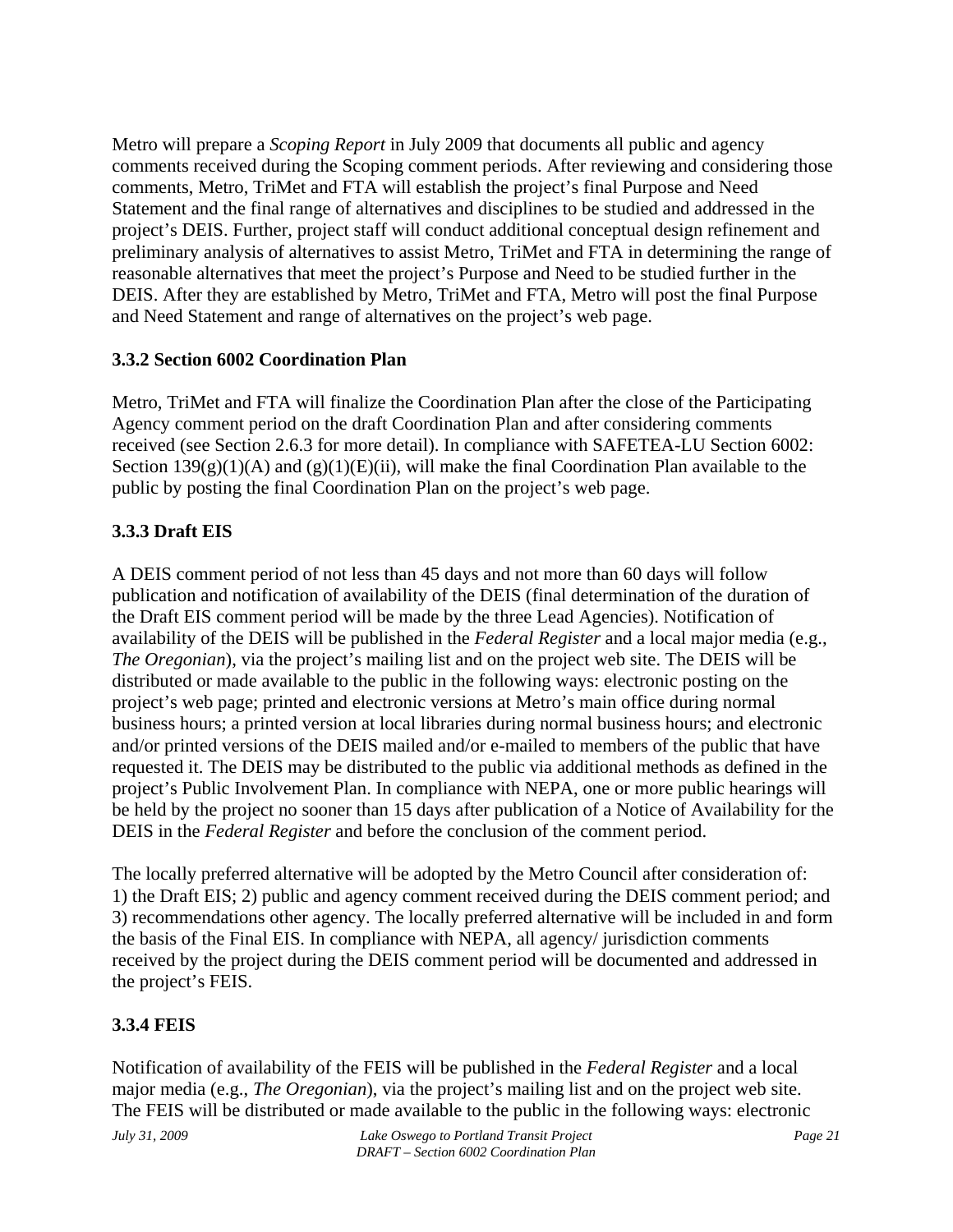posting on the project's web page; printed and electronic versions of the FEIS will be available at Metro's main office during normal business hours; printed version of the FEIS will be available at local libraries during normal business hours; and electronic and/or printed versions of the FEIS will be mailed or e-mailed to members of the public that have requested it and to all known members of the public that commented on the DEIS. The FEIS may be distributed to the public via additional methods as defined in the project's Public Involvement Plan.

The Final EIS will include responses to all agency and public comments received on the DEIS during the DEIS comment period. A waiting period of thirty days will follow publication of the notice of availability of the FEIS to provide Federal agencies that find the project to be environmentally unsatisfactory the opportunity to refer the decision to CEQ ( 40 CFR 1504).

### **3.3.5 ROD**

After the FEIS waiting period has elapsed, FTA will issue a ROD containing its specific environmental decisions and approvals on the project and itemizing any mitigation measures incorporated into the project, per 40 CFR 1505.2. The ROD will be made available to the public electronically on the project's web page and in hard copy at Metro's main office during normal business hours. Further, Notice of Final Federal Agency Action will be published in the *Federal Register*. With the *Federal Register* notice, a claim seeking judicial review of the Federal agency action will be barred unless the claim is filed within 180 days after publication in the *Federal Register*, per Section 6002(a) of SAFETEA-LU, codified as 23 U.S.C. §139(l).

#### **3.3.6 Final Design and Construction**

While TriMet and FTA will continue to coordinate with the public throughout the project's final design and construction phases, there are no Section 6002 Coordination Points that will occur during final design and construction.

#### **3.4 Environmental Justice Compliance**

Executive Order 12898, issued by President Clinton in 1994, provides that "each Federal agency shall make achieving environmental justice part of its mission by identifying and addressing, as appropriate, disproportionately high and adverse human health or environmental effects of its programs, policies, and activities on minority and low-income populations." In the accompanying memorandum, President Clinton urged federal agencies to incorporate environmental justice principles into analyses prepared under the National Environmental Policy Act (NEPA) and emphasized the importance of public participation in the NEPA process.

In response to Executive Order 12898, the U.S. Department of Transportation issued the DOT Order, which outlines how environmental justice analyses should be performed and how transportation project decisions should be made to avoid disproportionately high and adverse effects on minority and low-income populations. The DOT Order requires agencies to do two things: (1) explicitly consider human health and environmental effects related to transportation projects that may have a disproportionately high and adverse effect on minority or low-income populations; and (2) implement procedures to provide "meaningful opportunities for public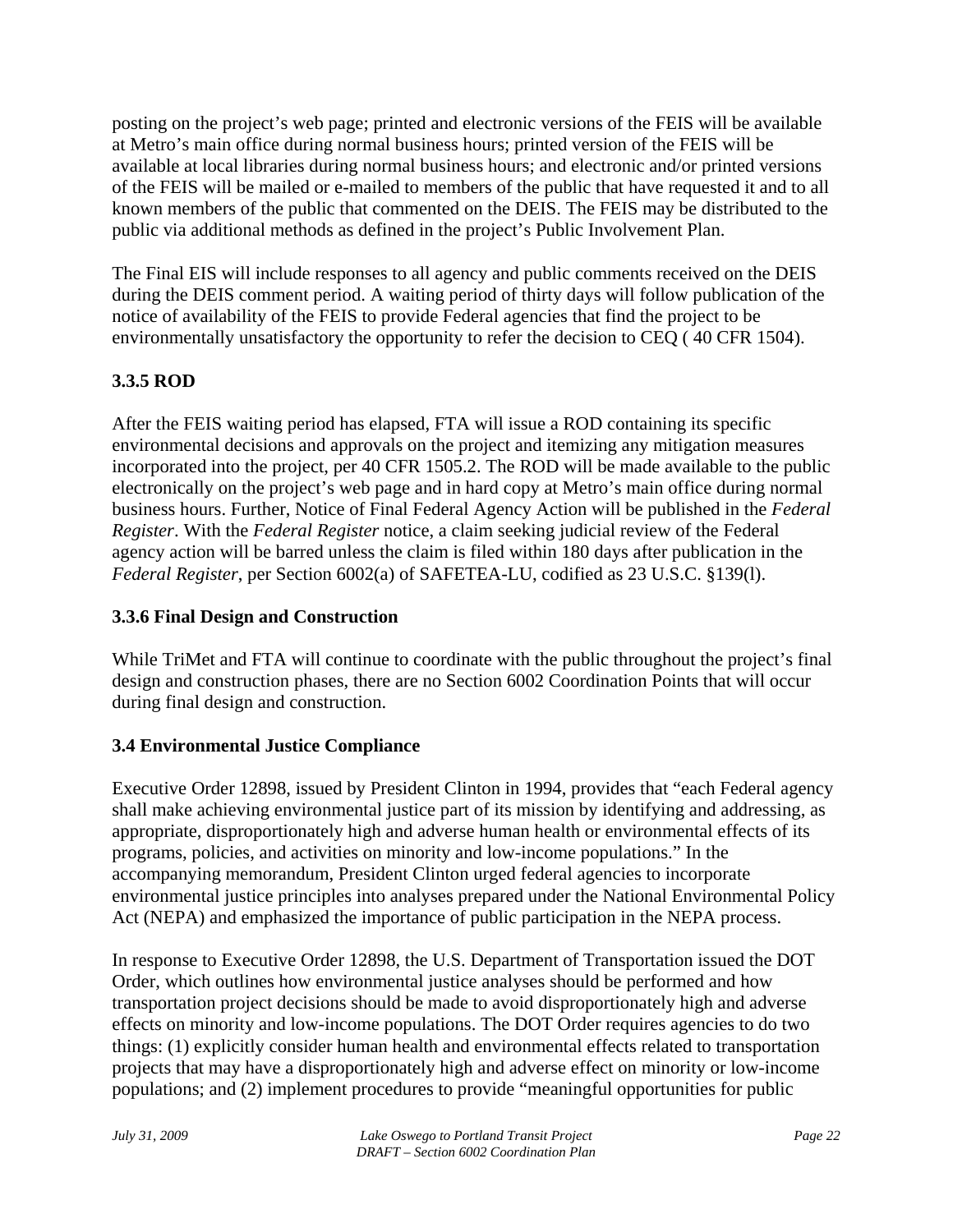involvement" by members of those populations during project planning and development (DOT Order  $\S$  5(b)(1)).

#### **4. Agency Issue Identification and Resolution**

A primary purpose of this Coordination Plan is to describe and facilitate good and timely communication between FTA, Metro, TriMet and the project's Cooperating and Participating Agencies. By implementing and adhering to this plan, the project's participants will be provided the opportunity to engage in a key tenant of NEPA and the environmental process: early and continuing identification of environmental issues that could substantially delay or prevent project approval. This section specifies how disagreements between the project's participants will be addressed, if they emerge. This plan's resolution process is consistent with the *SAFETEA-LU Environmental Review Process – Final Guidance* (see pages 39 to 41).

The Lead Agencies may, after due consideration of the concerns of the Participating Agencies, decide that a particular dispute is relatively minor and would, therefore, proceed without resorting to any dispute resolution process.

When there is disagreement on important issues of concern, the lead agencies may decide that the most effective approach would be to work out the disagreement in some formal or informal way. As per SAFETEA-LU and the Section 6002 Final Guidance, Metro and/or TriMet, as local Lead Agencies, or the Governor of Oregon may at any time request the FTA as Federal Lead Agency to convene issue resolution meetings. These meetings would seek to resolve with Participating Agencies issues that could delay completion of the environmental review process or could result in denial of any approvals required for the project.

If resolution of major issues cannot be achieved, FTA must notify the Governor of Oregon, Congress and the Council on Environmental Quality (CEQ). FTA would publish any unresolved issues in the *Federal Register* (SAFETEA-LU Section 6002: Section 139(h)).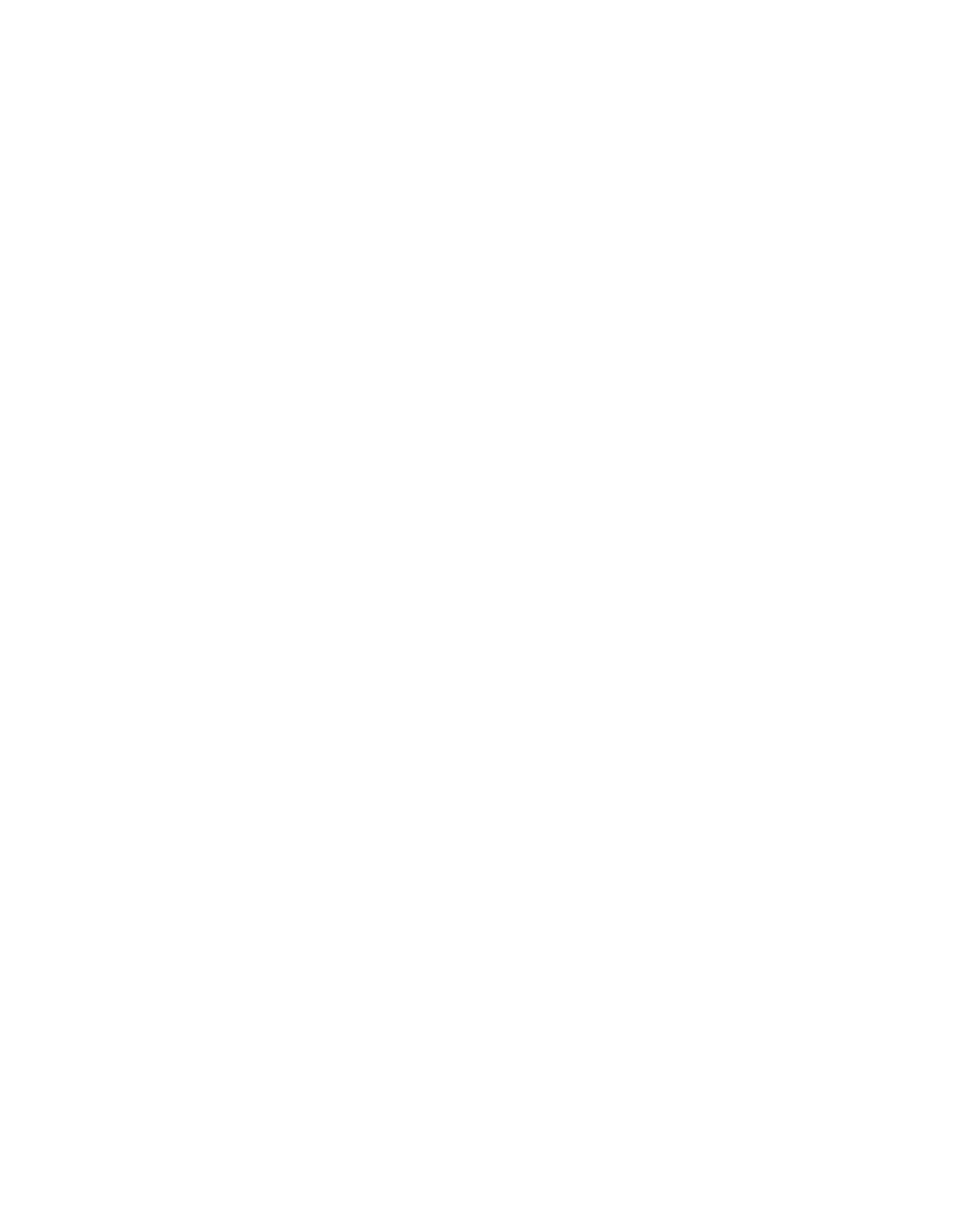|                | <b>Attachment A</b>                                                                    |
|----------------|----------------------------------------------------------------------------------------|
|                | Lake Oswego to Portland Transit Project                                                |
|                | <b>Section 6002 Coordination Plan Revisions</b>                                        |
| <b>Date</b>    | Description of the Version and/or Changes Since the Prior Version                      |
| August 6, 2009 | Draft Coordination Plan prepared by Metro and TriMet, forwarded to the Federal Transit |
|                | Administration for review and comment.                                                 |
| 0.0000         |                                                                                        |

Source: Metro; August 2009.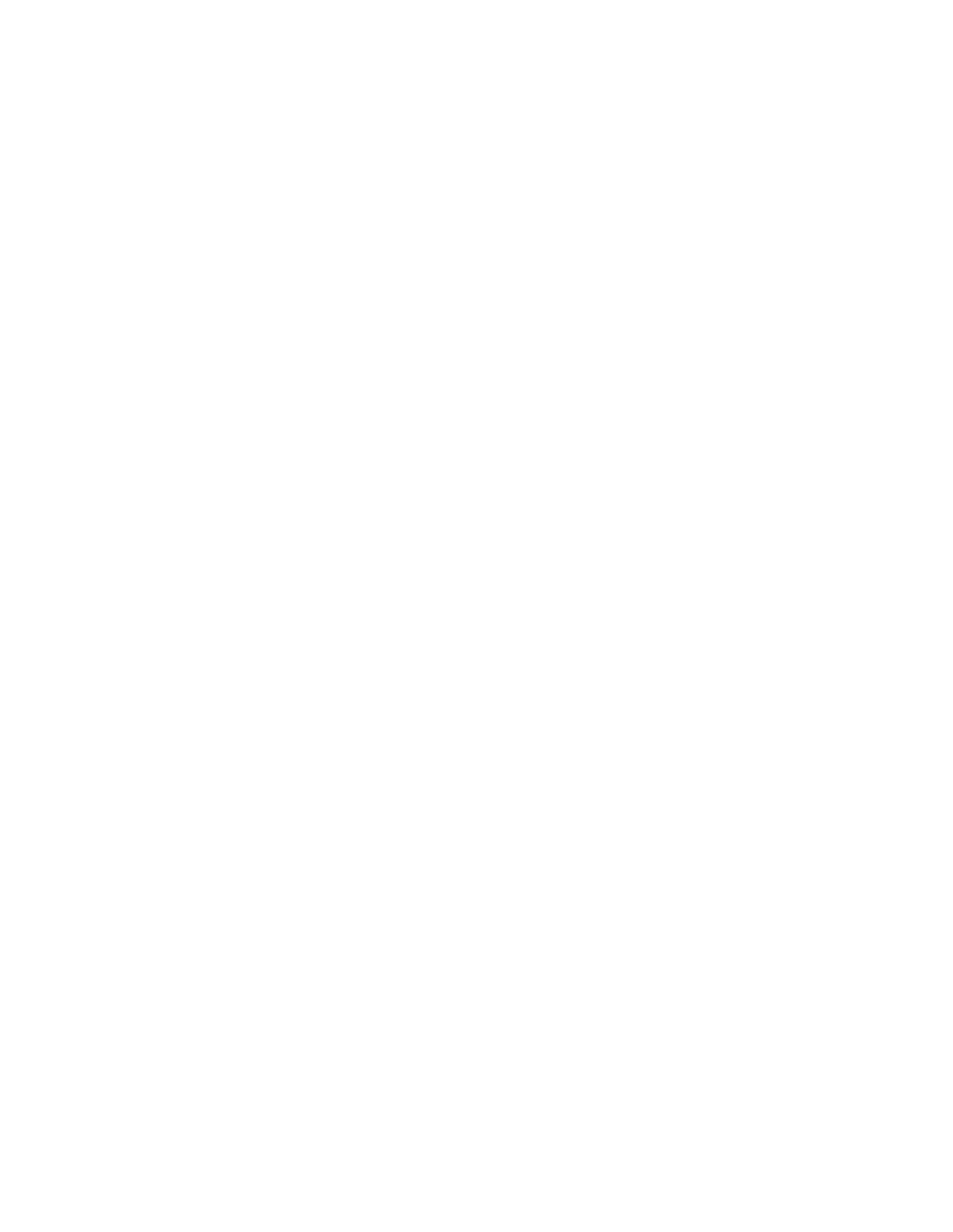#### **Attachment B Lake Oswego to Portland Transit Project Notice of Intent to Publish and Environmental Impact Statement**

Federal Register / Vol. 73, No. 74 / Wednesday. April 16, 2008 / Notices

#### DEPARTMENT OF TRANSPORTATION **Federal Transit Administration** Intent To Prepare an Environmental Impact Statement for the Lake Oswego<br>to Portland Transit Project in the Portland, OR Metropolitan Area AGENCY: Federal Transit Administration (FTA), U.S. Department of Transportation (DOT). ACTION: Notice of Intent to prepare an environmental impact statement. **SUMMARY: The Federal Transit** Administration (FTA) and Metro (the regional government that serves the 25<br>cities and three counties of the Portland Oregon metropolitan area), in<br>cooperation with the cities of Lake Oswego and Portland, Clackamas and Multnomah counties; Oregon Department of Transportation (ODOT)<br>and the Tri-County Metropolitan Transportation District of Oregon (TriMet), will prepare an Environmental<br>Impact Statement (EIS) to evaluate the benefits and impacts of proposed transit<br>improvements. Three alternatives are<br>proposed: (1) A No-Build alternative that includes everything in the Metro Regional Transportation Plan, not including the proposed project. and with a continuation of present day bus service policies in place of the project: (2) a streetcar alternative that would<br>extend the existing Portland Streetcar system approximately 1.2 miles to a short terminus in Johns Landing, or 5.7 miles to a terminus in downtown Lake Oswego, with connecting bus service in the corridor, and (3) an enhanced bus. alternative with capital improvements between downtown Portland and Lake Oswego and connecting bus service to<br>the rest of the corridor. FTA and Metro will prepare the EIS in accordance with FTA regulations (23 CFR 771 et seq.) implementing the National Environmental Policy Act (NEPA), and with the Safe, Accountable, Flexible, Efficient Transportation Equity Act: A Legacy for Users (SAFETEA-LU). This Notice alerts interested parties of the<br>intent to prepare the EIS, provides information on the nature of the proposed transit project, invites<br>participation in the EIS process<br>(including comments on the scope of the EIS proposed in this notice), and announces an upcoming public scoping meeting. DATES: Comment due date: Written comments on the scope of the EIS, including the preliminary purpose and need for transit improvements in the corridor, the alternatives to be

considered, the environmental and

*July 27, 2009 Attachment B – Lake Oswego to Portland Transit Project Section 6002 Coordination Plan Page 1 Notice of Intent to Publish an EIS*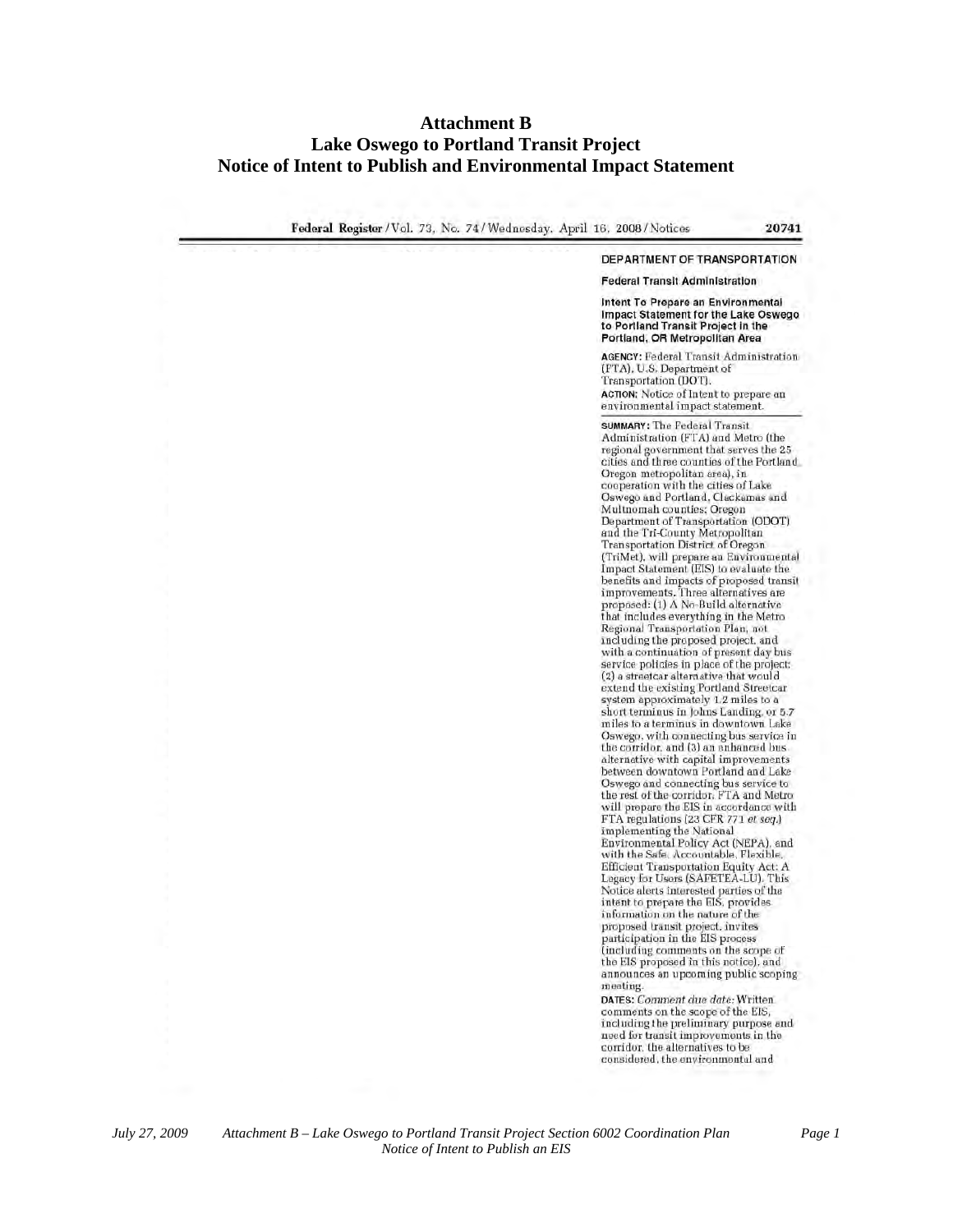community impacts to be evaluated, and any other project-related issues, should<br>be sent to the Lake Oswego to Portland Transit Project, at the address below, by July 18, 2008. Scoping meeting date: A public scoping meeting will be held on April 21, 2008 at 6 p.m. at the location indicated in ADDRESSES below. Oral and written comments may be given at the scoping meeting. An agency scoping meeting was held on September 26.<br>2007, to collect comments of local, State and federal agencies with an interest in the proposed project.

ADDRESSES: Written comments on the scope of the EIS should be sent to Lake Oswego to Portland Transit Project, Metro, 600 NE Grand Avenue, Portland Oregon 97232. Comments may also be offered at the public scoping meeting. The public scoping meeting will be at: Community Room, Lakewood Center for the Arts. 368 S. State Street, Lake Oswego, OR 97034. This meeting place is accessible to persons with disabilities. Any individual with a disability who requires special assistance, such as a sign language interpreter, may contact Karen Withrow at (503) 797-1932 at least 48 hours before the meeting. A scoping information packet will be available before the meeting on the Metro Web site (www.metro-region.org) or by calling Karen Withrow at (503) 797-1932; copies will also be available at the public scoping meeting.

FOR FURTHER INFORMATION CONTACT: John Witmer, Community Planner, Federal Transit Administration, Region 10, (206) 220-7954.

SUPPLEMENTARY INFORMATION: Scoping: FTA and Metro invite all interested individuals and organizations, public<br>agencies and Native American Tribes to comment on the scope of the EIS, including the project's proposed purpose and need, the proposed alternatives to be analyzed in the EIS and the proposed impacts to be evaluated. Each is described below.<br>Background: The Lake Oswego to

Portland corridor is environmentally, topographically and physically constrained. Future roadway expansion is not anticipated and probably not feasible, and previous planning studies have concluded that a high capacity transit improvement is needed to provide additional corridor capacity. In 1988, a consortium of seven government. agencies purchased the Willamette Shore Line right-of-way connecting Lake Oswego to Portland for the purpose of preserving the rail right-of-way for future rail transit service. The 2004 Regional Transportation Plan (RTP) identified the need for a corridor refinement plan for a high capacity

transit option for this corridor. Metro led a broad-based alternatives analysis that published its results in June 2007. After public review and comment, the Metro Council adopted Resolution No. 07-3887A, advancing three alternatives into an EIS. Public comment is summarized in a comment report dated January 2008.

Preliminary statement of purpose of and need for the project. The project is needed because mobility and traffic conditions in this corridor are projected to worsen as population and employment projections for Portland<br>and Clackamas County continue to grow, especially on the west side of the Willamette River. The corridor already experiences long traffic queues, poor levels of service and significant capacity constraints at key locations. Travel times in the corridor for traffic and bus transit are unreliable due to congestion on Highway 43.

The purpose of the Portland to Lake Oswego Transit Project is to develop transit that meets future travel demand. supports local and regional land use plans, and garners public acceptance and community support: and which will:

· Increase the mobility and accessibility within the geographically<br>constrained Highway 43 Corridor. connecting from the Portland Central City through the Lake Oswego Town Center.

• Minimize traffic and parkingrelated impacts to neighborhoods. · Support and enhance existing

neighborhood character in an environmentally sensitive manner.

• Cost-effectively increase corridor and system-wide transit ridership.

· Support transit-oriented economic development in Portland and Lake Oswego.

· Improve transportation access to and connectivity among significant destinations and activity centers.

· Increase transportation choices in the corridor, and access for persons with disabilities.

· Integrate effectively with other transportation modes. • Anticipate future needs and

impacts and not preclude future expansion opportunities.

The project's purpose and need<br>statement will be finalized, using agency and public review and comment.

The environmental process: In accordance with NEPA, SAFETEA-LU Section 6002, and FTA's Section 5309 New Starts requirements, the project environmental process has been divided into three general phases: Scoping; Alternatives Analysis/Draft EIS and

selection of the Locally Preferred

Alternative (LPA); and Final EIS. (1) Scoping: Metro and FTA will use the scoping process to identify participating agencies, and to develop, with the review and comment of participating agencies and the public: (a) The project's purpose and need, (b) the range of alternatives to be studied in the Alternatives Analysis/Draft EIS, and (c) the evaluation methodology including a determination of the scope of the environmental analysis to be conducted for the EIS. The scoping process will include a public process<br>that will include a variety of public and agency meetings, workshops, open houses, and comment opportunities. Metro will create and implement a comprehensive public involvement program and a public and agency involvement Coordination and Communication Plan. The coordination plan will be posted on the project Web site at the end of the scoping process The public involvement program will<br>include: outreach to local and county officials and community and civic groups: periodic meetings with various local agencies, organizations, and committees; a public hearing after release of the Draft EIS; and distribution of project newsletters and other information pieces.

(2) Alternatives Analysis/Draft EIS: During this phase, Metro and FTA will analyze and document the environmental benefits, costs, and impacts of the alternatives that were selected for further study as a result of the scoping process. This will build on the 2005-07 Lake Oswego to Portland Transit and Trail Study alternatives analysis to the extent appropriate. Also, the Alternatives Analysis FTA requires for New Starts and Small Starts projects<br>will be completed. Metro and FTA will publish a Draft EIS documenting the alternatives analysis, evaluation of alternatives and the environmental evaluations required by NEPA during this phase. Following a formal public hearing on the Alternatives Analysis/ Draft EIS and consideration of the comments received, this phase will conclude with selection of the locally preferred alternative, with public and<br>participating agency input, by the Metro Council; the cities of Lake Oswego and Portland; Clackamas and Multnomah counties; ODOT; and TriMet.

(3) Final EIS: In preparing the Final EIS, further study necessary to respond to comments on the Draft EIS will be conducted, responses to all comments received will be prepared, and feasible and prudent mitigation identified in the Draft EIS for all adverse environmental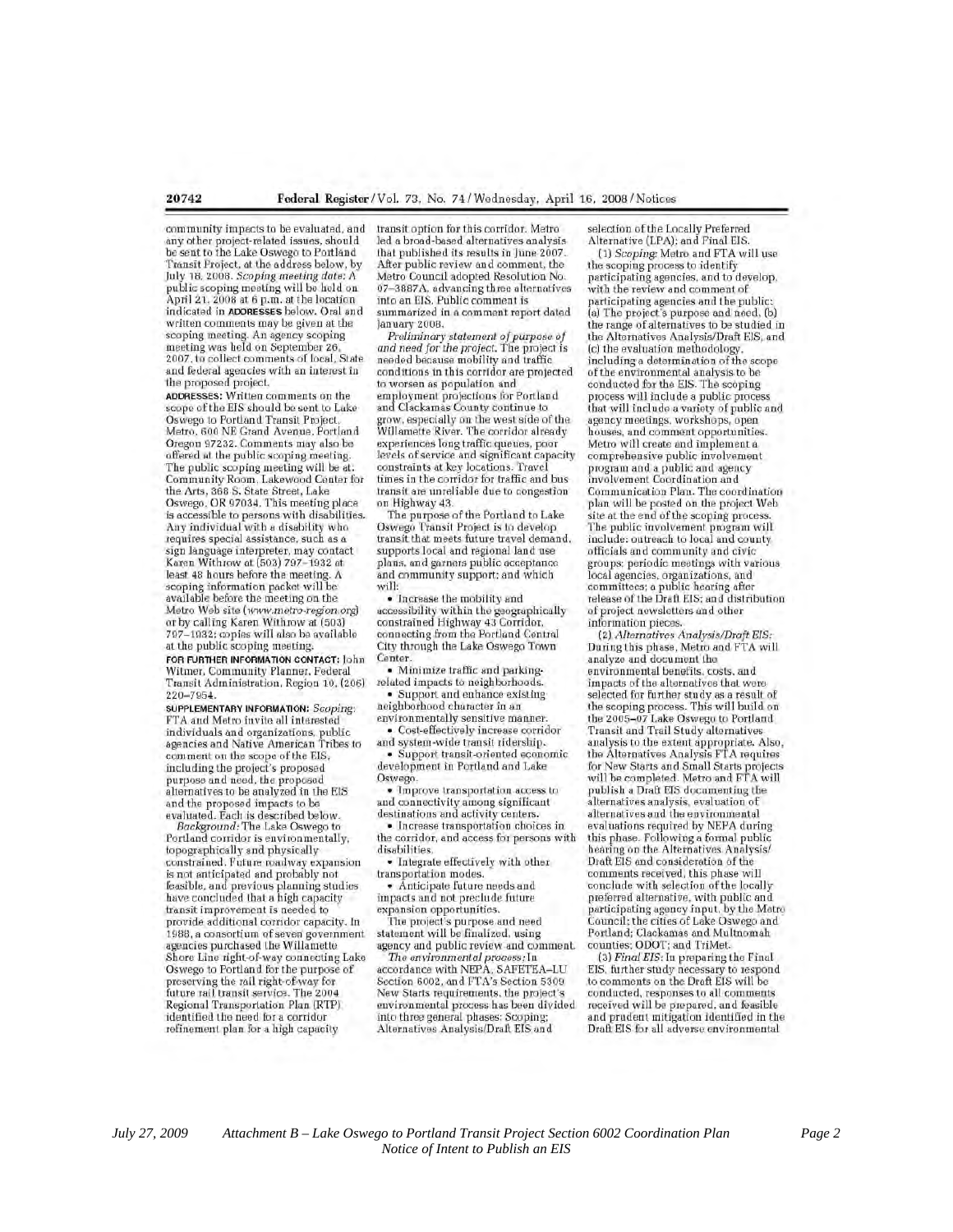and community impacts will be further designed and committed to.<br>Proposed alternatives: Metro expects

to analyze a no-build alternative and two build alternatives. Prior to beginning formal EIS analysis, a Johns Landing refinement plan will be undertaken to define alignments for streetcar in the John's Landing area of the City of Portland, using all or parts of the Willamette Shore Line right-ofway, SW Macadam Avenue, Johns Landing Master Plan alignment or combinations thereof. As defined by the Metro Council in Resolution No. 07-3887a adopted December 2007, the build alternatives are as follows: (1) A Streetcar mode, because among transit alternatives studied to date. Streetcar operation in a significant percentage of exclusive right-of-way (the Willamette Shore Line) has the highest forecast ridership, significantly faster travel times between key corridor destinations,<br>and greater reliability. In peak travel<br>periods, the Streetcar would provide faster travel times than autos between downtown and Lake Oswego. Faster travel time and higher reliability is gained through operation of streetcar in a significant percentage of exclusive<br>right of way on the Willamette Shore Line. Streetcar would also have the lowest operating and maintenance costs of any alternative, including the No-Build. Streetcar development could leverage up to 3.3 million square feet of total new transit supportive development in Lake Oswego and Johns Landing. Streetcar would operate as an extension of the existing streetcar line<br>that operates between NW 23rd Avenue and the South Waterfront. (2) Enhanced Bus Mode, because this would avoid the property impacts of the previously studied Bus Rapid Transit alternative while still providing improved service, bus pullouts, and better shelters and<br>lighting at stations. Enhanced bus would operate in mixed traffic, which has implications for travel time, reliability and long-term efficiency of the line. Enhanced bus would serve as the base case for comparison of Streetcar<br>alternatives in the EIS. The EIS will also include a no-build alternative. Metro will consider any additional reasonable transit alternatives identified during scoping that provide similar

transportation benefits while reducing

or avoiding adverse impacts.<br> *Probable offects:* NEPA requires Metro<br>
and FTA to evaluate, in a public setting. the significant impacts of the alternatives selected for study in the Draft ElS. Areas of investigation include, but are not limited to, land use, development potential, land acquisition and displacements, historic resources.

visual and aesthetic qualities, air quality, noise and vibration, energy use, safety and security, and ecosystems, including threatened and endangered species. The impacts will be evaluated for both the construction period and for the long-term period of operation. Measures to mitigate adverse impacts will be developed. Comments on potentially significant environmental impacts that may be associated with the proposed project and alternatives are welcomed.

In accordance with FTA policy and regulations. Metro and FTA will comply with all Federal environmental laws, regulations, and executive orders applicable to the proposed project during the environmental review process to the maximum extent<br>practicable. These requirements include, but are not limited to, the regulations of the Council on Environmental Quality and FTA implementing NEPA (40 CFR parts 1500-1508, and 23 CFR Part 771), the project-level air quality conformity<br>regulation of the U.S. Environmental Protection Agency (EPA) (40 CFR part 93), the Section 404(b)(1) guidelines of EPA (40 CFR part 230), the regulation<br>implementing Section 106 of the<br>National Historic Preservation Act (36 CFR Part 800), the regulation implementing section 7 of the Endangered Species Act (50 CFR part 402], Section 4(f) of the DOT Act (23 CFR 771.135), and Executive Orders 12898 on environmental justice, 11988 on floodplain management, and 11990 on wetlands.

#### R.F. Krochalis,

Regional Administrator, Region 10, Federal Transit Administration [FR Doc. E8-8189 Filed 4-15-08: 8:45 am] BILLING CODE 4910-57-P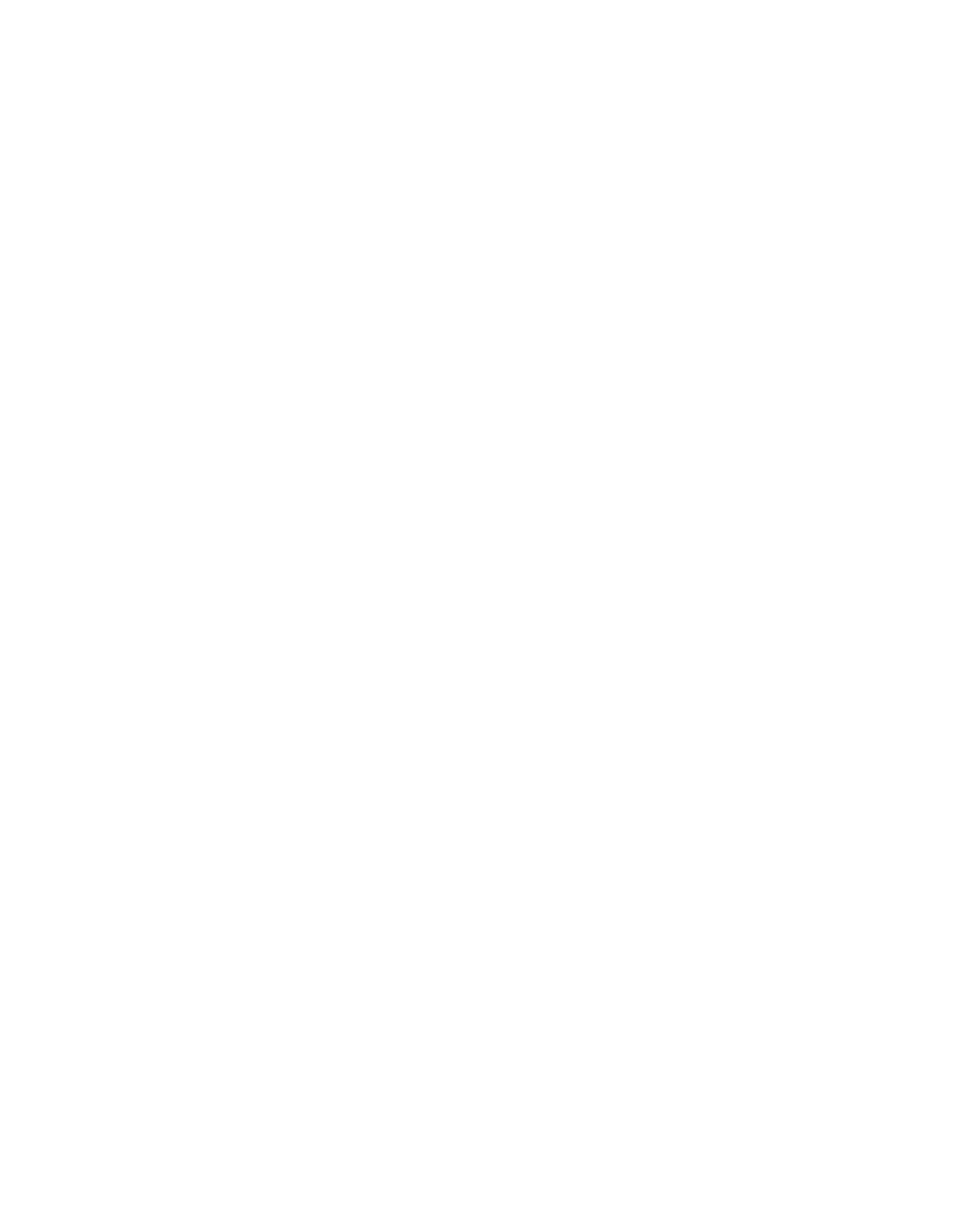#### Attachment C Local Project Organizational Structure Lake Oswego to Portland Transit Project

# *LAKE OSWEGO TO PORTLAND TRANSIT PROJECT* **PROJECT ORGANIZATION**



Local Project Organizational Structure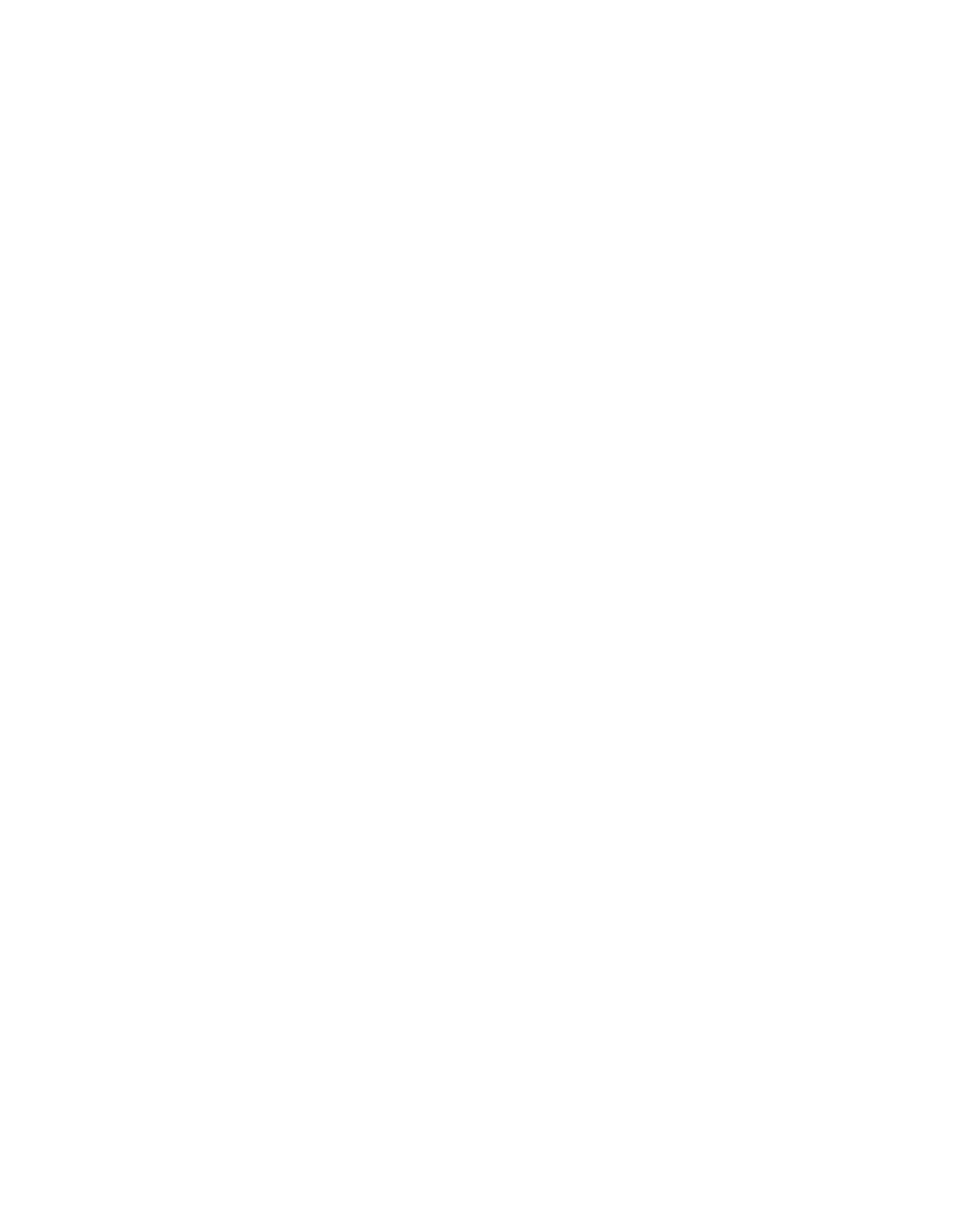#### **Attachment D Lake Oswego to Portland Transit Project Purpose and Need**

# **Lake Oswego to Portland Transit Project**

### **DRAFT – Purpose and Need Statement August 3, 2009**

The **Purpose** of the project is to optimize the regional transit system by improving transit within the Lake Oswego to Portland Transit Corridor, while being fiscally responsive and by supporting regional and local land use goals. The project should maximize, to the extent possible, regional resources, economic development and garner broad public support. The project should build on previous corridor transit studies, analyses and conclusions and should be environmentally sensitive.

The **Need** for the project results from:

- Historic and projected increases in traffic congestion in the Lake Oswego to Portland Corridor due to increases in regional and corridor population and employment;
- Local and regional land use and development plans, goals and objectives that target the corridor for residential, commercial, retail and mixed-use development to help accommodate forecast regional population and employment growth;
- The topographic, geographic and built environment constraints within the corridor that limit the ability of the region to expand the highway and arterial infrastructure in the corridor;
- Lengthy and increasing transit travel times and deteriorating public transportation reliability in the corridor due to growing traffic congestion;
- The region's growing reliance on public transportation to meet future growth in travel demand in the corridor;
- Increasing operating expenses, combined with increasingly scarce operating resources, while demanding more efficient public transportation operations; and
- Limited options for transportation improvements in the corridor caused by the identification and protection of important natural, built and socioeconomic environmental resources in the corridor.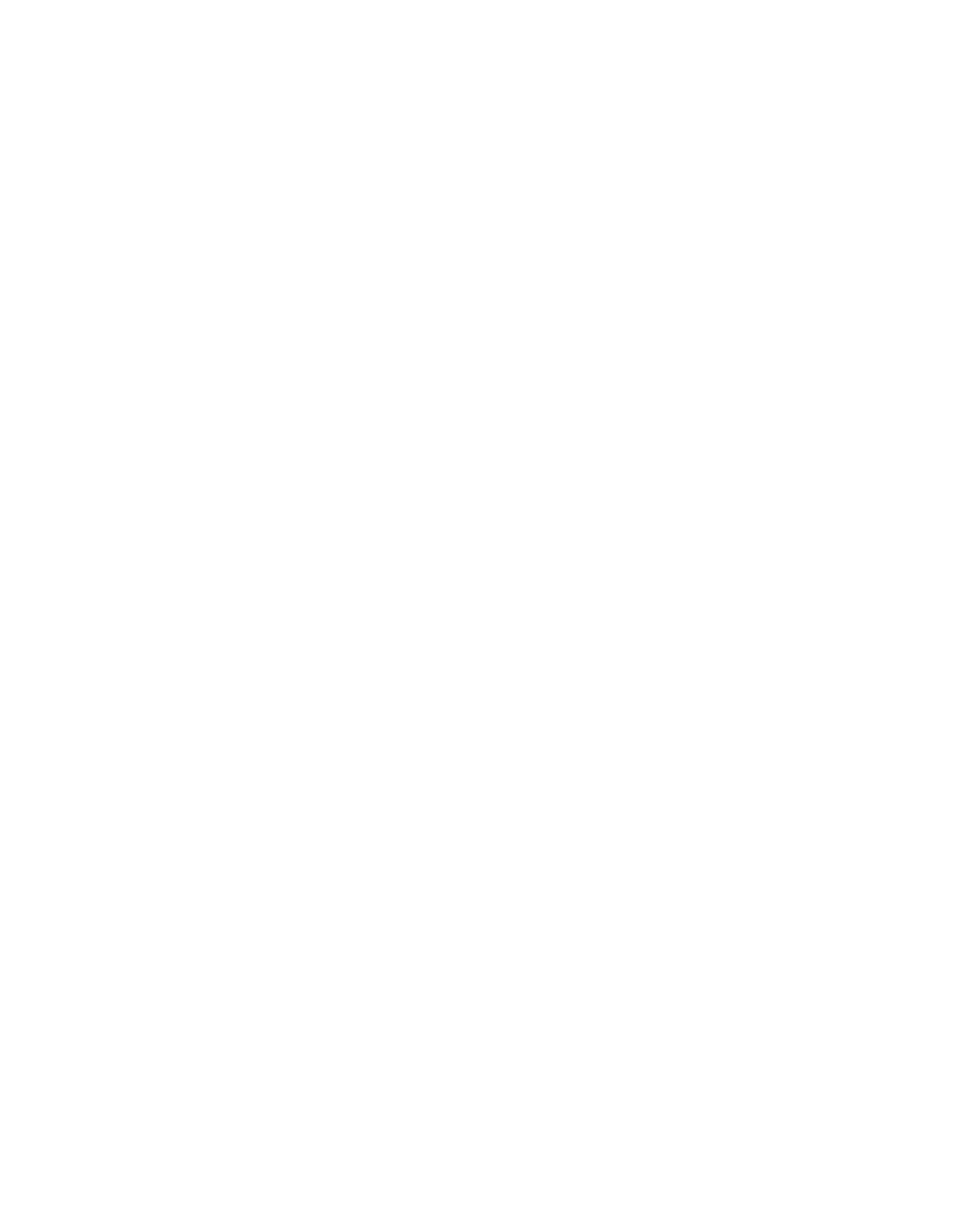#### **Attachment E Lead and Proposed<sup>1</sup> Participating Agencies for the Lake Oswego to Portland Transit Project**

| <b>Agency</b>                                          | <b>Primary Contact</b> | <b>Notes/Status</b>                                                           |
|--------------------------------------------------------|------------------------|-------------------------------------------------------------------------------|
| <b>Federal Lead Agency</b>                             |                        |                                                                               |
| <b>Federal Transit Administration</b>                  |                        |                                                                               |
| <b>Local Lead Agencies</b>                             |                        |                                                                               |
| Metro                                                  |                        |                                                                               |
| <b>TriMet</b>                                          |                        |                                                                               |
| <b>Proposed Federal Participating Agencies</b>         |                        |                                                                               |
| US Department of Interior                              |                        |                                                                               |
| US Army Corps of Engineers                             |                        |                                                                               |
| <b>National Marine Fisheries Service</b>               |                        |                                                                               |
| Federal Highway Administration                         |                        |                                                                               |
| US Environmental Protection Agency                     |                        |                                                                               |
| US Fish and Wildlife Service                           |                        |                                                                               |
| <b>Federal Railroad Administration</b>                 |                        |                                                                               |
| <b>Tribes</b>                                          |                        |                                                                               |
|                                                        |                        | Contact Karen Quigley at Oregon                                               |
|                                                        |                        | Commission on Indian Services for a list of<br>potentially-interested tribes. |
| <b>Proposed State of Oregon Participating Agencies</b> |                        |                                                                               |
| Oregon Parks and Recreation Department                 |                        |                                                                               |
| Oregon Department of Environmental Quality             |                        |                                                                               |
| Oregon Department of Fish and Wildlife                 |                        |                                                                               |
| Oregon Land Conservation and Development               |                        |                                                                               |
| Oregon State Historic Preservation Office              |                        |                                                                               |
| Oregon Department of State Lands                       |                        |                                                                               |
| Oregon Department of Transportation                    |                        |                                                                               |
| <b>Proposed Local/Regional Participating Agencies</b>  |                        |                                                                               |
| City of Portland                                       |                        |                                                                               |
| Multnomah County                                       |                        |                                                                               |
| <b>Clackamas County</b>                                |                        |                                                                               |
| North Clackamas Parks and Recreation                   |                        |                                                                               |
| City of Lake Oswego                                    |                        |                                                                               |
| West Multnomah Soil and Water Conservation District    |                        |                                                                               |
| Source: Metro; July 2009.                              |                        |                                                                               |

Note: This is an attachment to the *Lake Oswego to Portland Transit Project Section 6002 Coordination Plan* (draft – Metro: July 2009) – it may be amended by the Federal Transit Administration (FTA), Metro and TriMet as deemed appropriate, without requiring an amendment to the Coordination Plan. All agencies and jurisdictions included in this appendix, except for the tribal agencies, the US Department of Interior, the Federal Railroad Administration and the West Multnomah Soil and Water Conservation District, were invited to the project's agency Scoping meeting, held by the Federal Transit Administration and Metro on September 26, 2007.

Proposed by Metro and TriMet. Upon agreement, Metro, TriMet and FTA will extend invitations to the other agencies listed in this appendix to become Participating Agencies for the Lake Oswego to Portland Transit Project. The process used to invited Participating Agencies is described in Section 2 – Agency Coordination of the Lake Oswego to Portland Transit Project Section 6002 Coordination Plan (draft – Metro: July 2009).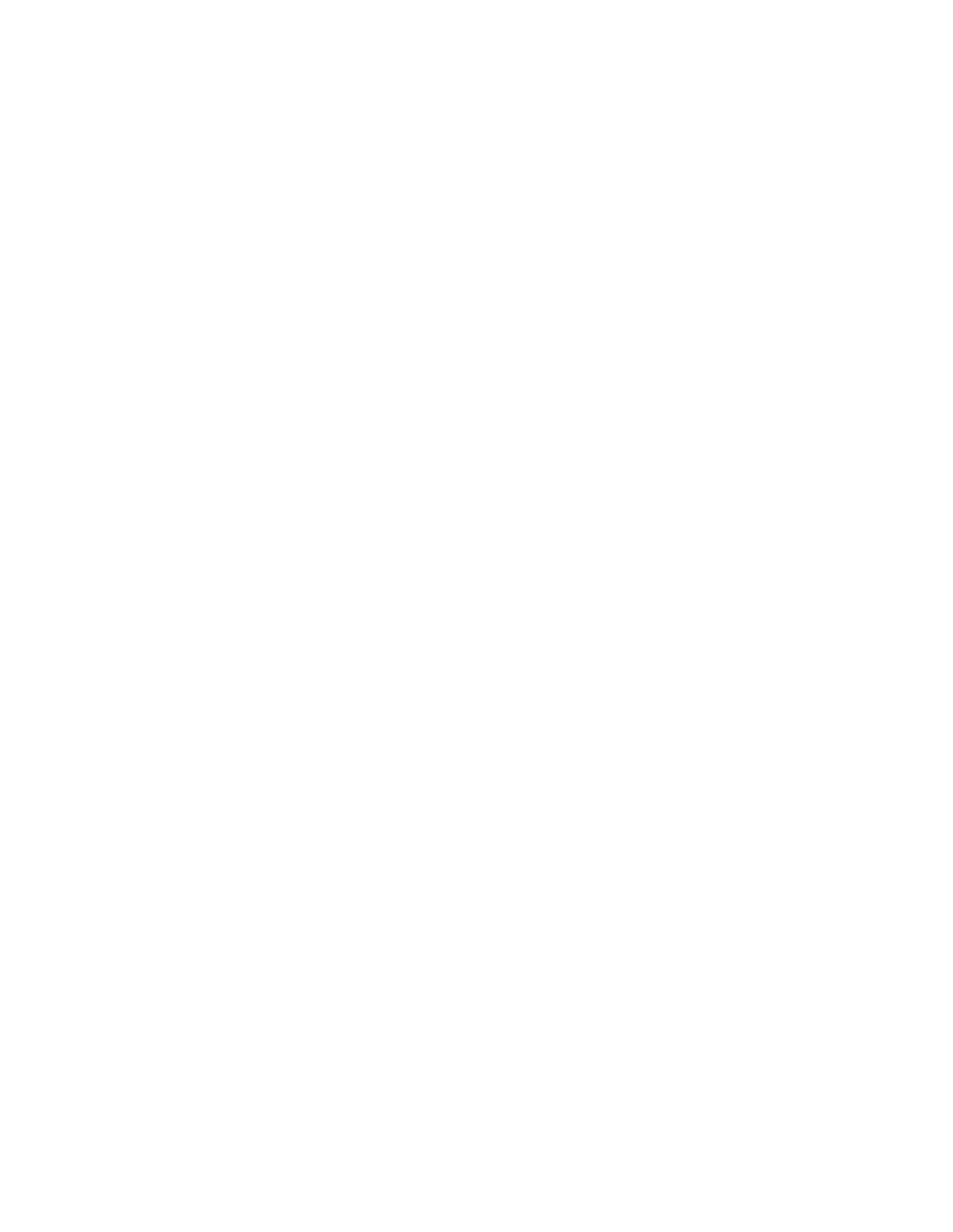| <b>Agency/Jurisdiction</b>                                 | <b>Primary Contact</b>                                                          | <b>Address</b>                                                                                       | <b>Other Contacts</b>                                                 |
|------------------------------------------------------------|---------------------------------------------------------------------------------|------------------------------------------------------------------------------------------------------|-----------------------------------------------------------------------|
| <b>Federal Lead Agency</b>                                 |                                                                                 |                                                                                                      |                                                                       |
| <b>Federal Transit Administration</b>                      | John Witmer,<br><b>Community Planner</b>                                        | FTA - Region 10<br>Jackson Federal Building<br>915 Second Ave., suite 3142<br>Seattle, WA 98174-1002 |                                                                       |
| <b>Local Lead Agencies</b>                                 |                                                                                 |                                                                                                      |                                                                       |
| Metro                                                      | Jamie Snook                                                                     | Metro<br>600 NE Grand Ave<br>Portland, OR 97232                                                      |                                                                       |
| TriMet                                                     | Joe Recker                                                                      | <b>TriMet</b><br>710 Holladay Street<br>Portland, OR 97232                                           |                                                                       |
| <b>Proposed<sup>1</sup></b> Federal Cooperating Agencies   |                                                                                 |                                                                                                      |                                                                       |
| Federal Highway Administration                             | Jeff Graham,<br><b>Operations Engineer</b>                                      | 530 Center St. NE, suite 100<br>Salem, OR 97301                                                      |                                                                       |
| US Army Corps of Engineers                                 | Sheryl A. Carrubba,<br>Operations Manager,<br><b>Portland District</b>          | CENWP-OD-N:Carrubba<br>333 SW First Ave.<br>Portland, OR 97208-2946                                  | Dominic Yballe,<br>Regulatory Project Manager<br>(CEBWO-OD-G: Yballe) |
| <b>Proposed<sup>1</sup></b> Federal Participating Agencies |                                                                                 |                                                                                                      |                                                                       |
| US Department of Interior                                  | Willie R. Taylor, Director,<br>Office of Environmental<br>Policy and Compliance | Main Interior Building MS 2340<br>1849 C St. NW<br>Washington, D.C. 20240                            |                                                                       |
| <b>National Marine Fisheries Service</b>                   | Ben Meyer, Branch Chief                                                         | 1201 NE Lloyd Blvd., suite 1100<br>Portland, OR 97232                                                | <b>Christy Fellas</b>                                                 |
| US Environmental Protection Agency                         | Yvonne Vallette                                                                 | 805 SW Broadway Ave., suite 500<br>Portland, OR 97205                                                |                                                                       |
| US Fish and Wildlife Service                               | Paul Hensen.<br><b>State Supervisor</b>                                         | 2600 SE 98 <sup>th</sup> Ave., suite 100<br>Portland, OR 97266                                       |                                                                       |
| <b>Federal Railroad Administration</b>                     | Paul Wilson, Chief<br>Inspector                                                 | 500 Broadway St., suite 240<br>Vancouver, WA 98660                                                   |                                                                       |
| <b>Tribes</b>                                              |                                                                                 |                                                                                                      |                                                                       |
| Columbia River Inter-Tribal Fish Commission                | <b>Christine Golightly</b>                                                      | 729 NE Oregon St., suite 200<br>Portland, OR 97232                                                   |                                                                       |
| Confederated Tribes of Grand Ronde                         | Michael Karnosh, Tribal                                                         | 9615 Grand Ronde Road<br>Ceded Lands Coordinator Grand Ronde, OR 97347                               |                                                                       |
| Confederated Tribes of Siletz Indians                      | Delores Pigsley,<br><b>Tribal Council</b><br>Chairwoman                         | 201 SE Swan Ave.<br>Siletz, OR 97347                                                                 |                                                                       |
| Confederated Tribes of Warm Springs                        | Ron Suppah,                                                                     | 123 Veterans St.                                                                                     |                                                                       |

#### **Attachment F Contact Information for the lead and proposed1 participating agencies for the Lake Oswego to Portland transit project**

*July 27, 2009 DRAFT Attachment F – Lake Oswego to Portland Transit Project Section 6002 Coordination Plan Page 1 Contact Information for the Lead and Proposed1 Participating Agencies*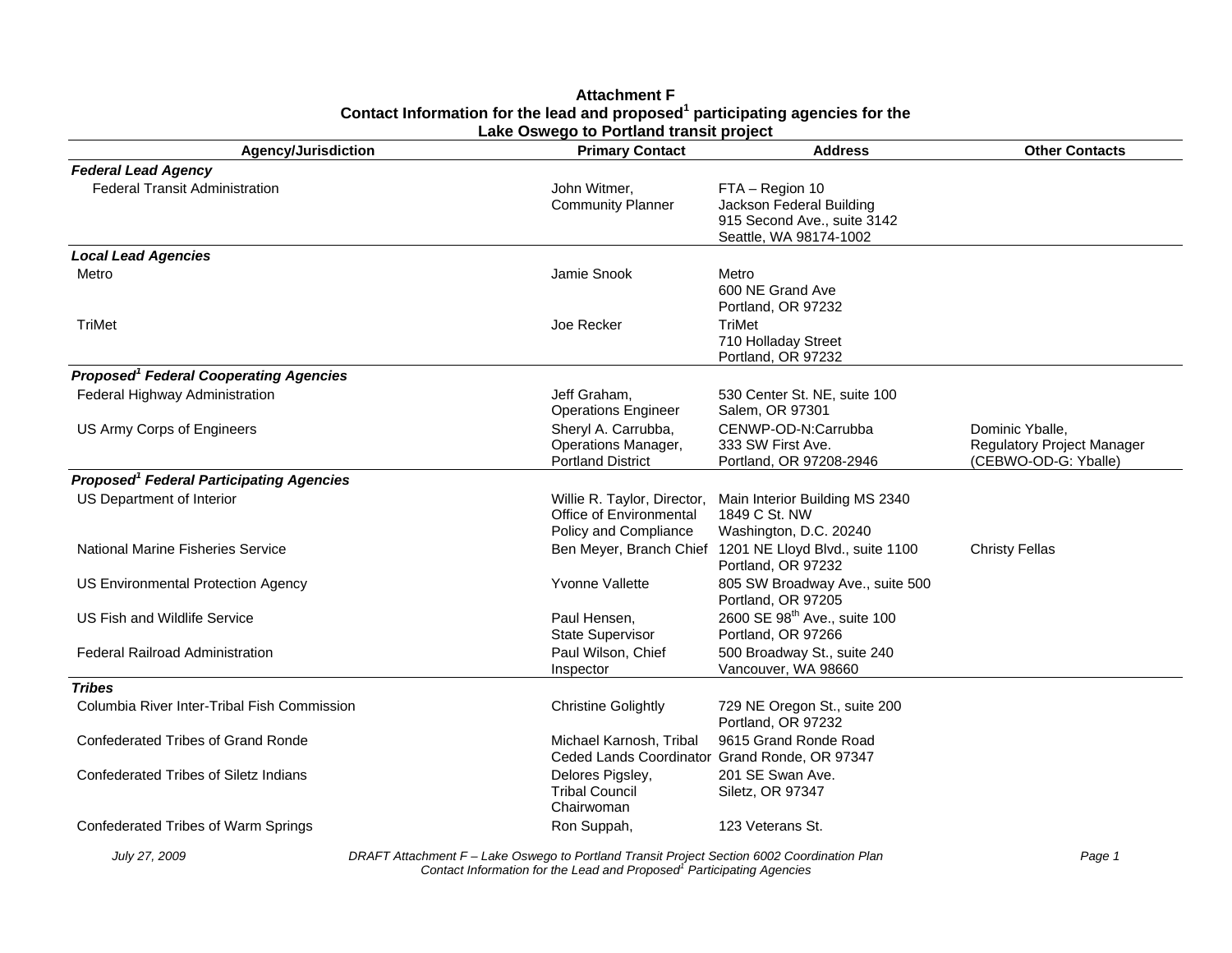|                                                                   | Tribal Council Chairman                                            | Warm Springs, OR 97761                                           |                                                                       |  |  |  |  |
|-------------------------------------------------------------------|--------------------------------------------------------------------|------------------------------------------------------------------|-----------------------------------------------------------------------|--|--|--|--|
| Proposed <sup>1</sup> State of Oregon Participating Agencies      |                                                                    |                                                                  |                                                                       |  |  |  |  |
| Oregon Parks and Recreation Department                            | Tim Wood, Director                                                 | 725 Summer St. NE, suite C, Parks<br>Salem, OR 97301-1012        |                                                                       |  |  |  |  |
| Oregon Department of Environmental Quality                        | Dick Pedersen, Director                                            | 811 SW Sixth Ave.<br>Portland, OR 97204                          |                                                                       |  |  |  |  |
| Oregon Department of Fish and Wildlife                            | Jeff Boechler, Watershed 17330 SE Evelyn St.<br>Manager            | Clackamas, OR 97045                                              |                                                                       |  |  |  |  |
| Oregon Department of Land Conservation and Development            | Richard Whitman,<br>Director                                       | 635 Capitol St. NE, suite 150<br>Salem, OR 97301-2540            | Meg Fernekees<br>800 NE Oregon St,, #18 suite 1<br>Portland, OR 97232 |  |  |  |  |
| Oregon State Historic Preservation Office                         | Stephen Poyser, Review<br>and Compliance<br>Specialist             | 725 Summer St. NE, suite C<br>Salem, OR 97301-1012               |                                                                       |  |  |  |  |
| Oregon Department of State Lands                                  | Mike McCabe                                                        | 725 Summer St. NE, suite 100<br>Salem, OR 97301-1279             |                                                                       |  |  |  |  |
| Oregon Department of Transportation                               | Jason Tell,<br>Region 1 Manager                                    | 123 NW Flanders St.<br>Portland, OR 97209-4037                   |                                                                       |  |  |  |  |
| <b>Proposed<sup>1</sup> Local/Regional Participating Agencies</b> |                                                                    |                                                                  |                                                                       |  |  |  |  |
| City of Portland                                                  | Mayor Sam Adams                                                    | 1221 SW Fourth Ave., room 220<br>Portland, OR 97204              |                                                                       |  |  |  |  |
| <b>Multnomah County</b>                                           | <b>Commissioner Deborah</b><br>Kafoury                             | 501 SE Hawthorne Blvd.<br>Portland, OR 97214                     | Peggidy Yates, Economic<br>Development Policy Advisor                 |  |  |  |  |
| <b>Clackamas County</b>                                           | Commissioner Lynn<br>Peterson                                      | 2051 Kaen Road<br>Oregon City, OR 97045                          | Elissa Gertler, Public/<br><b>Government Affairs Director</b>         |  |  |  |  |
| North Clackamas Parks and Recreation                              | Michelle Healy,<br>Senior Planner                                  | 150 Beavercreek Road<br>Oregon City, OR 97045                    |                                                                       |  |  |  |  |
| City of Lake Oswego                                               | Brant Williams, Director<br>of Economic and Capital<br>Development | 380 A Ave., third floor<br>P.O. Box 369<br>Lake Oswego, OR 97034 |                                                                       |  |  |  |  |
| West Multnomah Soil and Water Conservation District               | Dick Springer                                                      | 2701 NW Vaughn St., suite 450<br>Portland, OR 97210              |                                                                       |  |  |  |  |

Source: Metro; July 2009.

Note: This is an attachment to the Lake Oswego to Portland Transit Project Section 6002 Coordination Plan (draft – Metro: July 2009) – it may be amended by the Federal Transit Administration (FTA), Metro and TriMet as deemed appropriate, without requiring an amendment to the Coordination Plan. This attachment specifies the lead contact for Participating Agencies for the purpose of notifications from the Lead Agencies

<sup>1</sup> Proposed by Metro and TriMet. Upon agreement, Metro, TriMet and FTA will extend invitations to the other agencies listed in this appendix to become Participating Agencies for the Lake Oswego to Portland Transit Project. The process used to invited Participating Agencies is described in Section 2 – Agency Coordination of the Lake Oswego to Portland Transit Project Section 6002 Coordination Plan (draft – Metro: July 2009).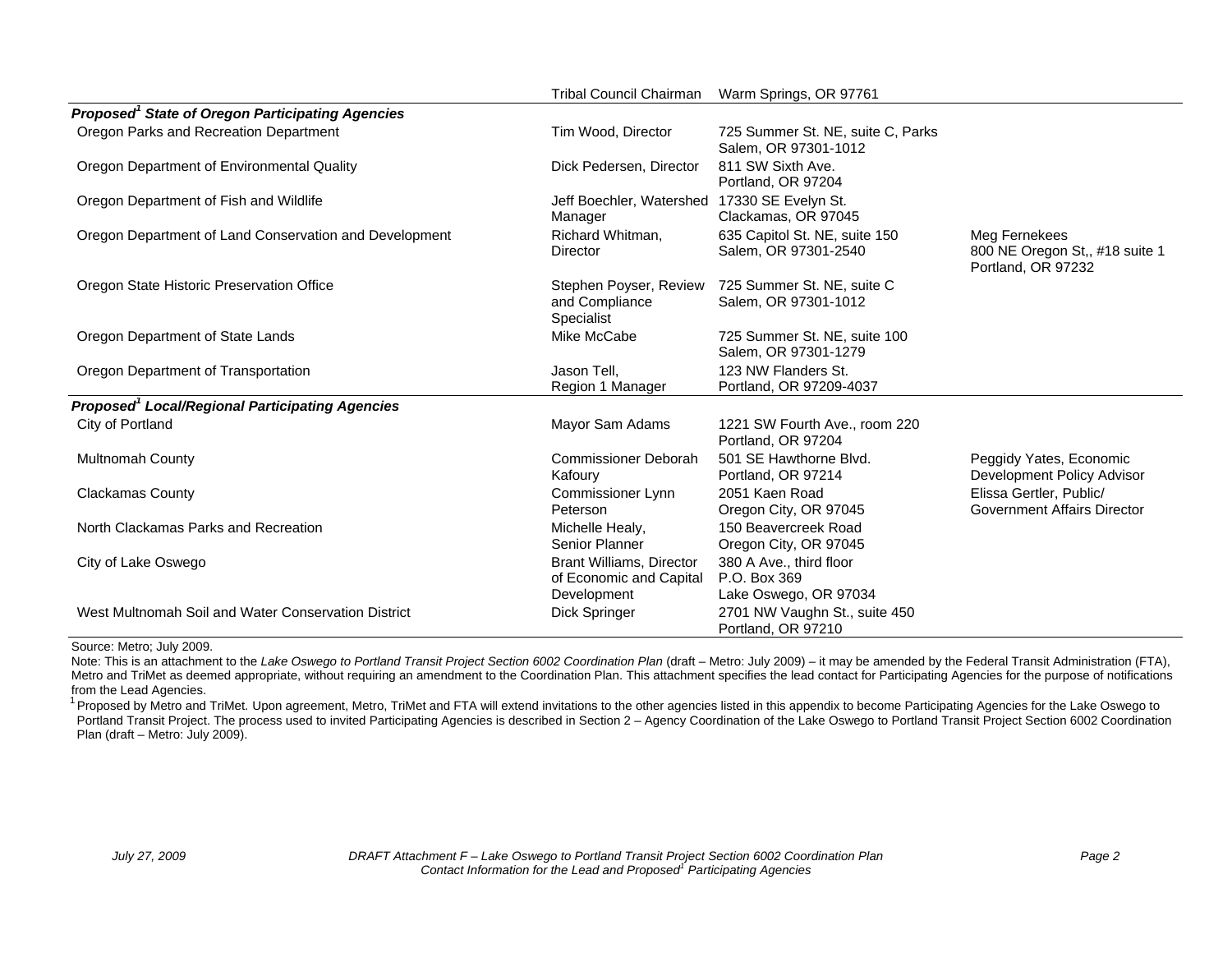| <b>Analysis Methods Discipline</b>                                  | ā<br>9S | USACE | <b>NMFS</b> | FHWA | US EPA | <b>USFWS</b> | FRA | OPRD | ODEQ | <b>ODFW</b> | ODLCD | OSHPO | <b>TSCO</b> | ODOT | City of Portland | City of Lake Oswego | <b>Multnomah County</b> | County<br>Clackamas | <b>NCPRD</b> | <b>WMSWCD</b> | $\overline{\phantom{0}}$<br>Tribe | N<br>Tribe |
|---------------------------------------------------------------------|---------|-------|-------------|------|--------|--------------|-----|------|------|-------------|-------|-------|-------------|------|------------------|---------------------|-------------------------|---------------------|--------------|---------------|-----------------------------------|------------|
| <b>Capital Cost Estimates</b>                                       |         |       |             | 21   |        |              |     |      |      |             |       |       |             |      |                  |                     |                         |                     |              |               |                                   |            |
| <b>Operating Cost Estimates</b>                                     |         |       |             |      |        |              |     |      |      |             |       |       |             |      |                  |                     |                         |                     |              |               |                                   |            |
| <b>Travel Demand Forecasting</b>                                    |         |       |             | 21   |        |              |     |      |      |             |       |       |             |      | 21               | 21                  | 21                      | 21                  |              |               |                                   |            |
| Transit                                                             |         |       |             |      |        |              | 21  |      |      |             |       |       |             |      | 21               | 21                  | 21                      | 21                  |              |               |                                   |            |
| Local and Regional Traffic                                          |         |       |             | 21   |        |              | 21  |      |      |             |       |       |             |      | 21               | 21                  | 21                      | 21                  |              |               |                                   |            |
| Land use and Economic Development                                   |         |       |             |      |        |              |     |      |      |             | 21    |       |             |      | 21               | 21                  | 21                      | 21                  |              |               |                                   |            |
| <b>Property Acquisitions</b>                                        |         |       |             |      |        |              |     |      |      |             |       |       |             |      | 21               | 21                  | 21                      | 21                  |              |               |                                   |            |
| Noise and Vibration                                                 |         |       |             | 21   |        |              |     |      |      |             |       |       |             |      |                  |                     |                         |                     |              |               |                                   |            |
| Social and Neighborhoods                                            |         |       |             |      |        |              |     |      |      |             | 21    |       |             |      | 21               | 21                  | 21                      | 21                  |              |               |                                   |            |
| Visual and Aesthetic                                                |         |       |             |      |        |              |     |      |      |             |       |       |             |      | 21               | 21                  | 21                      | 21                  |              |               |                                   |            |
| <b>Air Quality</b>                                                  |         |       |             | 21   | 21     |              |     |      | 21   |             |       |       |             |      |                  |                     |                         |                     |              |               |                                   |            |
| <b>Biological Resources and Endangers Species</b>                   | 21      | 21    | 21          |      | 21     | 21           |     |      |      | 21          |       |       | 21          |      |                  |                     |                         |                     |              |               |                                   |            |
| Wetlands                                                            | 21      | 21    | 21          |      | 21     | 21           |     |      |      | 21          |       |       | 21          |      |                  |                     |                         |                     |              | 21            |                                   |            |
| <b>Water Resources and Floodplains</b>                              | 21      | 21    | 21          |      | 21     | 21           |     |      |      | 21          |       |       | 21          |      |                  |                     |                         |                     |              | 21            |                                   |            |
| Utilities and Energy                                                |         |       |             |      |        |              |     |      |      |             |       |       |             |      | 21               | 21                  | 21                      | 21                  |              |               |                                   |            |
| Geology and Earthquake Design Standards                             |         |       |             |      |        |              |     |      |      |             |       |       |             |      |                  |                     |                         |                     |              |               |                                   |            |
| <b>Hazardous Materials</b>                                          |         |       |             |      | 21     |              |     |      |      |             |       |       |             |      |                  |                     |                         |                     |              |               |                                   |            |
| Historic, Archaeological and Cultural Resources                     | 28      |       |             |      |        |              |     | 28   |      |             |       | 28    |             |      |                  |                     |                         |                     |              |               | 28                                | 28         |
| Public Parks and Recreation Areas and<br>Wildlife/Waterfowl Refuges | 28      |       |             |      |        |              |     | 28   |      |             |       | 28    |             |      | 28               | 28                  | 28                      | 28                  | 28           |               | 28                                | 28         |
| Sustainability and Greenhouse Gases                                 |         |       |             |      | 21     |              |     |      | 21   |             |       |       |             |      | 21               | 21                  | 21                      | 21                  |              |               |                                   |            |

**Table G-1Draft Lake Oswego to Portland Transit Project Analysis Methods Disciplines and Intervals for Participating Agency Review/Comment** 

Source: Metro, TriMet and FTA; July 2009.

Note: FTA = Federal Transit Administration; USDOI = US Department of Interior; USACE = US Army Corps of Engineers; NMFS = National Marine Fisheries Service; FHWA = Federal Highway Administration; USEPA = US Environmental Protection Agency; USFWS = US Fish and Wildlife Service; FRA = Federal Railroad Administration; OPRD = Oregon Parks and Recreation Department; ODEQ = Oregon Department of Environmental Quality; ODFW = Oregon Department of Fish and Wildlife; ODLCD = Oregon Department of Land Conservation and Development; OSHPO = Oregon State Historic Preservation Office; ODSL = Oregon Department of State Lands; ODOT = Oregon Department of Transportation.

This series of tables is an attachment to, but not an element of, the Lake Oswego to Portland Transit Project Section 6002 Coordination Plan – it may be revised by Metro, TriMet and FTA, in consultation with the Participating Agency/ies, without the need to amend the Coordination Plan. This table specifies the number of calendar days that Participating Agencies for the Lake Oswego to Portland Transit Project have to review and comment on discipline-specific draft analysis methods. The numbers within the table represent the number of calendar days available to the Participating Agencies for review and comment on the draft document (see the Coordination Plan's definition of terms for the definition of "calendar days" and "availability"). If there is no number within a cell, that means that the corresponding draft document would not be delivered to the corresponding Participating Agency for review and comment. These dates are draft proposed and will be determined by Metro, TriMet and FTA and as requested by the Participating Agencies. Actual review periods for all or some may or may not overlap. Metro, TriMet and FTA may extend the review intervals upon request from a Participating Agency or with other cause for that agency without the requirement to change the review intervals for other agencies. Metro, TriMet and FTA must receive written concurrence from a Participating Agency to reduce the intervals once they are agreed upon by Metro, TriMet, FTA and the Participating Agency.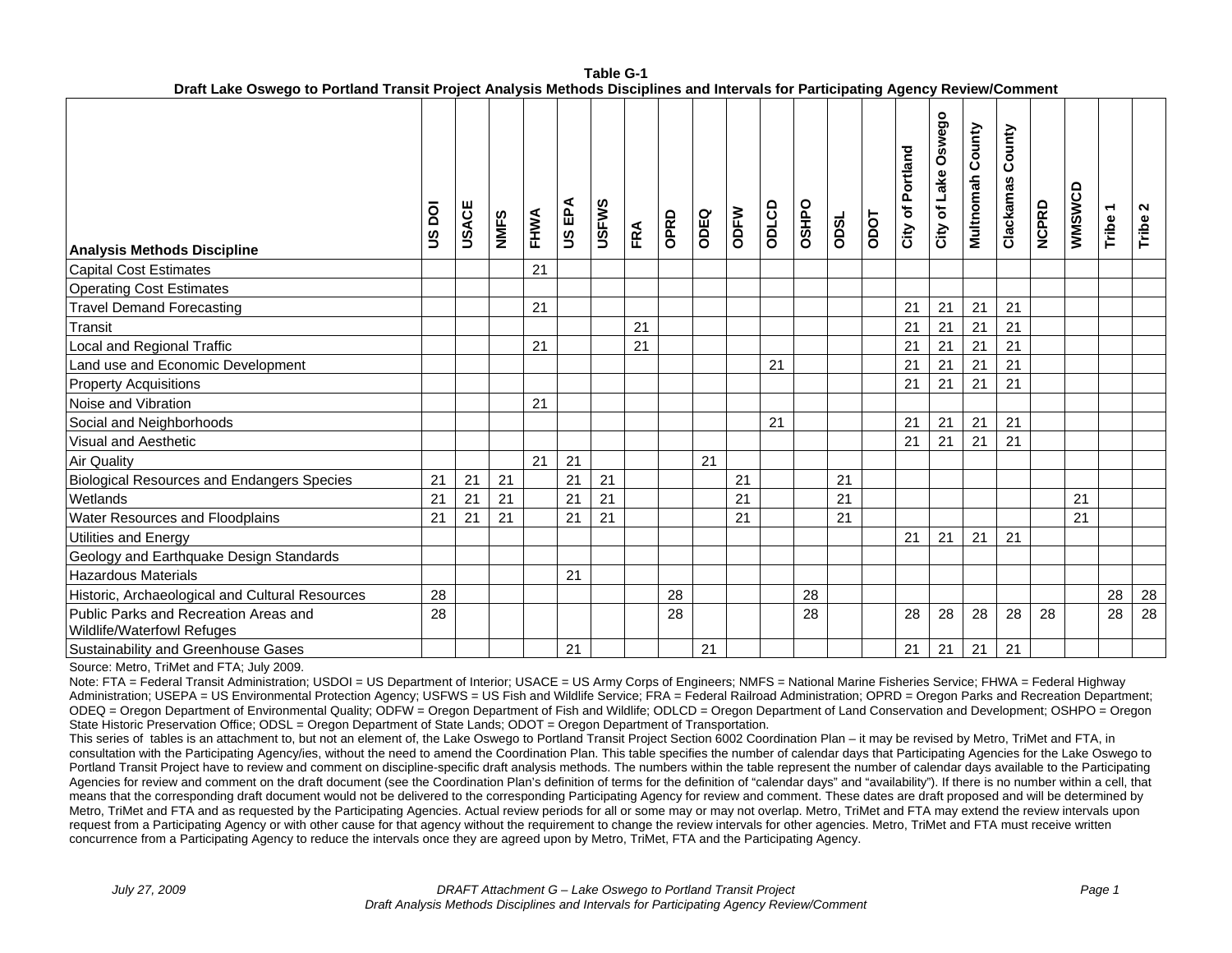|                                                                     |               |       |             |      |        | ,,,,,,       |     |      |      |      | security and must raid for a disipleming rigency |       |             |                  |                     |                  |                     |       |               |                                   |            |
|---------------------------------------------------------------------|---------------|-------|-------------|------|--------|--------------|-----|------|------|------|--------------------------------------------------|-------|-------------|------------------|---------------------|------------------|---------------------|-------|---------------|-----------------------------------|------------|
| <b>Discipline-Specific Section</b>                                  | <b>US DOI</b> | USACE | <b>NMFS</b> | FHWA | US EPA | <b>USFWS</b> | FRA | OPRD | ODEQ | ODFW | ODLCD                                            | OSHPO | <b>TSCO</b> | City of Portland | City of Lake Oswego | Multnomah County | County<br>Clackamas | NCPRD | <b>USWSWA</b> | $\overline{\phantom{0}}$<br>Tribe | N<br>Tribe |
| <b>Capital Cost Estimates</b>                                       |               |       |             | 21   |        |              |     |      |      |      |                                                  |       |             |                  |                     |                  |                     |       |               |                                   |            |
| <b>Operating Cost Estimates</b>                                     |               |       |             |      |        |              |     |      |      |      |                                                  |       |             |                  |                     |                  |                     |       |               |                                   |            |
| <b>Travel Demand Forecasting</b>                                    |               |       |             | 21   |        |              |     |      |      |      |                                                  |       |             | 21               | 21                  | 21               | 21                  |       |               |                                   |            |
| Transit                                                             |               |       |             |      |        |              | 21  |      |      |      |                                                  |       |             | 21               | 21                  | 21               | 21                  |       |               |                                   |            |
| Local and Regional Traffic                                          |               |       |             | 21   |        |              | 21  |      |      |      |                                                  |       |             | 21               | 21                  | 21               | 21                  |       |               |                                   |            |
| Land use and Economic Development                                   |               |       |             |      |        |              |     |      |      |      | 21                                               |       |             | 21               | 21                  | 21               | 21                  |       |               |                                   |            |
| <b>Property Acquisitions</b>                                        |               |       |             |      |        |              |     |      |      |      |                                                  |       |             | 21               | 21                  | 21               | 21                  |       |               |                                   |            |
| Noise and Vibration                                                 |               |       |             | 21   |        |              |     |      |      |      |                                                  |       |             |                  |                     |                  |                     |       |               |                                   |            |
| Social and Neighborhoods                                            |               |       |             |      |        |              |     |      |      |      | 21                                               |       |             | 21               | 21                  | 21               | 21                  |       |               |                                   |            |
| <b>Visual and Aesthetic</b>                                         |               |       |             |      |        |              |     |      |      |      |                                                  |       |             | 21               | 21                  | 21               | 21                  |       |               |                                   |            |
| <b>Air Quality</b>                                                  |               |       |             | 21   | 21     |              |     |      | 21   |      |                                                  |       |             |                  |                     |                  |                     |       |               |                                   |            |
| <b>Biological Resources and Endangers Species</b>                   | 21            | 21    | 21          |      | 21     | 21           |     |      |      | 21   |                                                  |       | 21          |                  |                     |                  |                     |       |               |                                   |            |
| Wetlands                                                            | 21            | 21    | 21          |      | 21     | 21           |     |      |      | 21   |                                                  |       | 21          |                  |                     |                  |                     |       | 21            |                                   |            |
| <b>Water Resources and Floodplains</b>                              | 21            | 21    | 21          |      | 21     | 21           |     |      |      | 21   |                                                  |       | 21          |                  |                     |                  |                     |       | 21            |                                   |            |
| <b>Utilities and Energy</b>                                         |               |       |             |      |        |              |     |      |      |      |                                                  |       |             | 21               | 21                  | 21               | 21                  |       |               |                                   |            |
| Geology and Earthquake Design Standards                             |               |       |             |      |        |              |     |      |      |      |                                                  |       |             |                  |                     |                  |                     |       |               |                                   |            |
| <b>Hazardous Materials</b>                                          |               |       |             |      | 21     |              |     |      |      |      |                                                  |       |             |                  |                     |                  |                     |       |               |                                   |            |
| Historic, Archaeological and Cultural Resources                     | 28            |       |             |      |        |              |     | 28   |      |      |                                                  | 28    |             |                  |                     |                  |                     |       |               | 28                                | 28         |
| Public Parks and Recreation Areas and<br>Wildlife/Waterfowl Refuges | 28            |       |             |      |        |              |     | 28   |      |      |                                                  | 28    |             | 28               | 28                  | 28               | 28                  | 28    |               | 28                                | 28         |
| Sustainability and Greenhouse Gases                                 |               |       |             |      | 21     |              |     |      | 21   |      |                                                  |       |             | 21               | 21                  | 21               | 21                  |       |               |                                   |            |

#### **Table G-2Draft Lake Oswego to Portland Transit Project DEIS Discipline-Specific Sections and Intervals for Participating Agency Review/Comment**

Source: Metro, TriMet and FTA; July 2009.

Note: DEIS = Draft Environmental Impact Statement = FTA = Federal Transit Administration: USDOI = US Department of Interior: USACE = US Army Corps of Engineers: NMFS = National Marine Fisheries Service; FHWA = Federal Highway Administration; USEPA = US Environmental Protection Agency; USFWS = US Fish and Wildlife Service; FRA = Federal Railroad Administration; OPRD = Oregon Parks and Recreation Department; ODEQ = Oregon Department of Environmental Quality; ODFW = Oregon Department of Fish and Wildlife; ODLCD = Oregon Department of Land Conservation and Development; OSHPO = Oregon State Historic Preservation Office; ODSL = Oregon Department of State Lands; ODOT = Oregon Department of Transportation. This series of tables is an attachment to, but not an element of, the Lake Oswego to Portland Transit Project Section 6002 Coordination Plan – it may be revised by Metro, TriMet and FTA, in consultation with the Participating Agency/ies, without the need to amend the Coordination Plan. This table specifies the number of calendar days that Participating Agencies for the Lake Oswego to Portland Transit Project have to review and comment on draft discipline-specific sections of the DEIS before it is published. The numbers within the table represent the number of calendar days available to the Participating Agencies for review and comment on the draft document (see the Coordination Plan's definition of terms for the definition of "calendar days" and "availability"). If there is no number within a cell, that means that the corresponding draft document would not be delivered to the corresponding Participating Agency for review and comment. These dates are draft proposed and will be determined by Metro, TriMet and FTA and as requested by the Participating Agencies. Actual review periods for all or some may or may not overlap. Metro, TriMet and FTA may extend the review intervals upon request from a Participating Agency or with other cause for that agency without the requirement to change the review intervals for other agencies. Metro, TriMet and FTA must receive written concurrence from a Participating Agency to reduce the intervals once they are agreed upon by Metro, TriMet, FTA and the Participating Agency.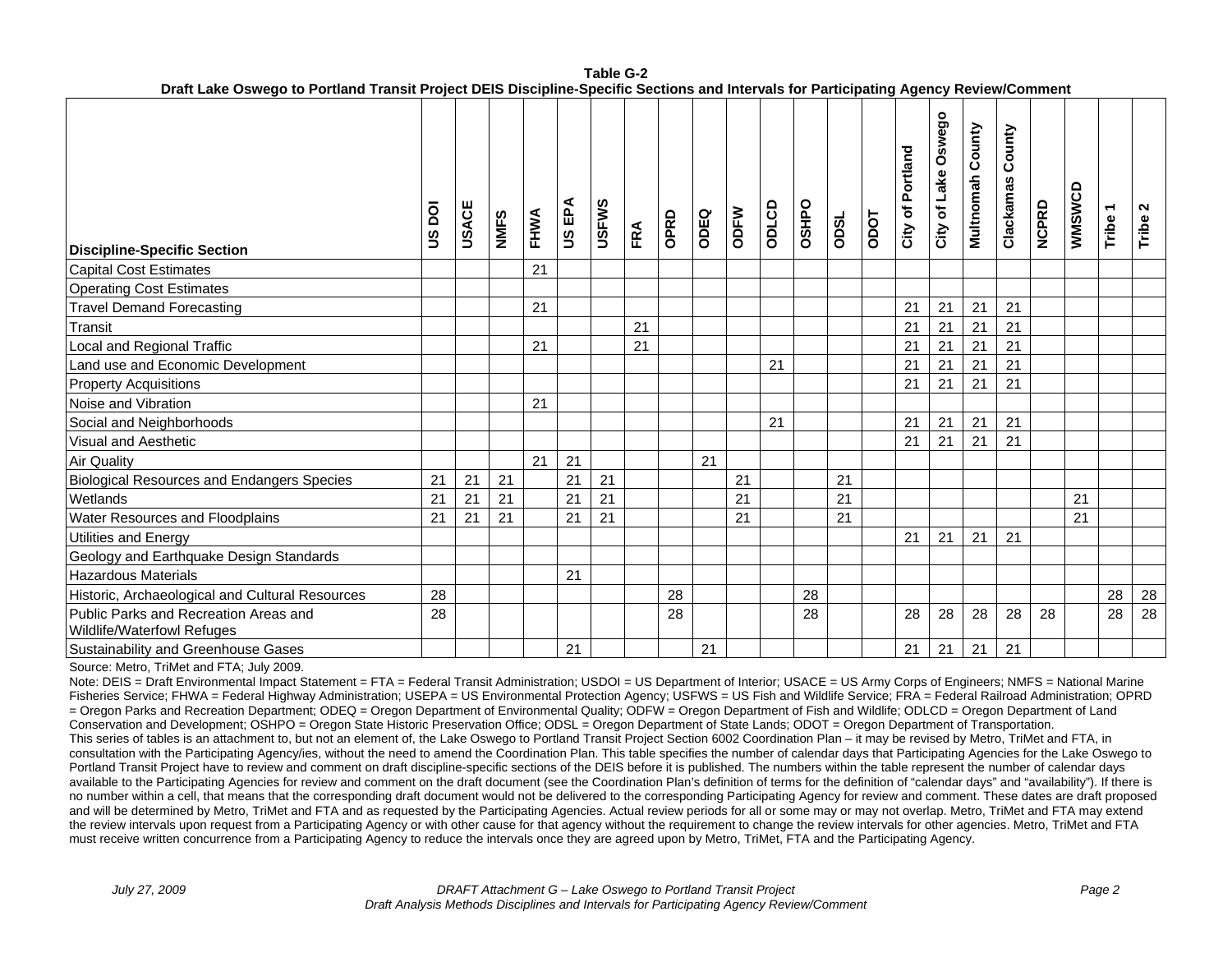| $\blacksquare$                                                      |                |              |      |      |        |              |     |      |      |      |       |              |             |             |                  |                     |                  |                     |              |        |                                   |                 |
|---------------------------------------------------------------------|----------------|--------------|------|------|--------|--------------|-----|------|------|------|-------|--------------|-------------|-------------|------------------|---------------------|------------------|---------------------|--------------|--------|-----------------------------------|-----------------|
| <b>Discipline Section</b>                                           | ā<br><u>ဖွ</u> | <b>USACE</b> | NMFS | FHWA | US EPA | <b>USFWS</b> | FRA | OPRD | ODEQ | ODFW | ODLCD | <b>OSHPO</b> | <b>TSIO</b> | <b>Todo</b> | City of Portland | City of Lake Oswego | Multnomah County | County<br>Clackamas | <b>NCPRD</b> | WMSWCD | $\overline{\phantom{0}}$<br>Tribe | $\sim$<br>Tribe |
| <b>Capital Cost Estimates</b>                                       |                |              |      | 21   |        |              |     |      |      |      |       |              |             |             |                  |                     |                  |                     |              |        |                                   |                 |
| <b>Operating Cost Estimates</b>                                     |                |              |      |      |        |              |     |      |      |      |       |              |             |             |                  |                     |                  |                     |              |        |                                   |                 |
| <b>Travel Demand Forecasting</b>                                    |                |              |      | 21   |        |              |     |      |      |      |       |              |             |             | 21               | 21                  | 21               | 21                  |              |        |                                   |                 |
| Transit                                                             |                |              |      |      |        |              | 21  |      |      |      |       |              |             |             | 21               | 21                  | 21               | 21                  |              |        |                                   |                 |
| Local and Regional Traffic                                          |                |              |      | 21   |        |              | 21  |      |      |      |       |              |             |             | 21               | 21                  | 21               | 21                  |              |        |                                   |                 |
| Land use and Economic Development                                   |                |              |      |      |        |              |     |      |      |      | 21    |              |             |             | 21               | 21                  | 21               | 21                  |              |        |                                   |                 |
| <b>Property Acquisitions</b>                                        |                |              |      |      |        |              |     |      |      |      |       |              |             |             | 21               | 21                  | 21               | 21                  |              |        |                                   |                 |
| Noise and Vibration                                                 |                |              |      | 21   |        |              |     |      |      |      |       |              |             |             |                  |                     |                  |                     |              |        |                                   |                 |
| Social and Neighborhoods                                            |                |              |      |      |        |              |     |      |      |      | 21    |              |             |             | 21               | 21                  | 21               | 21                  |              |        |                                   |                 |
| Visual and Aesthetic                                                |                |              |      |      |        |              |     |      |      |      |       |              |             |             | 21               | 21                  | 21               | 21                  |              |        |                                   |                 |
| <b>Air Quality</b>                                                  |                |              |      | 21   | 21     |              |     |      | 21   |      |       |              |             |             |                  |                     |                  |                     |              |        |                                   |                 |
| <b>Biological Resources and Endangers Species</b>                   | 21             | 21           | 21   |      | 21     | 21           |     |      |      | 21   |       |              | 21          |             |                  |                     |                  |                     |              |        |                                   |                 |
| Wetlands                                                            | 21             | 21           | 21   |      | 21     | 21           |     |      |      | 21   |       |              | 21          |             |                  |                     |                  |                     |              | 21     |                                   |                 |
| <b>Water Resources and Floodplains</b>                              | 21             | 21           | 21   |      | 21     | 21           |     |      |      | 21   |       |              | 21          |             |                  |                     |                  |                     |              | 21     |                                   |                 |
| Utilities and Energy                                                |                |              |      |      |        |              |     |      |      |      |       |              |             |             | 21               | 21                  | 21               | 21                  |              |        |                                   |                 |
| Geology and Earthquake Design Standards                             |                |              |      |      |        |              |     |      |      |      |       |              |             |             |                  |                     |                  |                     |              |        |                                   |                 |
| <b>Hazardous Materials</b>                                          |                |              |      |      | 21     |              |     |      |      |      |       |              |             |             |                  |                     |                  |                     |              |        |                                   |                 |
| Historic, Archaeological and Cultural Resources                     | 28             |              |      |      |        |              |     | 28   |      |      |       | 28           |             |             |                  |                     |                  |                     |              |        | 28                                | 28              |
| Public Parks and Recreation Areas and<br>Wildlife/Waterfowl Refuges | 28             |              |      |      |        |              |     | 28   |      |      |       | 28           |             |             | 28               | 28                  | 28               | 28                  | 28           |        | 28                                | 28              |
| Sustainability and Greenhouse Gases                                 |                |              |      |      | 21     |              |     |      | 21   |      |       |              |             |             | 21               | 21                  | 21               | 21                  |              |        |                                   |                 |

**Table G-3Draft Lake Oswego to Portland Transit Project FEIS Discipline Sections and Intervals for Participating Agency Review/Comment** 

Source: Metro, TriMet and FTA; July 2009.

Note: FEIS = Final Environmental Impact Statement = FTA = Federal Transit Administration: USDOI = US Department of Interior: USACE = US Army Corps of Engineers: NMFS = National Marine Fisheries Service; FHWA = Federal Highway Administration; USEPA = US Environmental Protection Agency; USFWS = US Fish and Wildlife Service; FRA = Federal Railroad Administration; OPRD = Oregon Parks and Recreation Department; ODEQ = Oregon Department of Environmental Quality; ODFW = Oregon Department of Fish and Wildlife; ODLCD = Oregon Department of Land Conservation and Development; OSHPO = Oregon State Historic Preservation Office; ODSL = Oregon Department of State Lands; ODOT = Oregon Department of Transportation. This series of tables is an attachment to, but not an element of, the Lake Oswego to Portland Transit Project Section 6002 Coordination Plan – it may be revised by Metro, TriMet and FTA, in consultation with the Participating Agency/ies, without the need to amend the Coordination Plan. This table specifies the number of calendar days that Participating Agencies for the Lake Oswego to Portland Transit Project have to review and comment on draft discipline-specific sections of the project's FEIS before it is published. The numbers within the table represent the number of calendar days available to the Participating Agencies for review and comment on the draft document (see the Coordination Plan's definition of terms for the definition of "calendar days" and "availability"). If there is no number within a cell, that means that the corresponding draft document would not be delivered to the corresponding Participating Agency for review and comment. These dates are draft proposed and will be determined by Metro, TriMet and FTA and as requested by the Participating Agencies. Actual review periods for all or some may or may not overlap. Metro, TriMet and FTA may extend the review intervals upon request from a Participating Agency or with other cause for that agency without the requirement to change the review intervals for other agencies. Metro, TriMet and FTA must receive written concurrence from a Participating Agency to reduce the intervals once they are agreed upon by Metro, TriMet, FTA and the Participating Agency.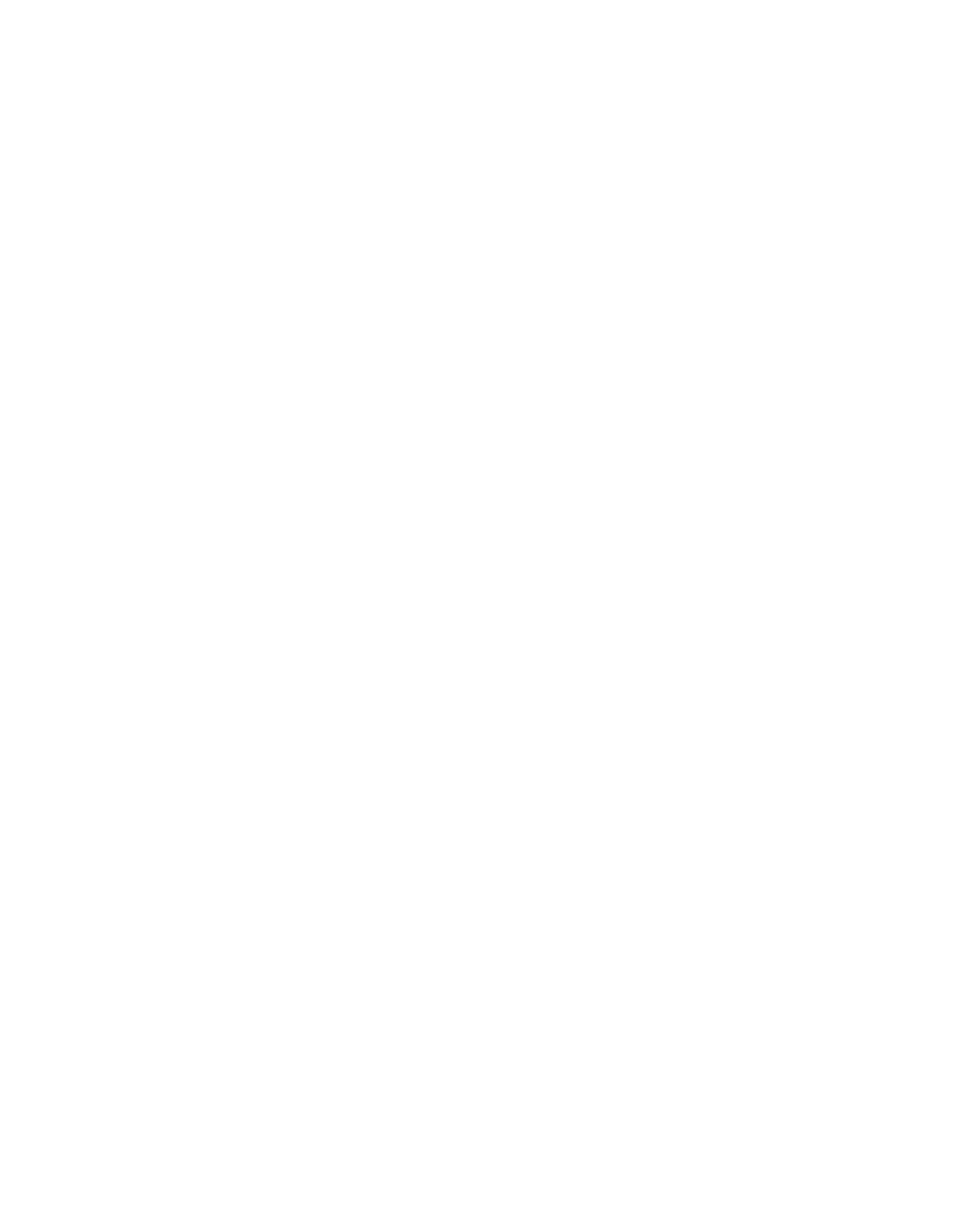600 NE Grand Ave. Portland, OR 97232-2736 503-797-1700 503-797-1804 TDD 503-797-1797 fax



# Lake Oswego to Portland Transit Project Public Involvement Plan

#### **Project overview**

The environmental analysis, or Draft Environment Impact Statement (DEIS), will begin in July 2009 and conclude in 2010 with the selection of a single Locally Preferred Alternative (LPA) to be advanced into preliminary engineering and a Final Environmental Impact Statement (FEIS).

Metro will lead the effort in coordination with the cities of Lake Oswego and Portland, Clackamas and Multnomah counties, the Oregon Department of Transportation (ODOT), Portland Streetcar, Inc. and TriMet, guided by the National Environmental Policy Act (NEPA), as well as Metro's policies for public involvement and notice requirements. The project will be subject to review by the Federal Transit Administration prior to publishing the DEIS.

The DEIS will study proposed improvements to existing transit service by extending streetcar on the Willamette Shore Line right of way, Macadam Avenue or parts of both or by enhancing bus service. The DEIS will also evaluate a no‐build option.

The enhanced bus alternative would operate on Southwest Macadam Avenue and Highway 43.

The streetcar alternative has alignment alternatives through Johns Landing including options that would operate partially on Highway 43/Macadam Avenue and an option that would use the Willamette Shore Line right of way. Additional design options in Lake Oswego may be developed, but the streetcar option would terminate near Albertsons on State Street.

In addition to the alignment and terminus options for streetcar, the DEIS will evaluate a minimum operable segment in the vicinity of the Sellwood Bridge to an eventual Lake Oswego terminus.

On a parallel process, the project partners are engaged in identification of next steps on the idea of creating a trail in the corridor. A report on updated trail concepts, a phasing strategy and fundraising opportunities will be available Summer 2009. A separate public involvement plan will be created for the trail effort as next steps are further defined.

The Portland Plan and Lake Oswego's master planning process for the Foothills area are related to this effort. Both planning exercises have the potential to identify development or redevelopment opportunities additional housing and jobs for Johns Landing and downtown Lake Oswego. Transit improvements in the corridor could both benefit from and support this type of development, as shown in the market analysis completed in the Alternatives Analysis.

Community concern over possible impacts of transit, issues like proximity to homes, noise, safety and traffic, will be evaluated as part of the DEIS. Significant engagement with residents, business owners and commuters through the area will be critical before deciding what kind of transit provides the best service in the most cost effective and safe manner.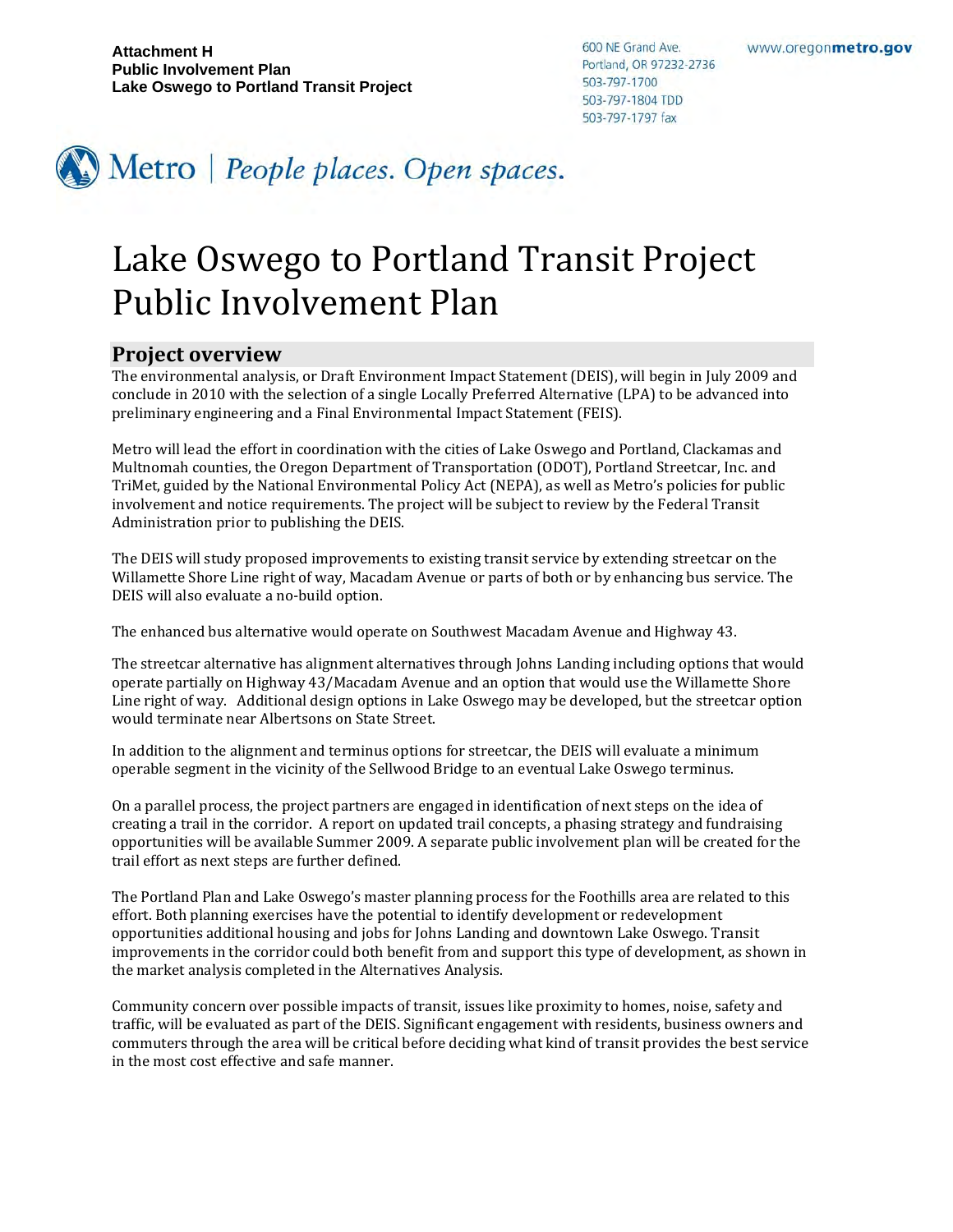This plan seeks to meet the requirements outlined in the State of Oregon's Planning Goal 1: Citizen Involvement. The goal requires that each governing body adopt and publicize a program for citizen involvement that is appropriate to the scale of the planning effort. The public involvement program should allow for continuity of information, enable citizens to understand the issues, and if appropriate, use existing local citizen involvement programs established by counties and cities. SAFTEA‐LU legislation requires preparation of an agency and public coordination plan. This document exceeds the federal legislation expectations. Finally, this plan meets Metro's public involvement standards.

## **Project history**

The right of way for the Willamette Shore Line was purchased from the Southern Pacific Railroad in 1988 by a consortium of local governments including Metro, the cities of Lake Oswego and Portland, Clackamas and Multnomah counties, ODOT, and TriMet.

Over the years a number of land use and transportation studies confirmed that the corridor between Lake Oswego and Portland is geographically and topographically challenging and that travel conditions in the corridor are expected to continue to worsen. With congestion increasing over time and widening of Highway 43 infeasible, adding transit capacity is the best way to improve travel conditions in the corridor. It will give people additional choices for how they get from place to place.

The Lake Oswego to Portland Transit and Trail Alternatives Analysis, begun in 2005, developed and evaluated transit and trail alternatives in the Lake Oswego to Portland corridor. Beginning with a wide range of alternatives, the effort resulted in the selection of a short list of promising alternatives to advance into the federal environmental analysis process, a DEIS.

Metro had and continues to partner with the cities of Lake Oswego and Portland, Clackamas and Multnomah counties, ODOT, Portland Streetcar, Inc. and TriMet in this study.

#### **Mission**

In short, the Lake Oswego to Portland Transit Project seeks to identify a transit solution to meet future travel demand and support local and regional land use plans, one that the community can accept. The resulting project should minimize impacts to neighborhoods and benefit existing neighborhoods by providing transportation choices and making the communities along the corridor even greater places to live, work and play.

## **Communication goals**

Communication efforts and public involvement will engage the community along the corridor, broader community interests and stakeholders, and those who use Highway 43 as transit riders or drivers early and often, seeking to share project information and understand community concerns and preferences so they can inform the transit solutions considered for advancement.

## **Objectives and outcomes**

In order to achieve these goals, Metro, the cities of Lake Oswego and Portland, Clackamas and Multnomah counties, ODOT, Portland Streetcar, Inc. and TriMet will offer multiple opportunities to participate in the project:

**Early involvement**: A public scoping meeting was held on April 16, 2008 and followed by a 93‐day comment period (through July 18, 2008), to allow for comments on the project Purpose and Need statement, alternatives to be considered, and any specific environmental or community issues that need to be addressed in the DEIS.

**Information sharing**: Project updates will be available on Metro's web site and from links on project partner web sites, as well as by project newsletters and fact sheets. Metro will hold up to six open houses and/or have information at area events or farmer's markets to make information accessible to a wide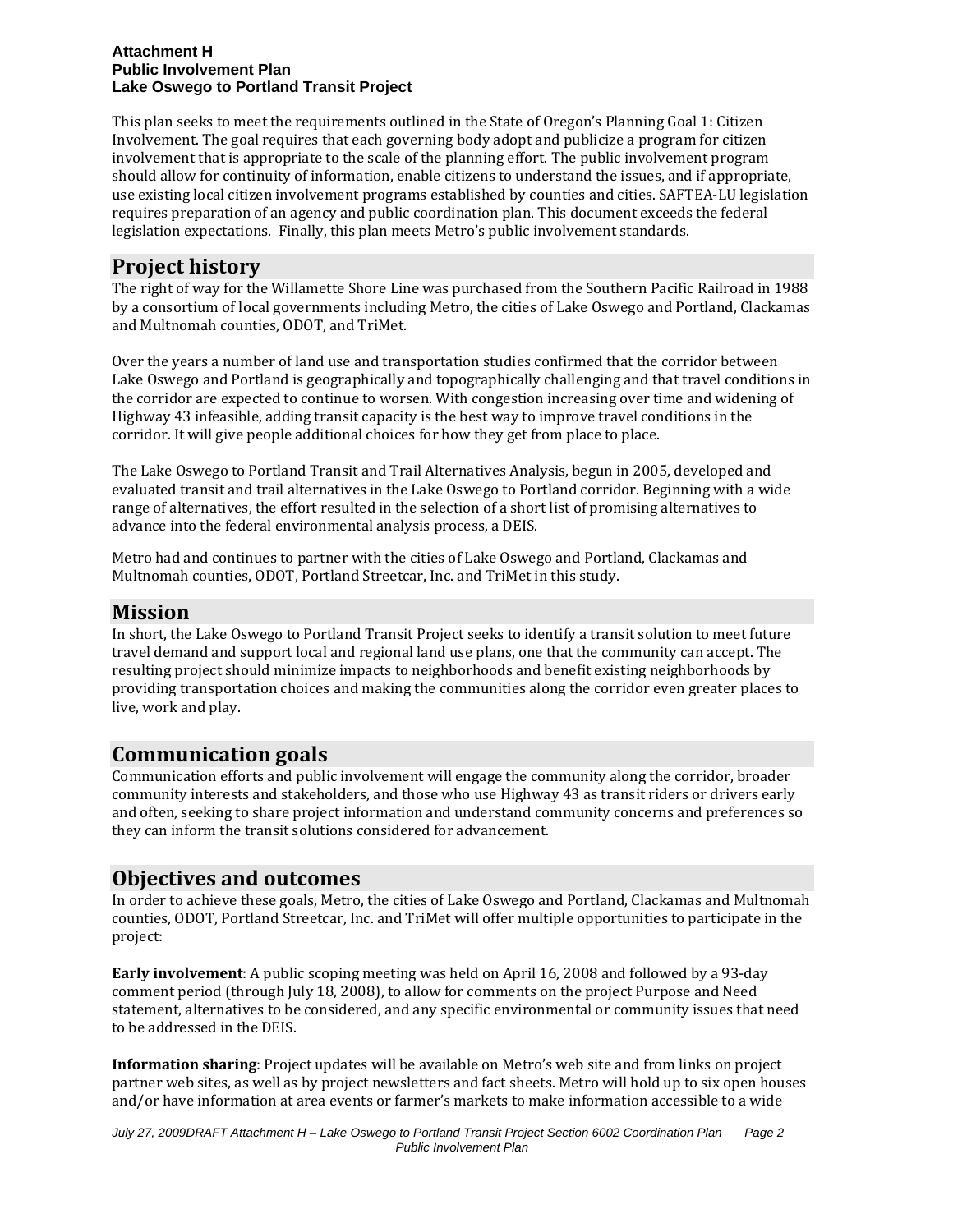range of local residents and commuters. The project team will hold up to 30 targeted meetings to interact with stakeholders and property owners. The DEIS, once approved by the Federal Transit Administration and published to seek public comments, will be posted on the web site and CDs and/or hard copies will be available at Metro and area libraries.

**Input from local experts**: The project's Community Advisory Committee will include neighborhood, business, advocacy group and commuter representatives who will be charged with advising the project Steering Committee on key tradeoffs, like which alignment and terminus options will best move people through the corridor while making it a great place to live, work, and play.

**Comments and preferences**: Prior to selection of a LPA, a public comment period will allow anyone interested to submit comments on the DEIS document. Comments will be read and summarized by Metro and shared with decision-makers. During the Final Environmental Impact Statement (FEIS), each comment will receive a response.

The communication process will provide the public with easy access to project information, the ability to get questions answered and the ability to influence the selection of a LPA.

Metro and the project partners will know they have been successful if a community–supported alternative is advanced into the FEIS and preliminary engineering leading to final design and construction.

### **Target audiences**

**Residents** – those who live in the communities along the corridor between Lake Oswego and Portland

**Businesses** – those who operate businesses or work in the corridor between Lake Oswego and Portland

**Commuters or throughtravelers** – those who travel through the corridor between Lake Oswego and Portland

**Advocacy groups** – those with a particular interest in the corridor between Lake Oswego and Portland. For instance, those interested in maintaining access for persons with disabilities (TriMet's Committee for Accessible Transportation), increasing travel by bicycle (Bicycle Transportation Alliance), or promoting rail transit (Association of Oregon Rail Transit Advocates).

### **Public involvement objectives**

Target audiences will be asked to read project information, share it with those they know, talk through tradeoffs, and provide comments and preferences in writing or at public meetings.

The project hopes to provide the public with effective, consistent opportunities to voice concerns and ideas about the project. Through continued interaction with residents and other stakeholders, the project will build lasting relationships, which will help increase involvement in the project. As deemed appropriate by Title VI and Executive Order 12898, outreach to minority, low‐income, and bilingual communities will also be included in the project.

### **Key messages**

The consistent messages to be delivered to target audiences are:

- The project team will make every effort to provide timely information and answer questions.
- Interaction and engagement will improve the quality of the transit solution selected for the Lake Oswego to Portland corridor.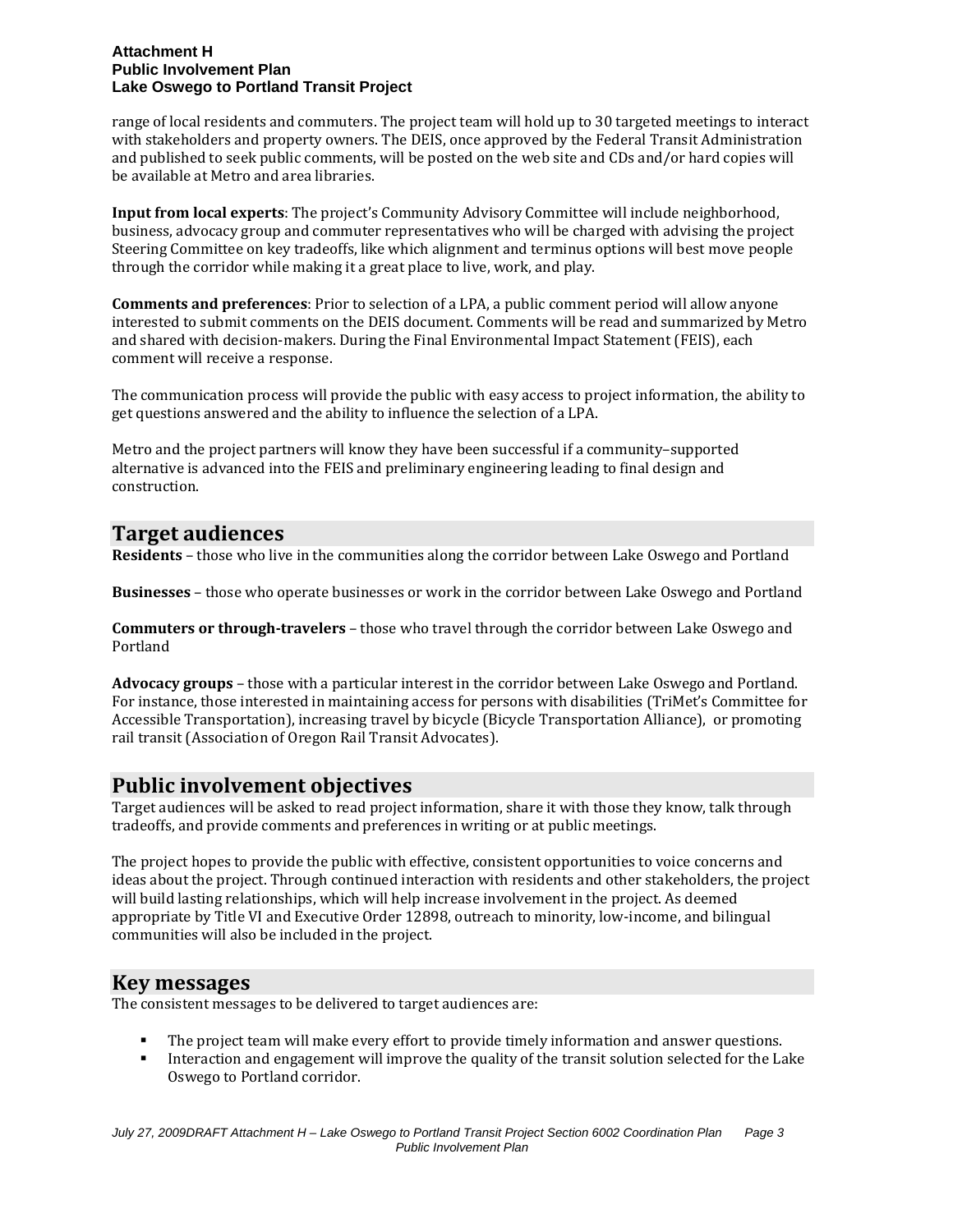- Project partners need constructive comments and ideas in order to improve designs and address concerns.
- Some concerns will not be able to be fully addressed during the DEIS process and regardless of which transit option is selected, there will be challenges. Continued cooperation will be required to resolve issues as the project advances.
- Advancing a trail project in the Lake Oswego to Portland corridor has much community and jurisdiction support and this project will be designed to allow for a trail, though it may not be built on the same schedule.

### **Project team**

The project team includes Metro, the cities of Lake Oswego and Portland, Clackamas and Multnomah counties, ODOT, Portland Streetcar, Inc. and TriMet. Metro will lead the effort with TriMet playing a critical role related to project design and all the partners participating in the design, technical analysis, communication and decision‐making. This coordination will be accomplished through a series of committees, the Technical Advisory Committee (agency staff), Project Management Team (agency project managers), and Steering Committee (elected and appointed decision-makers). Public input will be shared first with the Technical Advisory Committee. Recommendations from the Community Advisory Committee will be shared directly with the Steering Committee along with recommendations from the Project Management Team.

# **Tools and tactics**

**Community Advisory Committee (CAC)** – an open recruitment process will be used to identify potential resident, business, commuter, and advocacy group members. Phone interviews and balancing of interests and geographical representation will be used to select members. Members will be asked to attend each meeting and notify Metro in the event they cannot continue as CAC members, so a replacement may be found. Metro will publicize CAC meetings on the web site and through email notification to members and interested persons. Meetings will be facilitated so that project information can be shared and members can discuss tradeoffs and challenges leading to their recommendations to the Steering Committee. Presentations will be provided by project staff from Metro and partner agencies. In accordance with agreed‐upon CAC protocols, the CAC recommendation to the Steering Committee will be carried by the CAC chair and will include points of consensus and issues to be analyzed further as the project progresses. Any minority opinion will be reflected.

**Metro web site** – information will be continually updated to provide readers with an understanding of the current work of the project, as well as background and next steps. Opportunities for public engagement will be clearly delineated. Frequently asked questions will be answered. Materials from public open houses or events will be posted to the web site along with an online comment form to solicit public input from a wider range of participants.

**New media** – outlets, such as podcasts and social networking sites, may also be used to connect with the public and inform them of the project. The project is expecting to coordinate with a middle school class, who will learn about the project and learn how to create new media resources for the rest of the community to learn about the project. The students and teacher will work with a few staff members throughout the project to further develop these plans. In addition, the project will use Metro's new newsfeed to share project information. Finally, Metro will coordinate with community blogs to share information about meetings and public comment opportunities.

**Email alerts** – email addresses available through the project mailing list will be added to Metro's Planning e‐newsletter list so that periodic updates about the project can be sent at a moment's notice. Metro Councilor newsletters will also include project information. Cities, counties, TriMet, Portland Streetcar, Inc. and ODOT will be asked to share information through their email networks.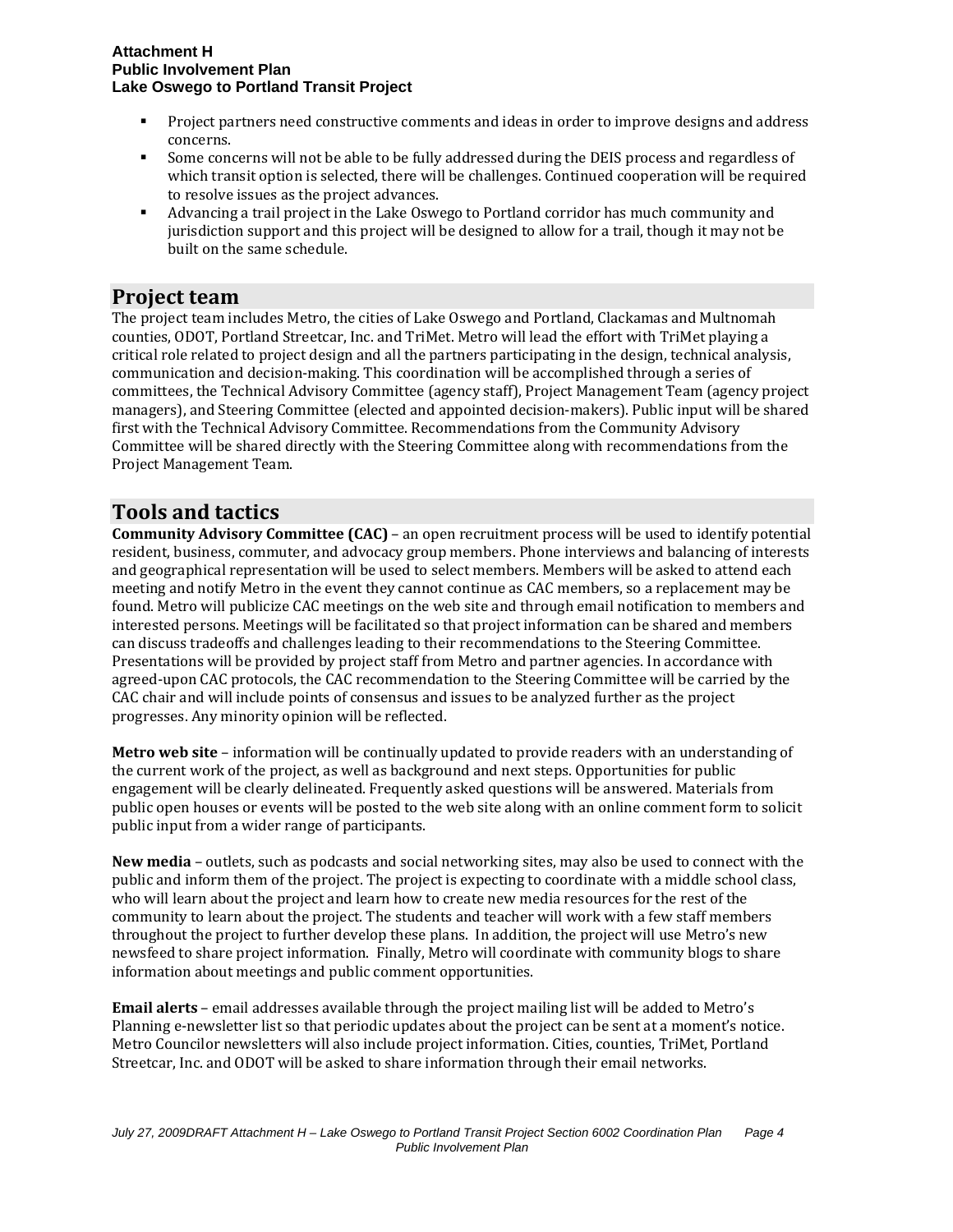**Newsletters and fact sheets** – periodic updates will be provided to property owners and interested persons in the form of a project newsletter sent via mail and/or fact sheets or through the Frequently Asked Questions shared via the web site, at meetings, and through project partners.

**Events, activities, and presentations** – city, county, Metro, TriMet, Portland Streetcar, Inc. and ODOT staff will participate in community events and activities or present at community or business meetings to share and discuss project information as available and appropriate. In addition, staff will be available for, or organize, small group discussions with neighbors, business owners, or advocacy groups to discuss specific issues, such as property-related questions or the advancement of a trail in the corridor.

**Earned media** – the project team will proactively work with local and new media to describe the project, explain its timeline, highlight opportunities for involvement, discuss relevant issues, and frame possible outcomes.

**Postcard notification** ‐ in order to meet federal guidelines and ensure awareness of the project and project decision‐making processes, Metro will send at least one postcard notice to all property owners near the proposed alignments and interested parties. At a minimum, this notice will announce the publication of the DEIS and opportunities to participate in a formal public comment period prior to LPA selection and refer recipients to the web site for more detailed information.

**Promotion and advertising** – in addition to sharing public participation opportunities via new media, like blogs and social networking sites, Metro will place at least one ad in area newspapers to announce opportunities for public participation and refer recipients to the web site for more detailed information. The ads will be placed prior to the start of the public comment period and public hearing.

**Canvassing and property owner meetings** ‐ with a variety of impacts potentially expected, property owners will benefit from individual contact with appropriate staff as part of the public engagement process. This will take the form of canvassing areas along the alignment to ensure project awareness and invite participation and targeted property owner meetings to discuss details of specific property situation.

**Stop area activities** – if stop area planning is pursued as part of the project, the project team will solicit community input on the opportunities and constraints of each station area, Metro will, based on concurrent station area assessment for the DEIS, offer a total of three to six stop area activities at or near proposed stop locations. Activities will be tailored to address the needs at each proposed stop.

**Visual renderings and simulations** ‐ using sketches and renderings or still/animated visual simulations of design concepts and mitigation strategies conceived for the proposed alignment (and any design options) will dramatically increase public understanding and capability to provide meaningful input on station design, environmental review, and selection of the LPA.

**Open houses/public events** – after publication of the DEIS and prior to LPA selection, Metro and local jurisdictions will hold one or more open houses to request public input. Participants will have an opportunity to ask questions and offer comments on the DEIS analysis and which alternative best meets the need to move people through the corridor. If only one open house is held, it may be supplemented by participation in other community events such as farmer's markets.

**Public comment period** – to meet federal requirements and provide ample time for comments on the DEIS, a 45-day comment period will follow the publication of the DEIS and inform the LPA decisionmaking process.

**Public hearing** – to meet federal requirements and provide an opportunity for the public to address decision-makers, a public hearing will be held not less than 15 days after publication of the DEIS Federal Register Notice but during the public comment period and prior to LPA selection.